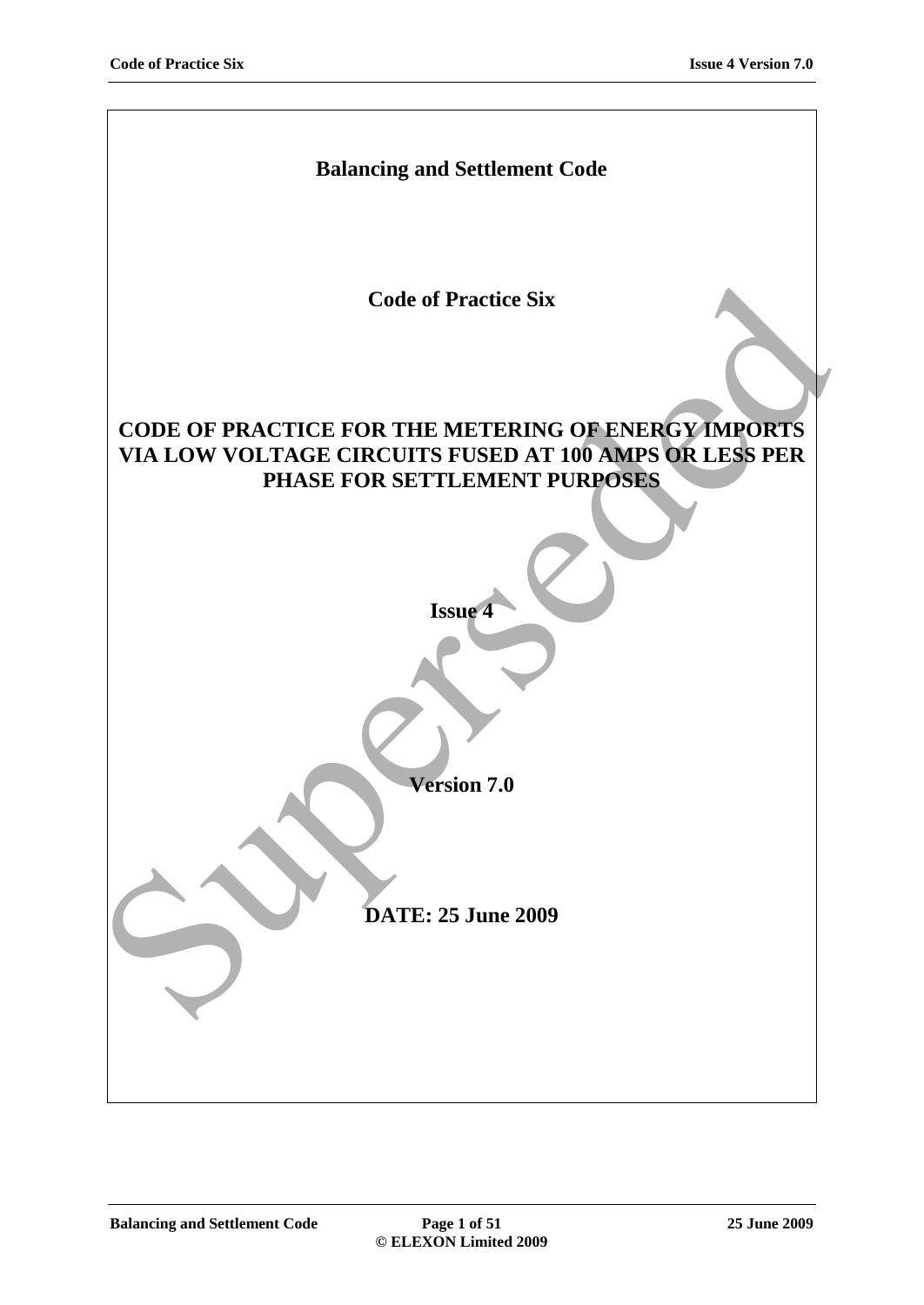# **Code of Practice Six**

# **CODE OF PRACTICE FOR THE METERING OF ENERGY IMPORTS VIA LOW VOLTAGE CIRCUITS FUSED AT 100 AMPS OR LESS PER PHASE FOR SETTLEMENT PURPOSES.**

- 1. Reference is made to the Balancing and Settlement Code for the Electricity Industry in Great Britain and, in particular, to the definition of "Code of Practice" in Annex X-1 thereof.
- 2 This is Code of Practice Six, Issue 4, Version 7.0.
- 3. This Code of Practice shall apply to Metering Systems comprising Metering Equipment that are subject to the requirements of Section L of the Balancing and Settlement Code. 1. Reference is made to the Balancing and Settlement Code for the Electricity industry<br>in Great Britain and, in particular, to the definition of "Code of Practice" in Annex<br>X-1 thereof.<br>2 This is Code of Practice Six, Issu
- 4. This Code of Practice is effective from 25 June 2009.
- 5. This Code of Practice has been approved by the Panel.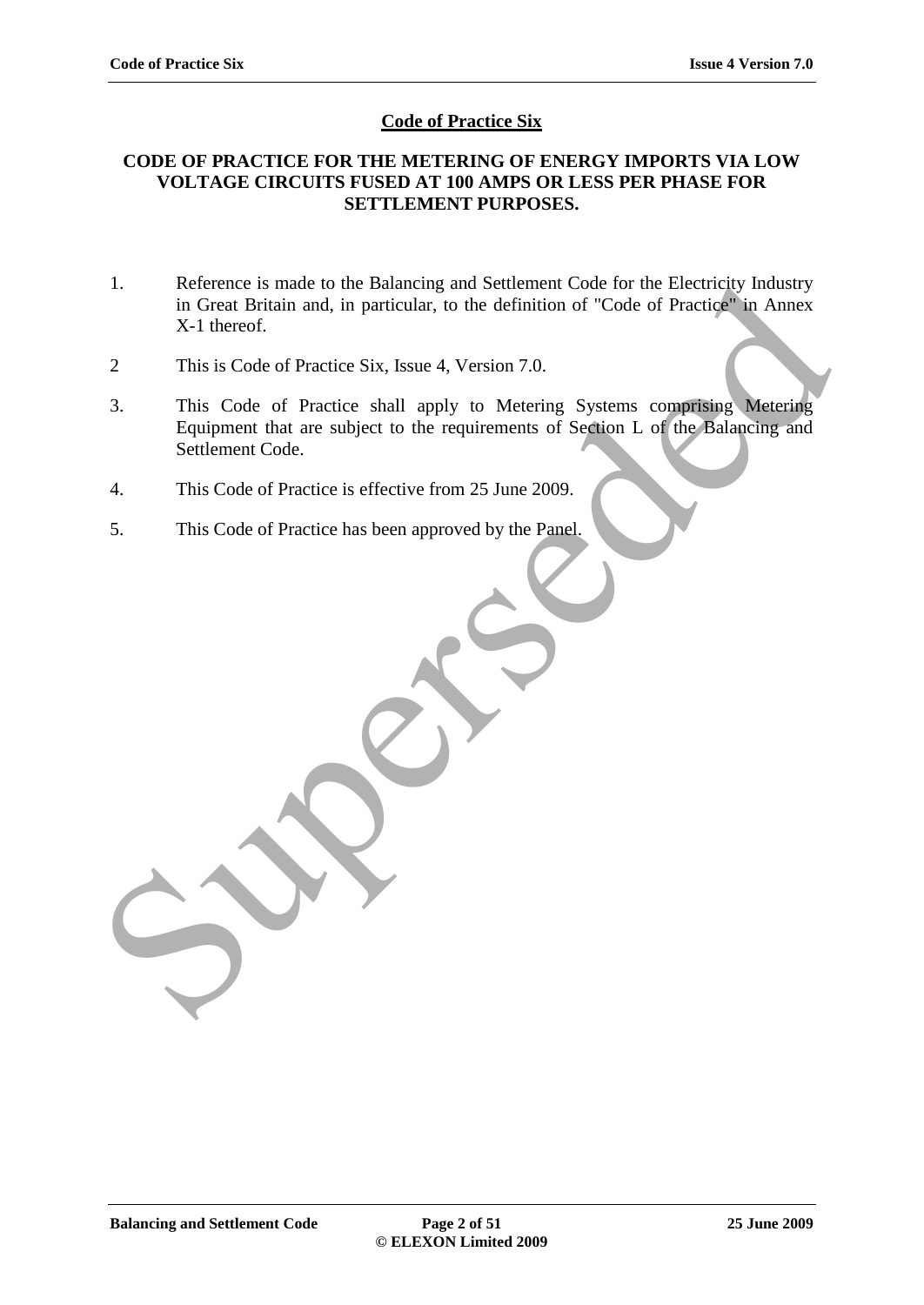| <b>ISSUE</b>                                                                                                                                                                                                                                                                                                                                                                                                                                                                                                                                                                                                                                                                                         | <b>DATE</b>                            | <b>VERSION</b> | <b>CHANGES</b>                                                                                             | <b>AUTHOR</b> | <b>APPROVED</b>                  |  |  |
|------------------------------------------------------------------------------------------------------------------------------------------------------------------------------------------------------------------------------------------------------------------------------------------------------------------------------------------------------------------------------------------------------------------------------------------------------------------------------------------------------------------------------------------------------------------------------------------------------------------------------------------------------------------------------------------------------|----------------------------------------|----------------|------------------------------------------------------------------------------------------------------------|---------------|----------------------------------|--|--|
| 1                                                                                                                                                                                                                                                                                                                                                                                                                                                                                                                                                                                                                                                                                                    | 29/01/96                               | 3.00           | Approved by MDC                                                                                            | 1998 MTF      | MDC, 10/01/96                    |  |  |
| $\overline{2}$                                                                                                                                                                                                                                                                                                                                                                                                                                                                                                                                                                                                                                                                                       | 18/11/96                               | 3.10           | Approved by MDC                                                                                            | <b>MDC</b>    | <b>MDC</b>                       |  |  |
| 3                                                                                                                                                                                                                                                                                                                                                                                                                                                                                                                                                                                                                                                                                                    | 22/01/98                               | 4.10           | Protocol amended                                                                                           | <b>MDC</b>    | MDC, 22/01/98                    |  |  |
| $\overline{4}$                                                                                                                                                                                                                                                                                                                                                                                                                                                                                                                                                                                                                                                                                       | 01/12/98                               | 4.20           | Protocol amended                                                                                           | <b>JKHC</b>   | TS2, 11/11/98                    |  |  |
| $\overline{4}$                                                                                                                                                                                                                                                                                                                                                                                                                                                                                                                                                                                                                                                                                       | Code<br>Effective<br>Date <sup>1</sup> | 4.20           | Re-badging of Code of<br>Practice Six for the<br>implementation of the<br>Balancing and<br>Settlement Code | <b>BSCCo</b>  | Panel 16/11/00<br>(Paper 07/003) |  |  |
| $\overline{4}$                                                                                                                                                                                                                                                                                                                                                                                                                                                                                                                                                                                                                                                                                       | <b>BETTA</b><br>Effective<br>Date      | 5.0            | BETTA 6.3 for the<br>SVA February 2005<br>Release                                                          | <b>BSCCo</b>  | SVG/48/004                       |  |  |
| $\overline{4}$                                                                                                                                                                                                                                                                                                                                                                                                                                                                                                                                                                                                                                                                                       | 06/11/08                               | 6.0            | CP1238<br>November 08 Release                                                                              | <b>BSCCo</b>  | <b>ISG88/01</b><br>SVG88/02      |  |  |
| $\overline{4}$                                                                                                                                                                                                                                                                                                                                                                                                                                                                                                                                                                                                                                                                                       | 25/06/09                               | 7.0            | CP1264<br>June 09 Release                                                                                  | <b>BSCCo</b>  | ISG94/01<br>SVG94/02             |  |  |
|                                                                                                                                                                                                                                                                                                                                                                                                                                                                                                                                                                                                                                                                                                      |                                        |                |                                                                                                            |               |                                  |  |  |
| <b>Intellectual Property Rights, Copyright and Disclaimer</b><br>The copyright and other intellectual property rights in this document are vested in ELEXON or appear with the consent of<br>the copyright owner. These materials are made available for you for the purposes of your participation in the electricity<br>industry. If you have an interest in the electricity industry, you may view, download, copy, distribute, modify, transmit,<br>publish, sell or create derivative works (in whatever format) from this document or in other cases use for personal<br>academic or other non-commercial purposes. All copyright and other proprietary notices contained in the document must |                                        |                |                                                                                                            |               |                                  |  |  |

# **AMENDMENT RECORD**

#### **Intellectual Property Rights, Copyright and Disclaimer**

The copyright and other intellectual property rights in this document are vested in ELEXON or appear with the consent of the copyright owner. These materials are made available for you for the purposes of your participation in the electricity industry. If you have an interest in the electricity industry, you may view, download, copy, distribute, modify, transmit, publish, sell or create derivative works (in whatever format) from this document or in other cases use for personal academic or other non-commercial purposes. All copyright and other proprietary notices contained in the document must be retained on any copy you make.

All other rights of the copyright owner not expressly dealt with above are reserved.

No representation, warranty or guarantee is made that the information in this document is accurate or complete. While care is taken in the collection and provision of this information, ELEXON Limited shall not be liable for any errors, omissions, misstatements or mistakes in any information or damages resulting from the use of this information or action taken in reliance on it.

 $\overline{a}$ 

<sup>&</sup>lt;sup>1</sup> "Code Effective Date" is the date of the Framework Agreement.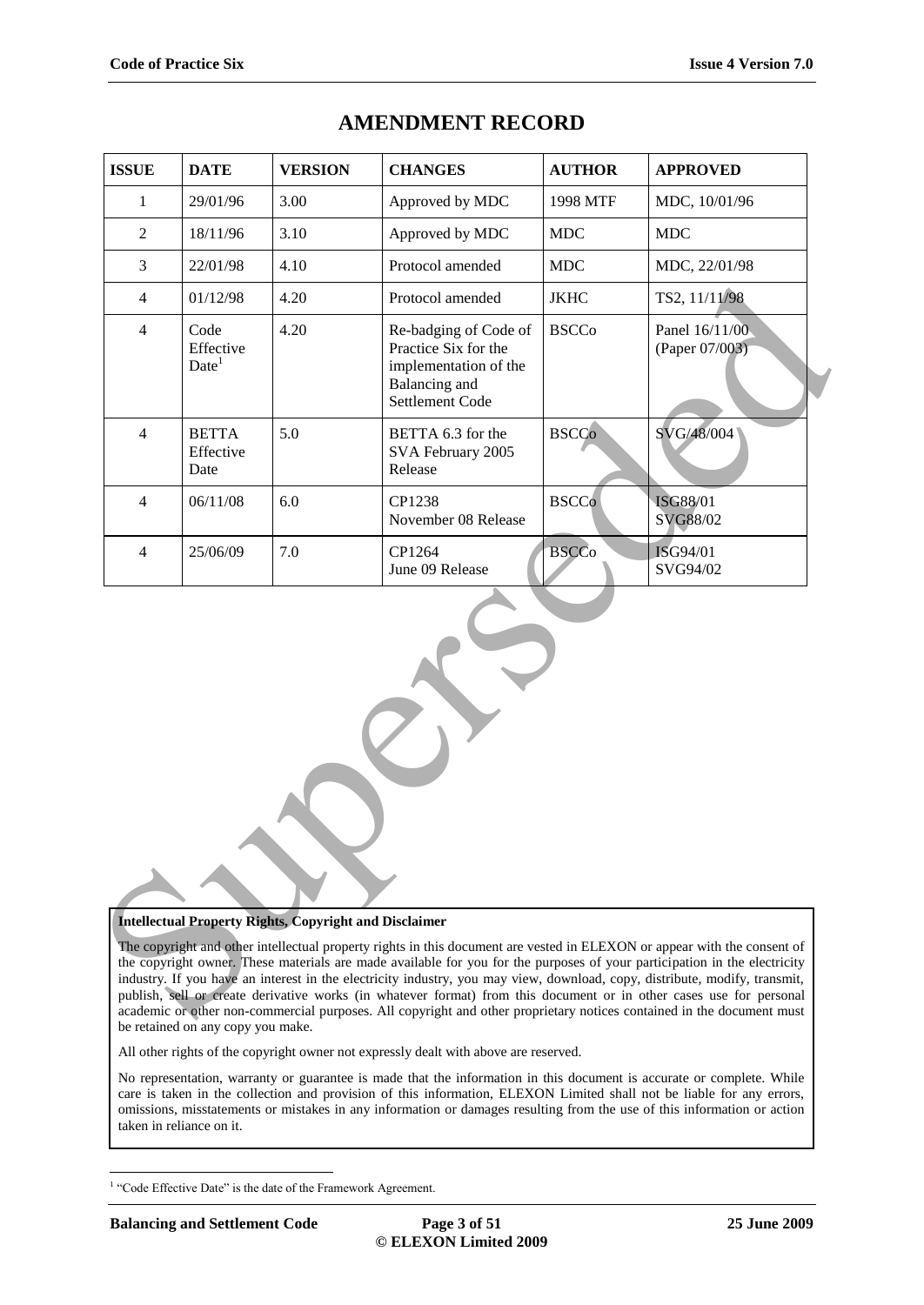# **CONTENTS**

#### **1. FOREWORD 6**

- **4.1 Active Energy \* 8**
- **4.2 Active Power \* 8**
- **4.4 Demand Values ‡ 8**
- **4.5 Electricity \* 8**
- **4.6 Energy Storage Device ‡ 8**
- **4.7 Full Load ‡ 9**
- **4.8 Import † 9**
- **4.9 Interrogation Unit ‡ 9**
- **4.10 Maximum Demand † 9**
- **4.11 Meter \* 9**
- **4.12 Metering Equipment \* 9**<br>**4.13 Meter Register**  $\ddagger$  **9**
- **4.13 Meter Register ‡ 9**
- **4.14 Outstation ‡ 9**<br>**4.15 Password † 9**
- **4.15 Password ‡ 9**
- **4.16 Outstation System ‡ 10**
- **4.17 PSTN ‡ 10**
- **4.18 Registrant \* 10**
- **4.19 Settlement Instation ‡ 10**
- **4.20 SVA Customer † 10**
- **4.21 UTC \* 10**
- **5.1 Measured Quantities 11**
- **5.2 Accuracy Requirements 11**
- **6.1 Meters 11**
- **6.2 Outstation 12**
- **6.3 Displays and Facilities 16**
- **6.4 Communications 17**
- **6.5 Security Requirements 18**
- **6.6 Sealing 18**
- **7.1 Interrogation Unit 19**
- **7.2 Additional Features 19**

#### **9. Appendix 1: Outline Data Structure and Formats 20**

- **9.1 Appendix 1a: Outline Data Structure 20 9.2 Appendix 1b: Data Structure and Formats 21 10.2 Meter Identifier - MID 27 10.3 Date and Time of Reading Meter 28 10.4 kWh Cumulative Reading 29 10.5 Current kW Maximum Demand 29 10.6 Previous kW Maximum Demand 30 10.7 Cumulative Maximum Demand 30 10.8 Date Of Last MD Reset 30 10.9 Number Of Maximum Demand Resets 31 10.10 Multi-rate Energy Registers 31 10.11 Number of Days Data in Message 32 10.12 Profile Data 33 10.13 Authenticator 34 10.14 Authentication Key 34 10.15 Password 35 10.16 Date and Time Set 35 10.17 Time Adjust 36 10.18 Maximum Demand Reset 36 10.19 Free Format Field of Meter ID 37** 4.7 Full Load of the Supervisor Control and Realist 2011<br>
143 Import +<br>
4.10 Maximum Demand +<br>
4.11 Maximum Demand +<br>
4.11 Maximum Demand +<br>
4.13 Neter Registers +<br>
4.15 Password +<br>
4.15 Password +<br>
4.15 Password +<br>
4.15 P
- **10.20 Code of Practice Six Identifier 37**
- **11.1 Introduction 37**
- **11.2 BS EN 61107 38**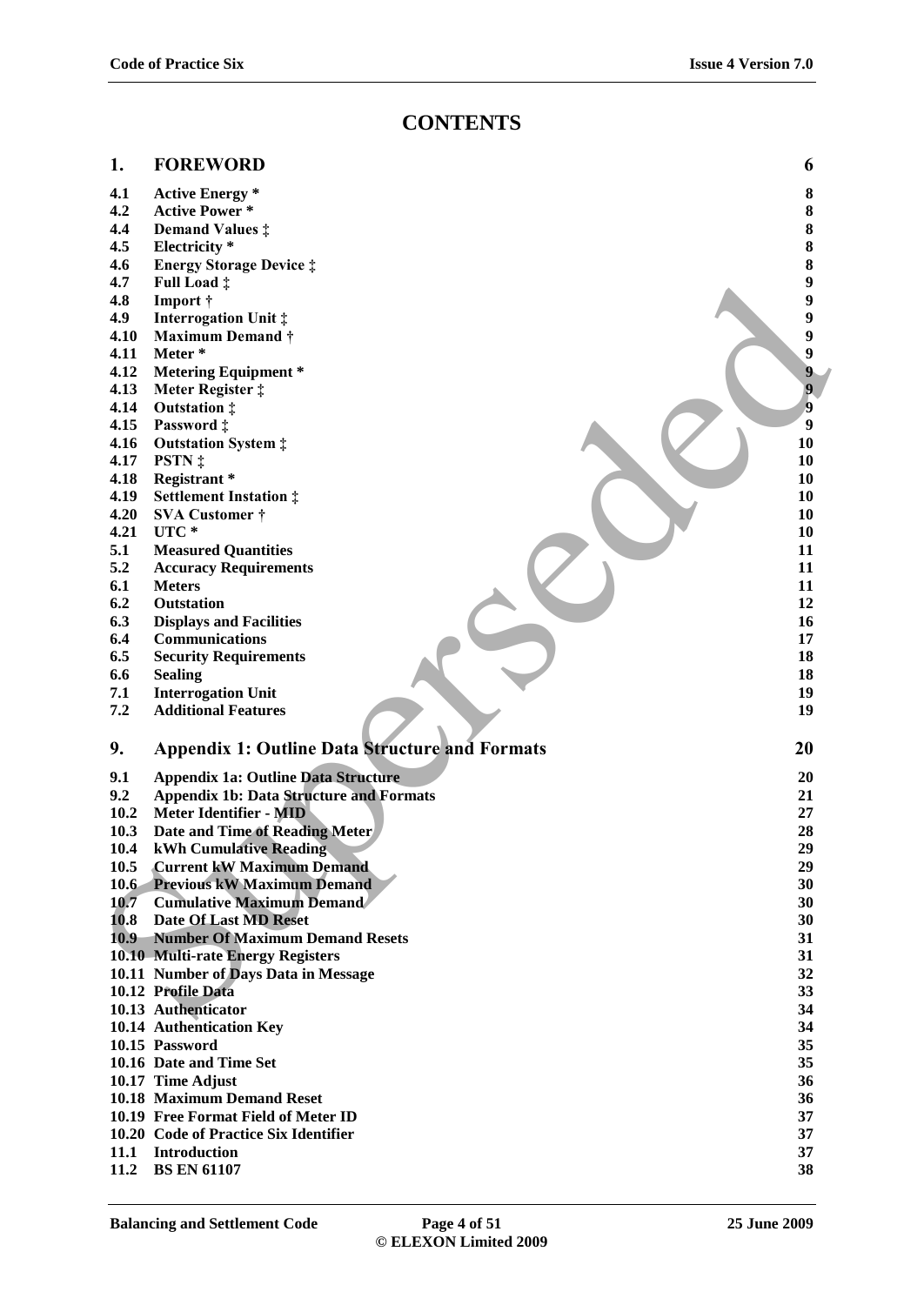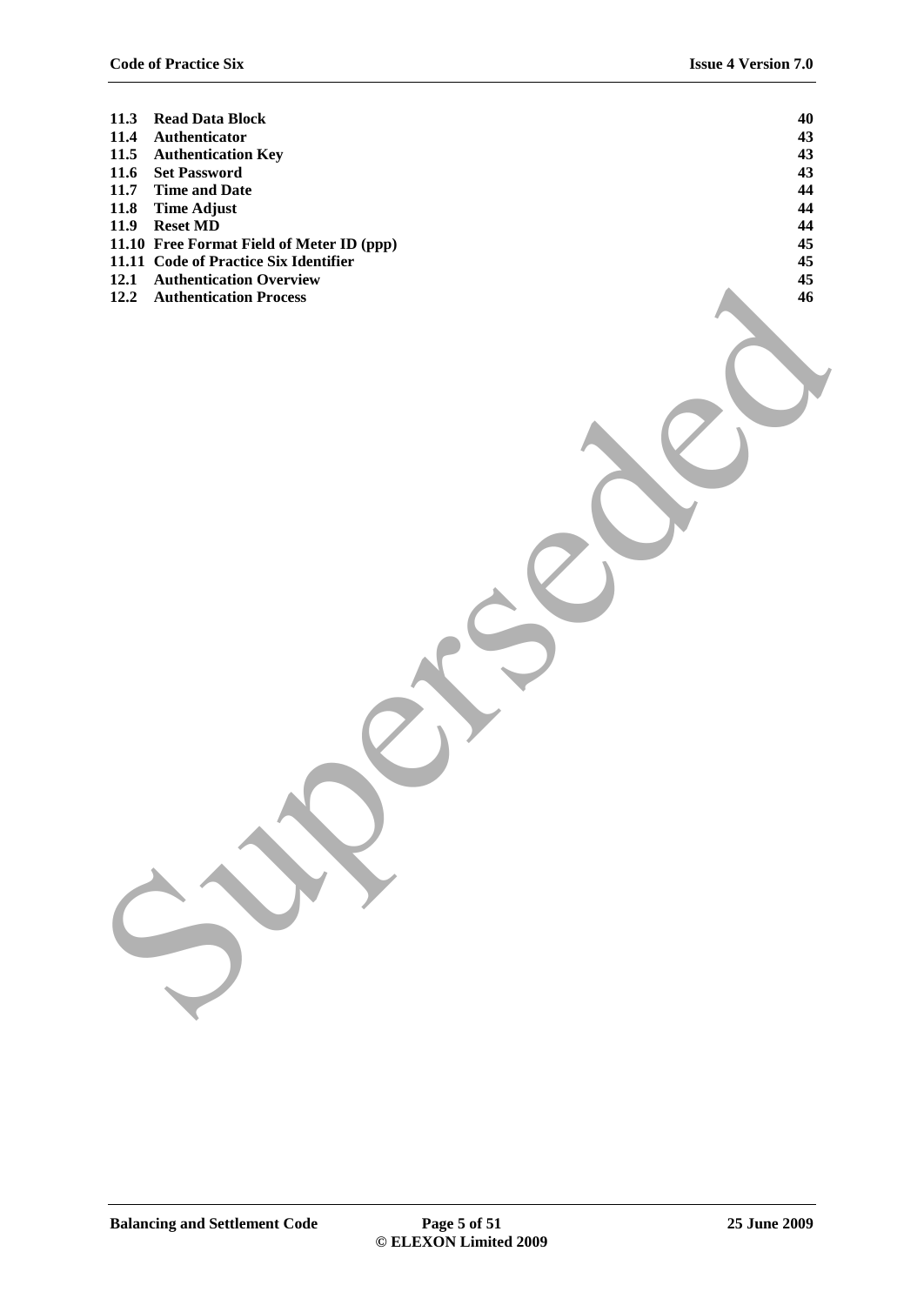# **1. FOREWORD**

This Code of Practice defines the minimum requirements for Direct Connected Metering Equipment at the point of connection and or supply **FOR THE METERING OF ENERGY VIA LOW VOLTAGE CIRCUITS FUSED AT 100 AMPS OR LESS PER PHASE.**

BSCCo shall retain copies of, inter alia, the Code of Practice together with copies of all documents referred to in them, in accordance with the provisions of the Balancing and Settlement Code ("the Code").

# **2. SCOPE**

This Code of Practice states the practices that shall be employed, and the facilities that shall be provided for the measurement and recording of the quantities required for Settlement purposes.

This Code of Practice specifically applies to Direct Connected Metering Equipment to be installed **FOR THE METERING OF ENERGY IMPORTS VIA LOW VOLTAGE CIRCUITS FUSED AT 100 AMPS OR LESS PER PHASE.**

Reactive energy measurement is not specifically covered within this Code, where kVA and/or kvar are required Code of Practice Five equipment shall be used.

It will be noted that this Code of Practice and Code of Practice Seven apply to the same circuit consumption. For clarity the distinction is that Code of Practice Six sets out the requirements for Settlement Metering Equipment and Code of Practice Seven specifies the settlement requirements as part of a wider metering and data collection infrastructure providing data to the Data Processing Interface. Code of Practice Seven does not require Code of Practice Six Meters to be used. It would however be possible to construct a Code of Practice Seven system using Code of Practice Six Metering. Settlement Code ("the Code").<br>
2. SCOPE<br>
2. SCOPE<br>
2. SCOPE<br>
2. SCOPE<br>
2. SCOPE<br>
2. SCOPE<br>
2. SCOPE<br>
2. SCOPE<br>
2. SCOPE<br>
2. SCOPE<br>
2. SCOPE<br>
2. SCOPE<br>
2. SCOPE OF PRIEC SMERICATIVE OF CONTICE Connected Metering Equipment

The Metering Equipment shall be categorised into polyphase and single phase metering and one of the following types, dependent upon the period for which the equipment is able to record the Settlement information:

- i) Code of Practice Six (a) minimum storage period of 20 days;
- ii) Code of Practice Six (b) minimum storage period of 100 days;
- iii) Code of Practice Six (c) minimum storage period of 250 days; or
- iv) Code of Practice Six (d) minimum storage period of 450 days.

This Code of Practice derives force from the metering provisions of the Code and in particular Section L, to which reference should be made and should also be read in conjunction with the relevant BSC Procedures for, inter alia, operation of the data collection systems.

This Code of Practice does not contain the calibration, testing and commissioning requirements for Metering Equipment used for Settlement purposes. These requirements are detailed in Code of Practice Four - "Code of Practice for Calibration, Testing and Commissioning Requirements for Metering Equipment for Settlement Purposes".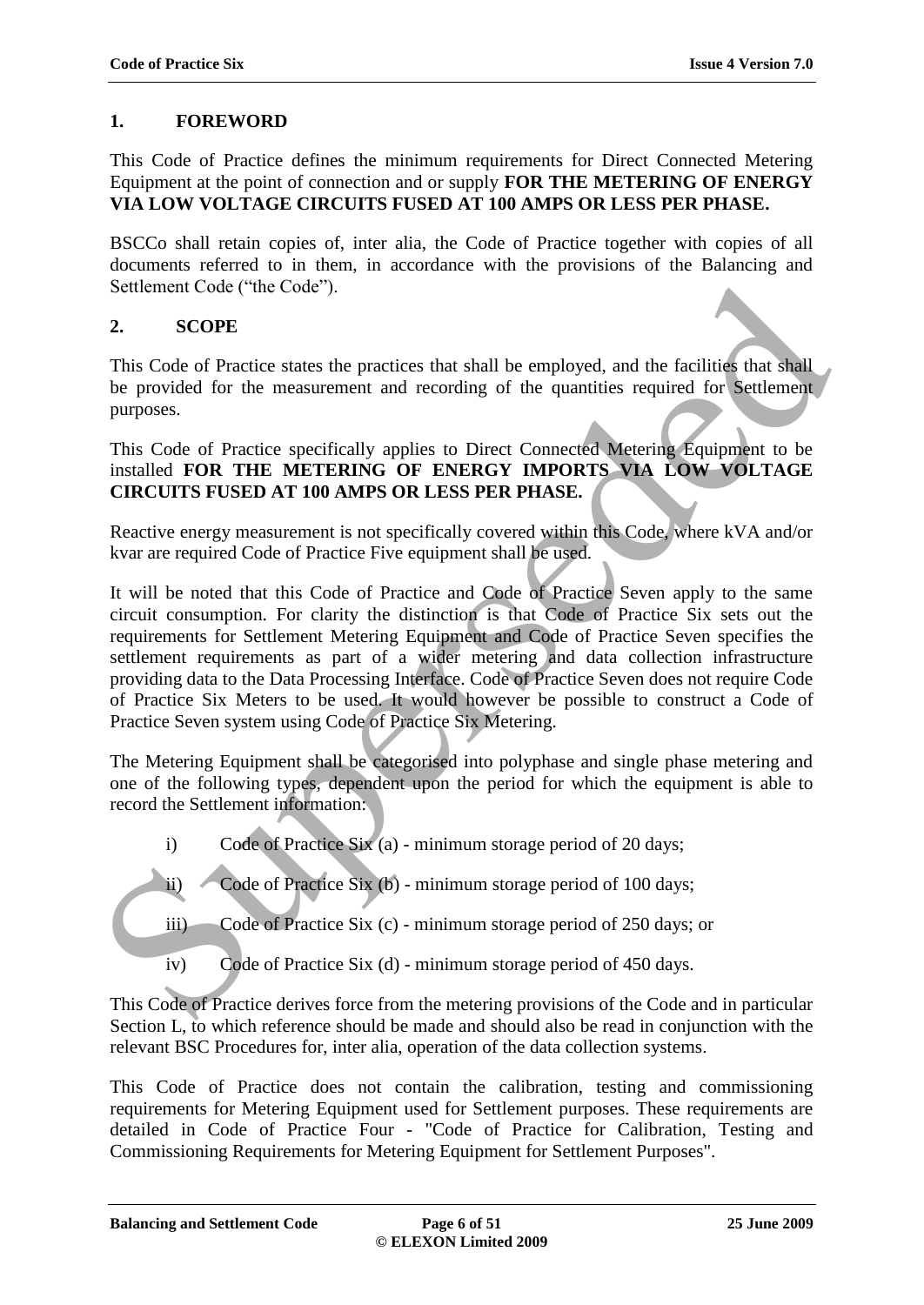Dispensations from the requirements of this Code of Practice may be sought in accordance with the Code and BSCP32.

Meters and Outstations referred to in this Code of Practice shall only achieve successful compliance in respect of any testing detailed in this Code of Practice if the requirements set out in accordance with BSCP601 are also observed and successfully completed or the Registrant has been granted a valid Metering Dispensation covering any departure from the requirements as detailed in this Code of Practice.

# **3. REFERENCES**

| In the event of an inconsistency between the provisions of this Code of Practice and the Code,<br>the provisions of the Code shall prevail. |                                                                                                                                         |  |  |  |
|---------------------------------------------------------------------------------------------------------------------------------------------|-----------------------------------------------------------------------------------------------------------------------------------------|--|--|--|
| 3.<br><b>REFERENCES</b>                                                                                                                     |                                                                                                                                         |  |  |  |
|                                                                                                                                             | The following documents are referred to in the text;                                                                                    |  |  |  |
| <b>BS EN 61036</b>                                                                                                                          | AC Static Watt-hour Meters for Active Energy (Classes 1 and 2).                                                                         |  |  |  |
| <b>BS EN 60521</b>                                                                                                                          | Specification of Class 0.5, 1 and 2 Single-Phase and polyphase, single rate and Multi<br>rate Watt hour meters.                         |  |  |  |
| SI 792                                                                                                                                      | The Meters (Certification) Regulations 1990.                                                                                            |  |  |  |
| Electricity Act 1989                                                                                                                        | Schedule 7, as amended by the schedule 1, to the Competition and Services (Utilities)<br>Act 1992.                                      |  |  |  |
| <b>BS EN 61107</b>                                                                                                                          | Data Exchange for Meter Reading, Tariff and Load Control. Direct Local Exchange.                                                        |  |  |  |
| IEC 1334-4-41                                                                                                                               | Application Protocols: Distribution Line Message Specification.                                                                         |  |  |  |
| Balancing and<br>Settlement Code                                                                                                            | Section X; Annex X-1 and BSC Procedures.                                                                                                |  |  |  |
| Code of Practice 4                                                                                                                          | Code of Practice for Calibration, Testing and Commissioning Requirements for<br>Metering Equipment for Settlement Purposes.             |  |  |  |
| Code of Practice 5                                                                                                                          | Code of Practice for the Metering of Energy Transfers with a Maximum Demand of<br>up to (and Including) 1MWfor Settlement Purposes.     |  |  |  |
| Code of Practice 7                                                                                                                          | Code of Practice for Metering of Energy Imports via Low Voltage Circuits Fused at<br>100Amps or Less per Phase for Settlement Purposes. |  |  |  |
|                                                                                                                                             |                                                                                                                                         |  |  |  |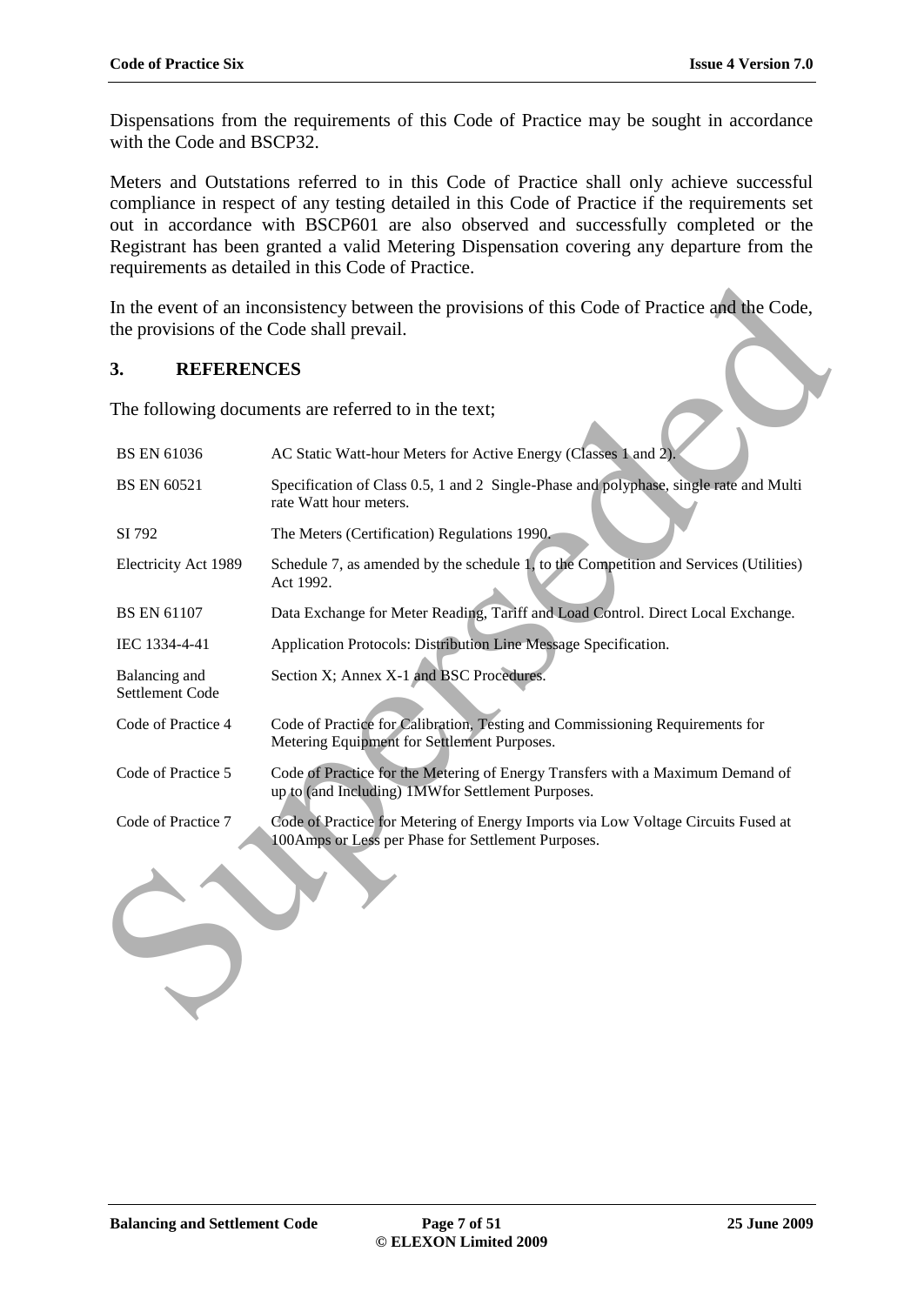# **4. DEFINITIONS AND INTERPRETATIONS**

Save as otherwise expressly provided herein, words and expressions used in this Code of Practice shall have the meanings attributed to them in the Code and are included for the purpose of clarification.

Note: \* indicates definitions in the Code.

Note: † indicates definitions which supplement or complement those in the Code. Note: ‡ indicates definitions specific to this Code of Practice

# **4.1 Active Energy \***

Active Energy means the electrical energy produced, flowing or supplied by an electrical circuit during a time interval, and being the integral with respect to time of the instantaneous Active Power measured in units of watt-hours or standard multiples thereof; Note: <sup>+</sup> indicates definitions in the Code.<br>
Note: <sup>+</sup> indicates definitions which supplement or complement those in the Code.<br>
Note:  $\frac{1}{2}$  indicates definitions specific to this Code of Practice<br>
4.1 Active Energy

#### **4.2 Active Power \***

Active Power means the product of voltage and the in-phase component of alternating current measured in units of watts and standard multiples thereof, that is;

 $1,000$  Watts = 1 kW

 $1,000 \text{ kW} = 1 \text{ MW}$ 

# 4.3 Demand Period ‡

Demand Period means the period over which Active Power is integrated to produce Demand Values. Each Demand Period shall be of 30 minutes duration, one of which shall finish at 24:00 hours.

# **4.4 Demand Values ‡**

Demand Values means, expressed in kW twice the value of kWh recorded during any Demand Period. The Demand Values are half hour demands and these are identified by the time of the end of the Demand Period.

# **4.5 Electricity \***

"electricity" means Active Energy and Reactive Energy.

# **4.6 Energy Storage Device ‡**

A device to provide standby power to the Metering Equipment clock in the event of mains failure. e.g. battery or super capacitor.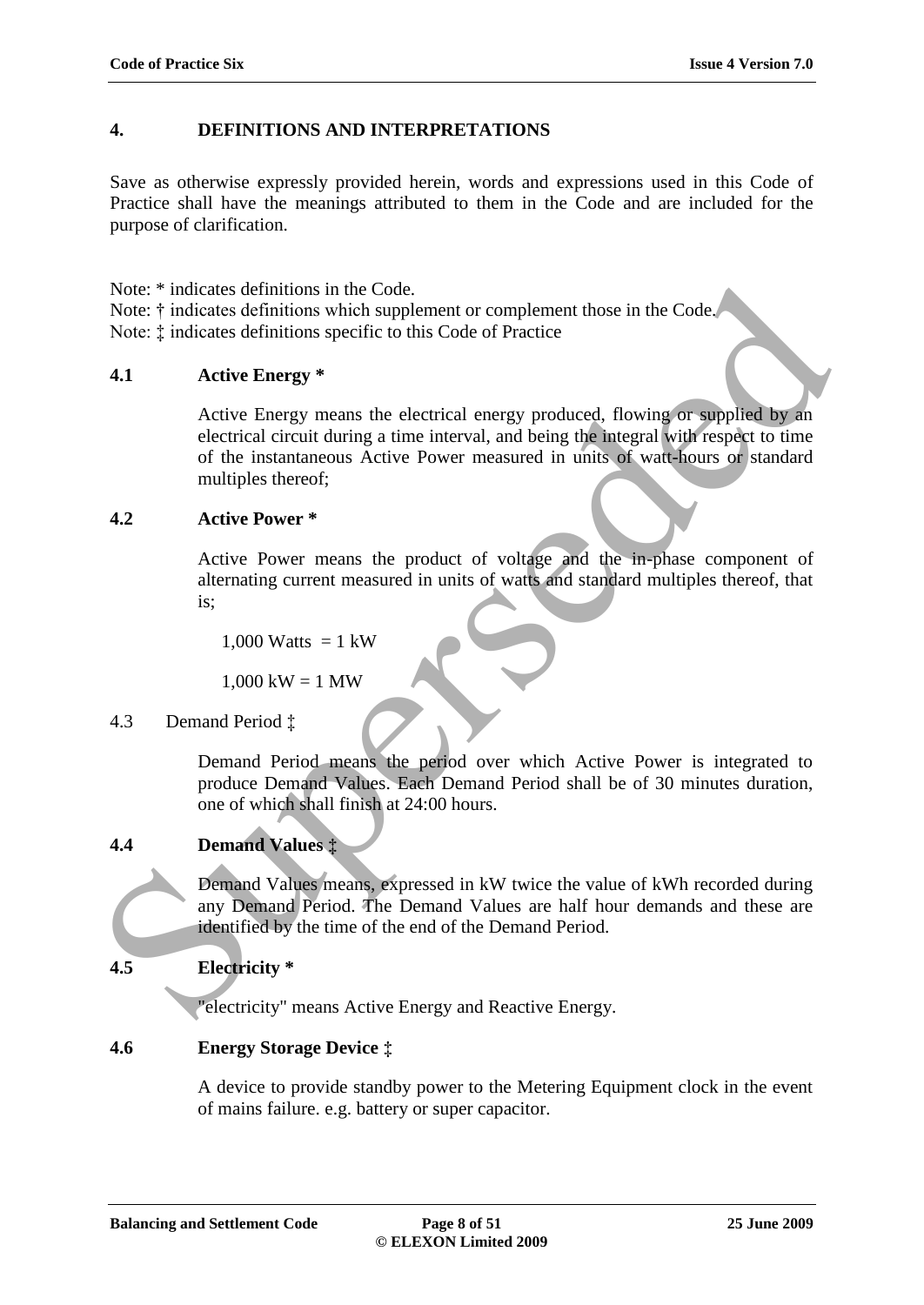### **4.7 Full Load ‡**

Full Load means the product of the number of phases, maximum current  $(I<sub>max</sub>)$ , and rated voltage of the Meter at unity power factor

#### **4.8 Import †**

Import means, for the purposes of this Code of Practice, an electricity flow as specified within the Code.

#### **4.9 Interrogation Unit ‡**

Interrogation Unit means a Hand Held Unit "HHU" (also known as Local Interrogation Unit "LIU") or portable computer which can program Metering Equipment parameters and extract information from the Metering Equipment and store this for later retrieval.

#### **4.10 Maximum Demand †**

Maximum Demand expressed in kW means twice the greatest number of kWh recorded during any Demand Period.

#### **4.11 Meter \***

Means a device for measuring electrical energy.

### **4.12 Metering Equipment \***

Metering Equipment means Meters, measurement transformers (voltage, current and combination units), metering protection equipment, including alarms, circuitry, associated Communications Equipment and Outstations and wiring.

# **4.13 Meter Register ‡**

Meter Register means a device, normally associated with a Meter, from which it is possible to obtain a reading of the amount of Active Energy that has been supplied by a circuit.

# **4.14 Outstation ‡**

Outstation means equipment which receives and stores data from a Meter(s) for the purpose, *inter alia,* of transfer of that metering data to the Central Data Collector Agent (CDCA) or Data Collector as the case may be, and which may perform some processing before such transfer and may be in one or more separate units or be integral with the Meter. Specified within the Code.<br>
Interropation Unit †<br>
Interrogation Unit †<br>
Interrogation Unit †<br>
Interrogation Unit †<br>
ILU") or portable computer which can program Metering<br>
Equipment parameters and extract reformation from t

#### **4.15 Password ‡**

Password means a string of characters of length 6 characters, where each character is a case insensitive or sensitive alpha character (A to Z), a digit (0 to 9), the underscore character  $\cup$  or a hexadecimal password (0 to F). The characters of a hexadecimal password must be in upper case.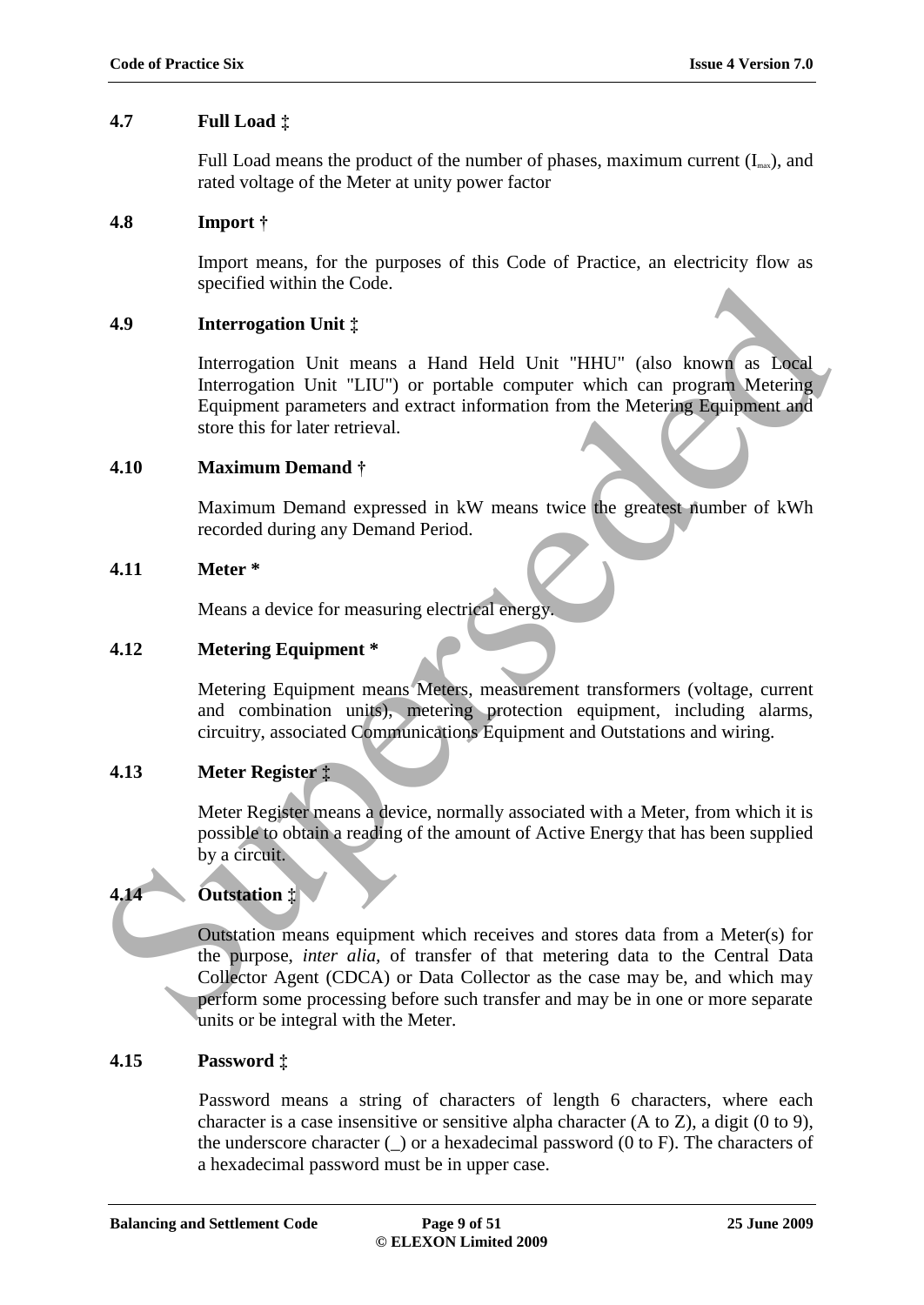#### **4.16 Outstation System ‡**

Outstation System means one or more Outstations linked to a single communication line.

#### **4.17 PSTN ‡**

PSTN means the public switched telephone network.

#### **4.18 Registrant \***

Registrant means, in relation to a Metering System, the person for the time being registered in CMRS or (as the case may be) SMRS in respect of that Metering System pursuant to Section K of the Balancing and Settlement Code.

#### **4.19 Settlement Instation ‡**

Settlement Instation means a computer based system which collects or receives data on a routine basis from selected Outstation by the Central Data Collector or (as the case may be) a relevant Data Collector.

#### **4.20 SVA Customer †**

Means a person to whom electrical power is provided, whether or not that person is the provider of that electrical power; and where that electrical power is measured by a SVA Metering System.

#### **4.21 UTC \***

UTC means Co-ordinated Universal Time which bears the same meaning as in the document Standard Frequency and Time Signal Emission, International Telecommunication Union - RTF.460(ISBN92-61-05311-4) (colloquially referred to as Rugby Time).

**Example 18**<br>
Registrant # Registrant # Registrant # Registrant # Registrant # Registrant # Registrant more, in charge or (as the case may be) SMRS in respect of that Metering System pursuant to Section K of the Balancing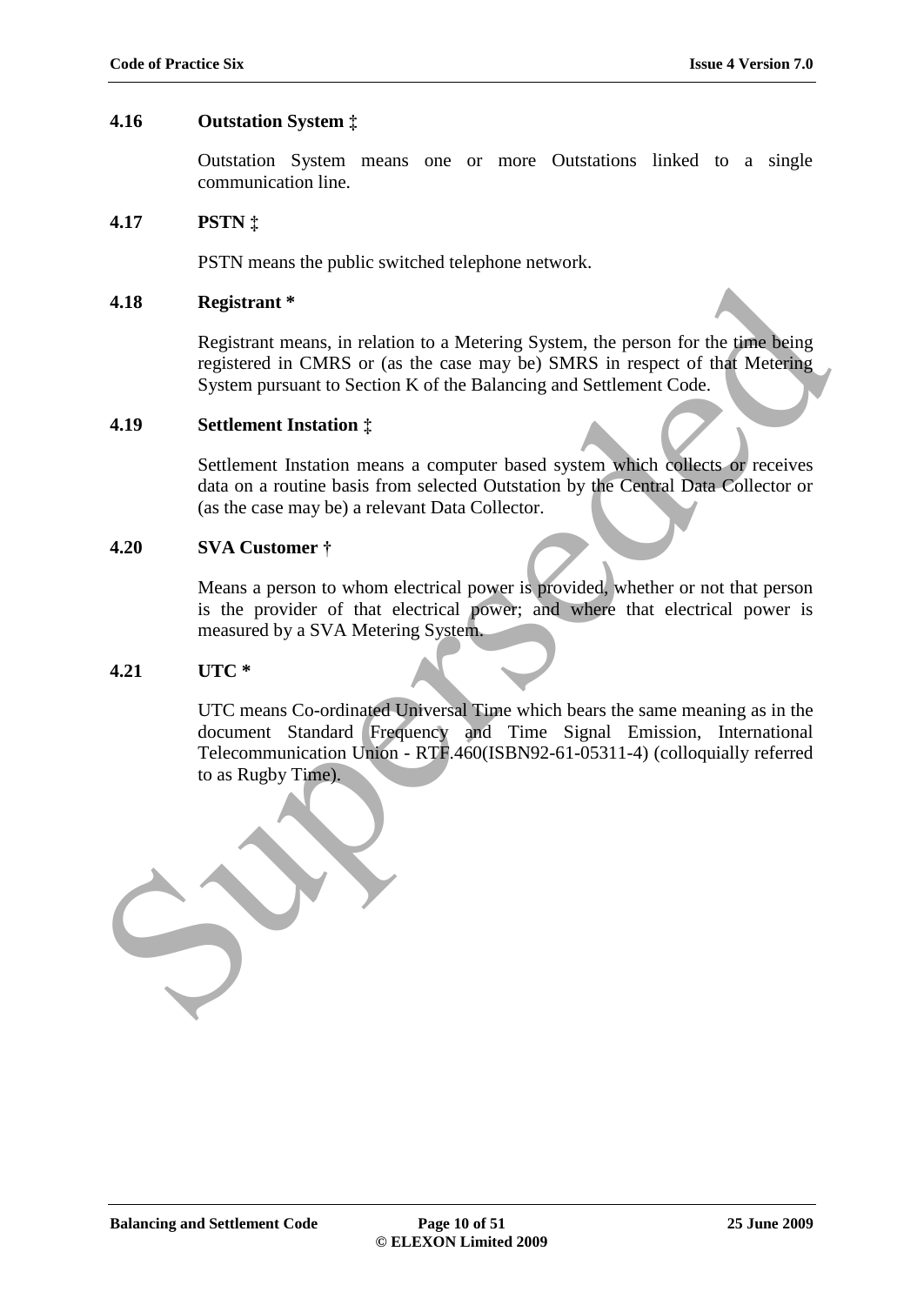### **5. MEASUREMENT CRITERIA**

#### **5.1 Measured Quantities**

For each circuit the following energy measurements are required for Settlement purposes:

(i) Import kWh.

#### **5.2 Accuracy Requirements**

The overall accuracy of the energy measurements shall at all times be within the limits of error specified in SI 792 Regulation 8 pertaining to Schedule 7 of the Electricity Act 1989.

Meters, where certified, shall be certified in accordance with schedule 7 of the Electricity Act 1989.

Appropriate evidence to substantiate that these overall accuracy requirements are met shall be available for inspection to Pool Members or their agent(s).

#### **6. METERING EQUIPMENT CRITERIA**

Although for clarity this Code of Practice identifies separate items of equipment, nothing in it prevents such items being combined to perform the same task provided the requirements of this Code of Practice are met. Where separate items of equipment are provided they shall be individually protected against electrical overload.

All Metering Equipment (including any Energy Storage Device) shall have a minimum design service life, without maintenance, of 10 years from date of manufacture.

#### **6.1 Meters**

For each circuit direct connected Active Energy Meters shall be used in accordance with Schedule 7 of the Electricity Act 1989.

New Meters shall comply with the requirements of either BS EN 61036 Class 2, for indoor meters or BS EN 60521 Class 2. The rating for single phase meters shall be 230 volts, 50Hz, 20 Amps basic or less and 100 Amps maximum and for polyphase meters 230/400 volts, 50Hz, 40 Amps basic or less and 100 Amps maximum current. 5.2 Accuracy Requirements<br>
The overall accuracy of the energy measurements shall at all times be within the<br>
limits of error specified in SI 792 Regulation 8 pertuining to Schedule 7 of the<br>
Electricity Act 1989.<br>
Meters,

Existing meters may be used provided they were manufactured to the relevant British Standards. Ratings different to those quoted for new meters may be utilised provided they are appropriate for the supply being metered.

Meters which provide data to separate Outstations shall provide an output for this purpose.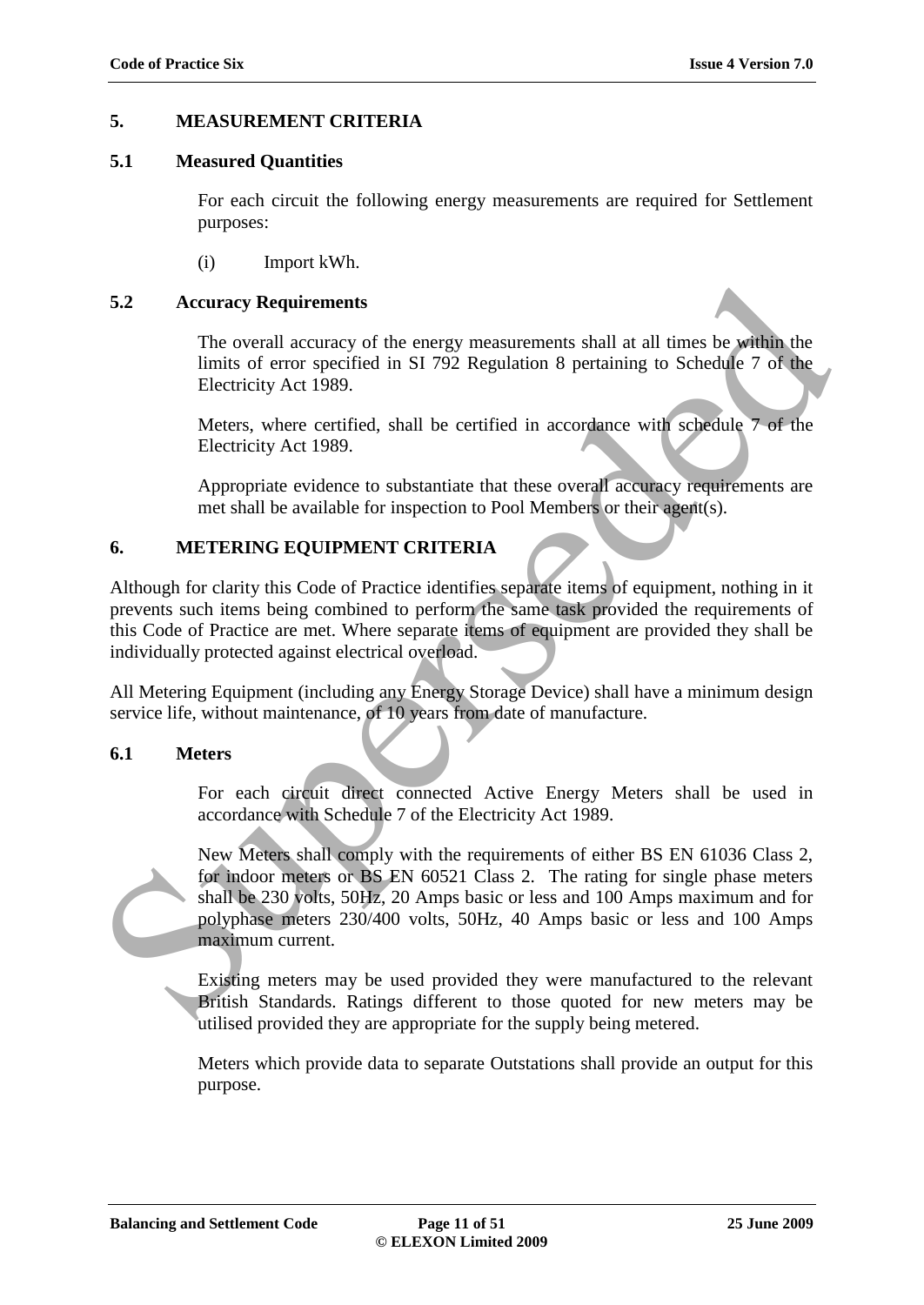#### **6.2 Outstation**

An Outstation System shall be provided which transfers data to and receives data from a Settlement Instation(s). Outstations shall comply with all relevant requirements contained within BS EN 61036 for indoor conditions.

Separate Outstations storing data from a number of different circuits, up to a maximum consumption of 1GWh, and Meters with integral Outstation facilities may be cascaded onto one communication channel.

Metering data will normally be collected by the Settlement Instations in accordance with the following time scales, dependent upon which category of Metering Equipment that has been installed:

- a) Code Six (a) daily interrogation;
- b) Code Six (b) up to monthly interrogation;
- c) Code Six (c) up to quarterly interrogation; or
- d) Code Six (d) up to yearly interrogation.

Repeat collections of metering data shall be possible throughout the Outstation data storage period.

The Outstation shall have the ability to allow the metering data to be read by Instations other than the Settlement Instation provided the requirements of Section 8 of this Code of Practice are satisfied.

For the purpose of transferring stored metering data from the Outstation to the Settlement Instation, a unique Outstation identification code shall be provided.

Where an Outstation has a primary battery to provide back-up for the clock and calendar, this battery shall have a minimum standby service life of 3 years from the date of manufacture of the Outstation i.e. supporting the clock for 3 years without mains power. be eascaded onto one communication channel.<br>
Metering data will normally be collected by the Settlement Instations in accordance<br>
with the following time scales, dependent upon which category of Metering<br>
Faultment that ha

Where Energy Storage Devices other than primary batteries are used, the clock and calendar shall be supported for a period of 7 days without an external supply connected to cater for extended supply failure.

In the event of an Outstation supply failure, the Outstation shall retain all data stored up to the time of the failure, and maintain the time accuracy in accordance with paragraph 6.2.2. These time accuracy requirements do not apply where the Outstation clock is re-synchronised from a broadcast clock when re-energised. (refer to section 6.2.3.)

Any "reading" or "reprogramming" operation shall not delete or alter any stored energy consumption data or associated alarms.

Where the Outstation is storing data for more than one circuit it shall continue to operate while any one circuit is energised.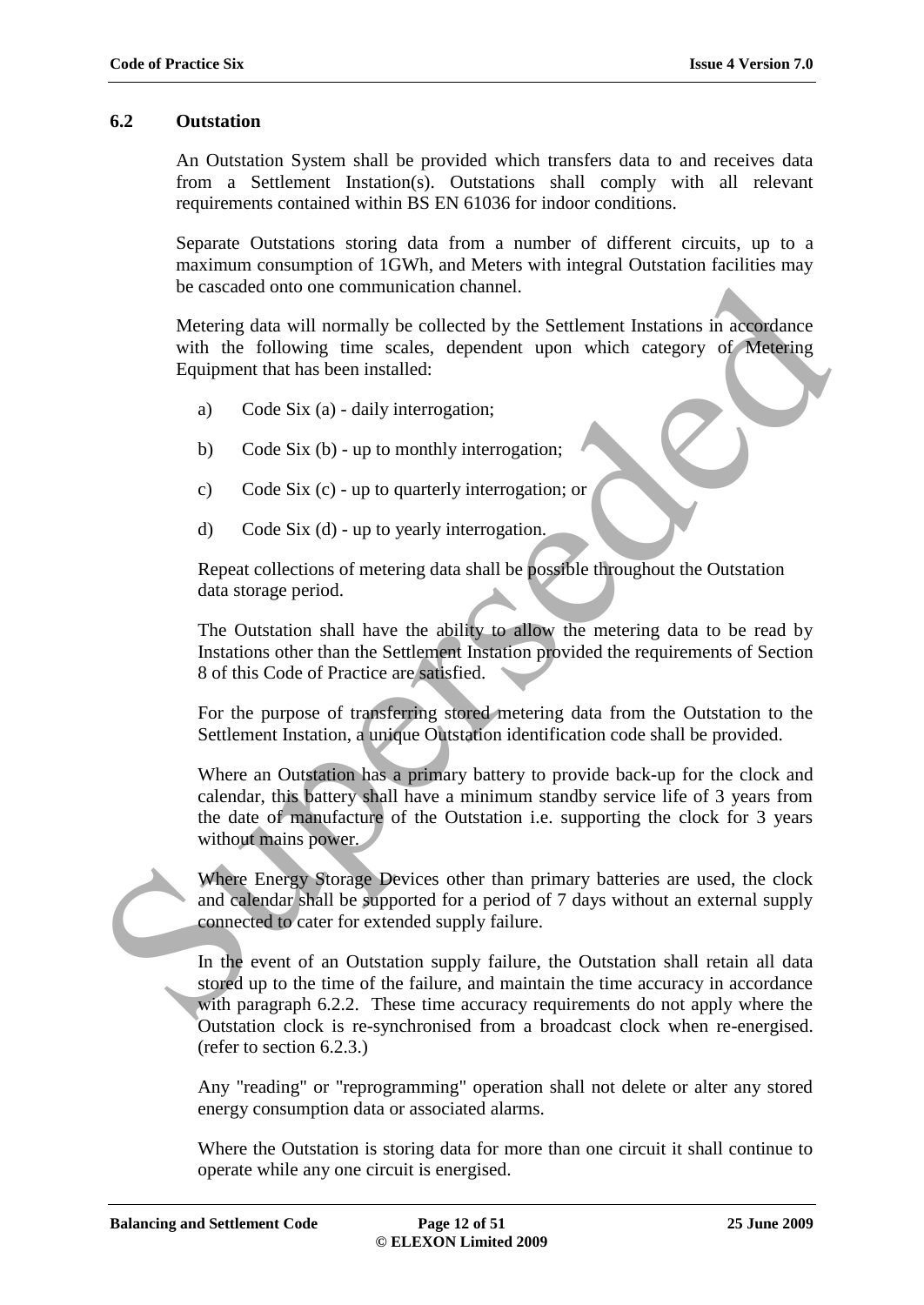The Outstation shall be clearly marked with the relevant part of Code of Practice 6. i.e. a, b, c or d.

# **6.2.1 Data Provision requirements**

This section sets out the data to be provided by the Outstation and the duration of storage required. For the avoidance of doubt all Metering data shall be output in engineering units i.e. kWh.

Data shall be provided as follows and is specifically defined in Appendix 1.

- (i) For Each Interrogation of the Outstation the data provided shall be:
	- The meter identifier 12 characters alphanumeric as defined in Appendix 1b. Where a separate Outstation is used the channel ID shall be the meter ID;
	- The date and time of interrogation [YYMMDDhhmmss];
	- kWh cumulative total meter advance register value for each Meter to 6 digit integer kWh value padded with leading zeroes where appropriate;
- For polyphase metering Maximum Demand (MD), 6 digit (4 integer and 2 decimal places) kW value, padded with leading zeros where appropriate, for each meter for both the current and previous programmable charging period e.g. monthly, statistical review period, as required by the Supplier, and cumulative Maximum Demand; Data shall be provided as follows and is specifically defined in Appendix 1.<br>
For Each Interrogation of the Outstation the data provided shall best<br>
The meter identifier 12 characters alphanumeric as defined in<br>
Appendix 1
	- date of Maximum Demand reset [YYMMDD];
	- number of Maximum Demand resets;
	- multi-rate cumulative Active Energy registers as specified by Supplier; and
	- number of days data returned from the meter.

(ii) The Outstation shall provide the following information for each Day and for the current day up to the time of interrogation:

- Calendar day date [YYMMDD];
- kWh cumulative total register value for each Meter to 8 digit (including 2 decimal place) kWh value padded with leading zeroes where appropriate;
- Where a battery is fitted, a battery change maintenance flag shall be provided based on standby battery service life;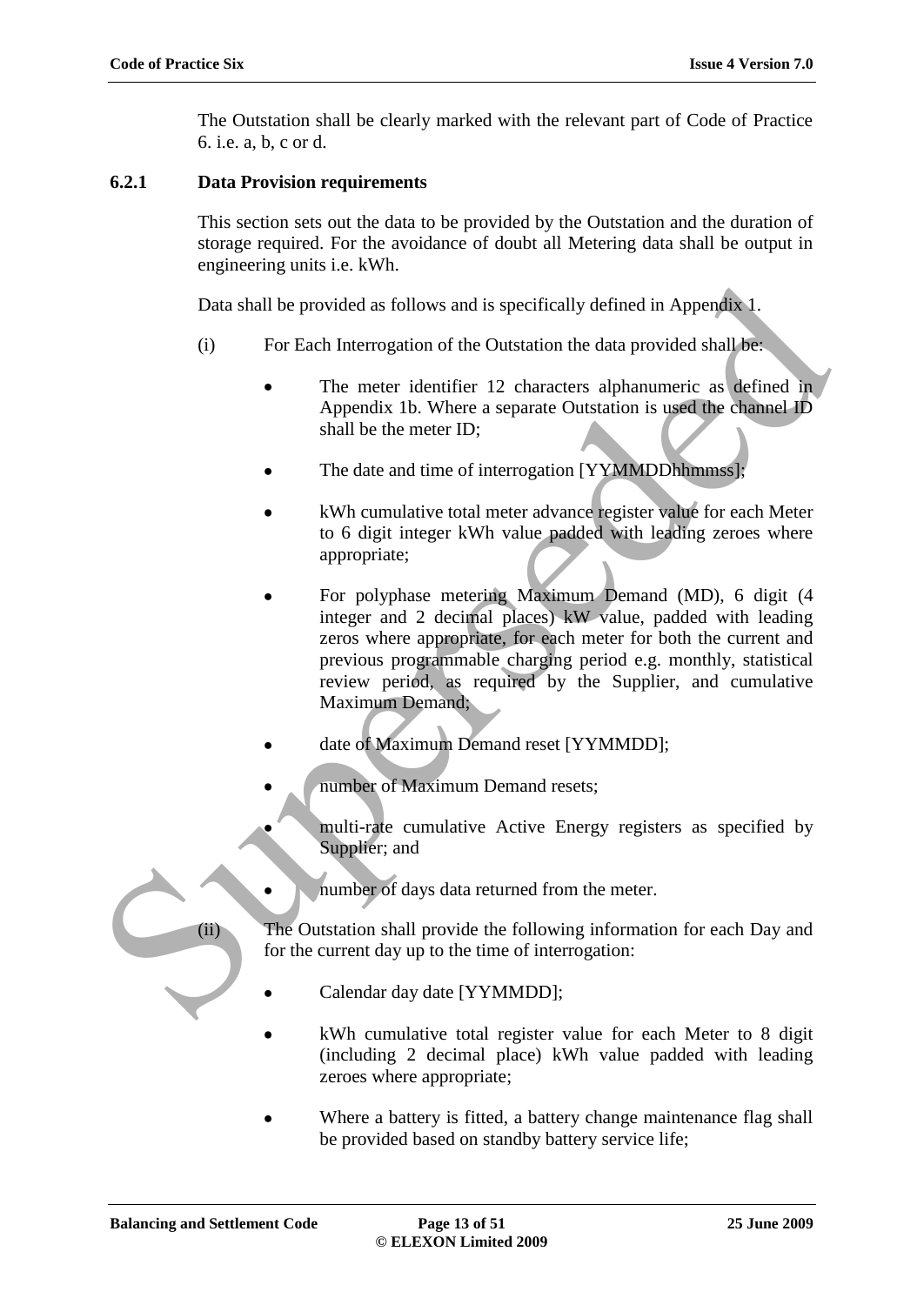- An indication should clock failure occur e.g. When the system  $\bullet$ clock has failed due to power or battery failure;
- The number of level 2 successful password accesses made on that day to a maximum of 7;
- MD reset flag as appropriate; and
- A flag to indicate a power outage for the whole of a Settlement Day.
- (iii) For each Demand Period the Outstation will provide, for each Meter:
	- Truncated absolute cumulative register reading in the range 10's of kWh, kWh, 1/10 kWh and 1/100 kWh;
	- A flag to indicate if net reverse energy flow has taken place over all phases;
	- A flag to indicate successful level 2 password access; and
	- A flag to indicate that the power supply to the Outstation has failed.

A data capacity of 48 periods per day for the number of days specified below dependent upon the category of Metering Equipment shall be provided:

- *Code of Practice Six (a) - minimum storage period of 20 days;*
- *Code of Practice Six (b) - minimum storage period of 100 days;*
- *Code of Practice Six (c) - minimum storage period of 250 days; or*
	- *Code of Practice Six (d) - minimum storage period of 450 days.*

Where the prescribed data storage period is exceeded the meter shall begin to wrap data i.e. replace the first reading with that of the latest reading.

The value of energy measured in a Demand Period but not stored in that Demand Period shall be carried forward to the next Demand Period. A flag to indicate a power outage for the whole of a Settlement<br>
(iii) For each Demand Period the Outstation will provide, for each Meter<br>
Truncated absolute cumulative register reading in the range 10's<br>
of kWh, kWh, 1/1

Any discrepancy between the measured value of Active Energy at each individual metering point and the equivalent data presented by the Outstation for the same metering point shall not exceed  $+/- 0.5\%$  at full load at that metering point.

An Outstation shall provide any portion of the data stored upon request by an Instation.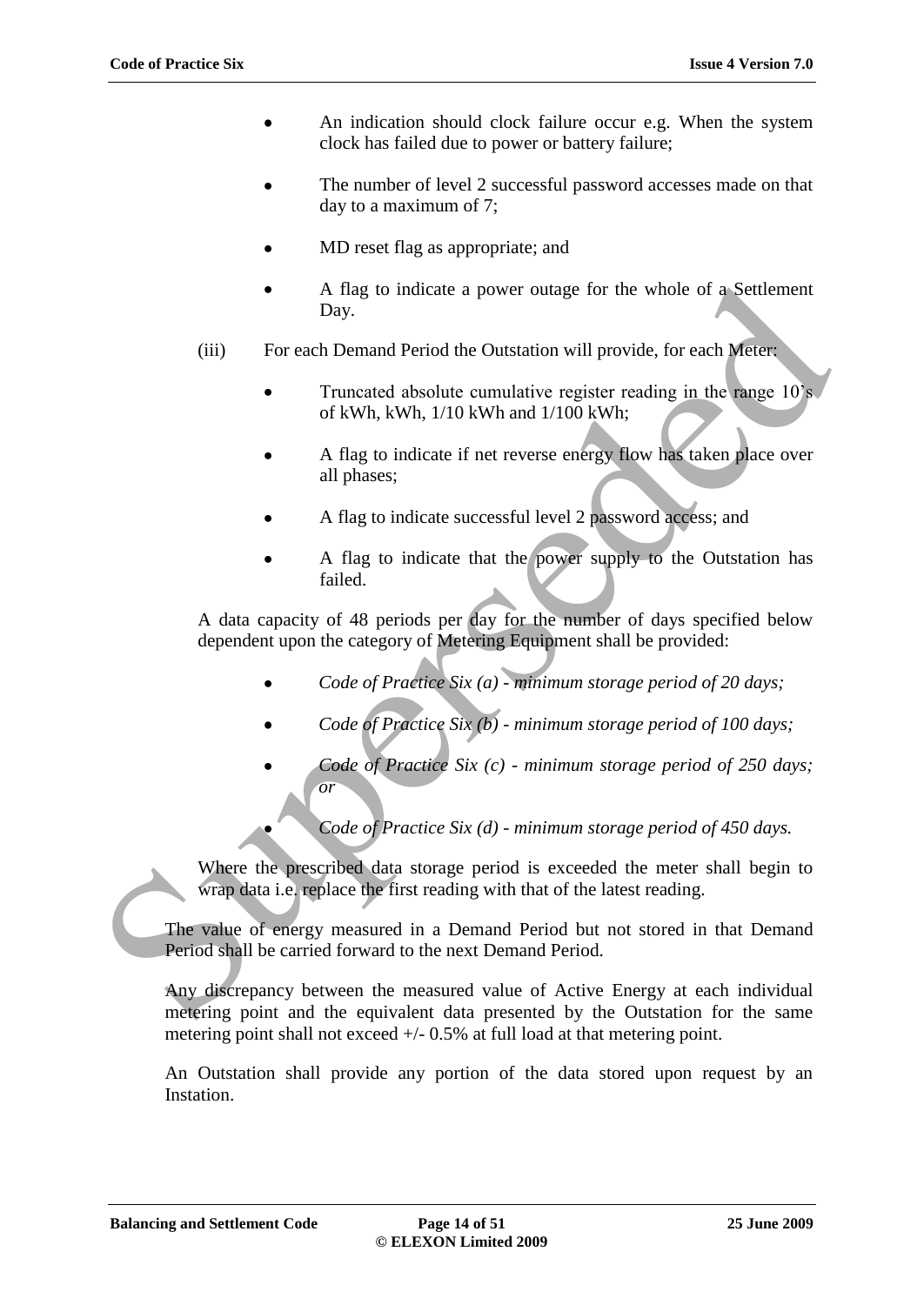# **6.2.2 Time Keeping**

(i) The Outstation time shall be set to the Universal Time Clock (UTC). No switching between UTC and British Summer Time (BST) shall occur for settlements data storage requirements.

> Routine time synchronisation may be carried out using 30 minute synchronising pulses or broadcast clocks up to a maximum limit of +/- 1 second per Demand Period without setting any password access flags.

The clock of the Outstation shall be capable of being set or adjusted using the local or remote communication ports but only once during any demand period.

- (ii) The overall limits of error for the time keeping shall be:
	- The completion of each Demand Period shall be at a time which is within  $\pm$  6 minutes of UTC; and
	- The duration of each Demand Period shall be within  $\pm 0.6\%$ . except where time synchronisation has occurred in a Demand Period.
	- The variation in the completion of each Demand Period shall not exceed 20 seconds over 20 day period.

#### **6.2.3 Monitoring Facilities - Broadcast Clocks**

- (i) For complete power outages up to 3 seconds in duration, the real time clock shall continue without interruption. This power outage event shall not cause the power outage flag or the successful level two password flag to be set at the time of power restoration.
- (ii) For power outages longer than three seconds and where power has now been restored, the clock shall start and continue from the time of failure until the broadcast clock is detected and successfully decoded, within the normal operating constraints of the broadcast clock system, the clock shall reset to UTC and the power failure flag and successful level two access password flag shall be set for the returning Demand Periods where the power outage existed. 4-1 second per Demand Period without setting any password access<br>
The clock of the Outstation shall be capable of being set of adjusted<br>
using the local or centure communication ports but only once during<br>
any demand perio
	- (iii) Where the broadcast clock cannot be detected by the Outstation, within the normal operating constraints and messaging protocols of the broadcast clock system, the clock failure flag shall be set for that day. The Outstation shall continue to maintain system clock accuracy as detailed in section 6.2.2. of this code of practice in the absence of the broadcast clock.

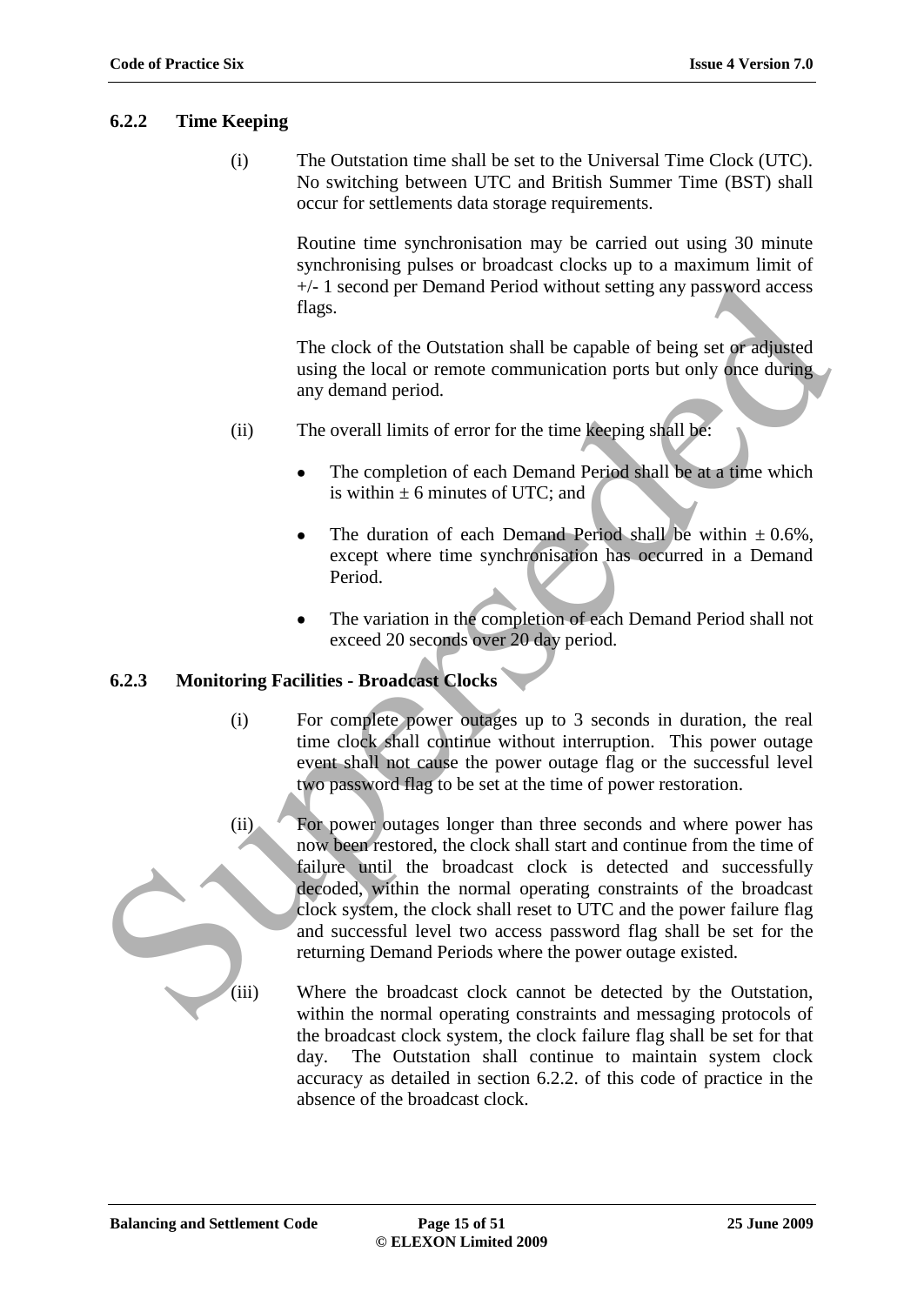### **6.3 Displays and Facilities**

The Metering Equipment shall display the following information (not necessarily simultaneously):

- total Import cumulative kWh per circuit, 6 digit integer kWh value padded with leading zeroes where appropriate for polyphase and 5 digit integer kWh value padded with leading zeroes where appropriate for single phase Meters; and
- current UTC or clock time and date as defined by the supplier.

The Metering Equipment shall be capable of enabling the display of the following information:

- (i) For polyphase meters:
	- Maximum Demand ("MD") in 6 digit (4 integer and 2 decimal places) kW value padded with leading zeroes where appropriate for the current and historic programmable charging period;
- twice the kWh advance since the commencement of a current Demand Period, (i.e. "kW rising demand") to 6 digits (4 integer and 2 decimal places) kW value padded with leading zeroes where appropriate for the current and historic programmable charging period; for single phase Meters; and<br>
external UTC or clock time and date as defined by the supplier.<br>
The Metering Equipment shall be capable of enabling the display of the following<br>
information:<br>
(i) For polyphase meters:<br>
Maxi
	- cumulative MD, 6 digit (4 integer and 2 decimal places) kW value padded with leading zeroes where appropriate;
	- the last two digits of the number of MD resets (99 rollover to zero); and
	- multi-rate display sequence as specified by Supplier, with a minimum of 8 registers selectable over the calendar year. Further details are set out in Appendix 4.
	- (ii) For single phase meters:
		- multi-rate display sequence as specified by Supplier, with a minimum of 4 registers selectable over the calendar year. Further details are set out in Appendix 4.

Where a multi-rate display sequence is enabled on a Meter, the default display shall be the cumulative kWh register of the active rate and the rate identifier. The initial operation of the display selector shall display the test display and the next operation shall display the total Import cumulative kWh. Subsequent operation of the display selector shall display registers in a sequence specified by the supplier.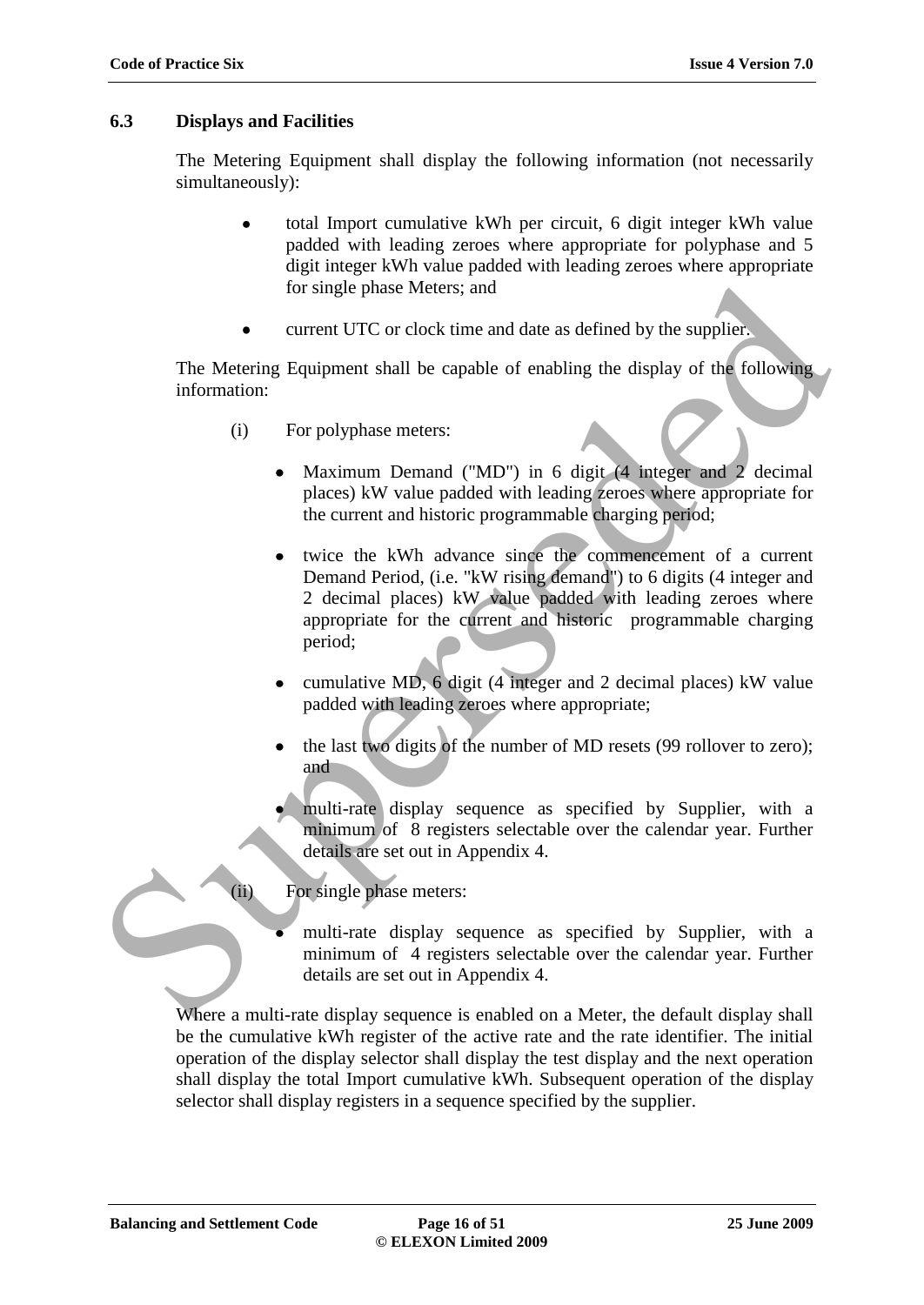### **6.4 Communications**

The Outstation shall always provide local interrogation facilities via an accessible port.

# **6.4.1 Local Interrogation**

An interrogation port shall be provided:

- Physically: shall be an optical port to BS EN 61107;
- Data Protocol: Standard as defined in Appendix 1 (a and b), Appendix 2 (a and b) and Appendix 3.

The outline Data structure for the information required in 6.2.1. is detailed in Appendix 1a.

The detailed application data structure and format for the data items specified in section 6.2.1. is detailed in Appendix 1b. • Physically: shall be an optical port to BS EN 61107:<br>
• Data Protocol: Standard as defined in Appendix 1 (a and b),<br>
Appendix 2 (a and b) and Appendix 3.<br>
The outline Data structure for the information required in 62.1,

The data definitions and descriptions are detailed in Appendix 2a. The functional overlay specified in section 6.4.3. is detailed in Appendix 2b (protocol examples).

The Outstation shall have a maximum transfer time of 90 seconds per 100 days for each Meter through the local data port for the data specified above.

# **6.4.2 Remote Interrogation**

Where a remote interrogation facility is provided it shall not be possible to disconnect this link at the Outstation without the breaking of a seal.

The data shall be to the standard data structure as set out in Appendix 1b.

# **6.4.3 Standard Protocol**

The protocol shall be standard for all Outstations for the following settlement functions for the data specified in 6.2.1:

- Read complete 30 minute database, (see note below and 11.2.3);
- Last 'n' days of data, where 'n' is the number of days ( $n = 1$  is the current day);
- Read selected Meters (if appropriate);
- Set time and date;
- Set password;
- Reset MD; and
- Change Authentication key at level 2 password access.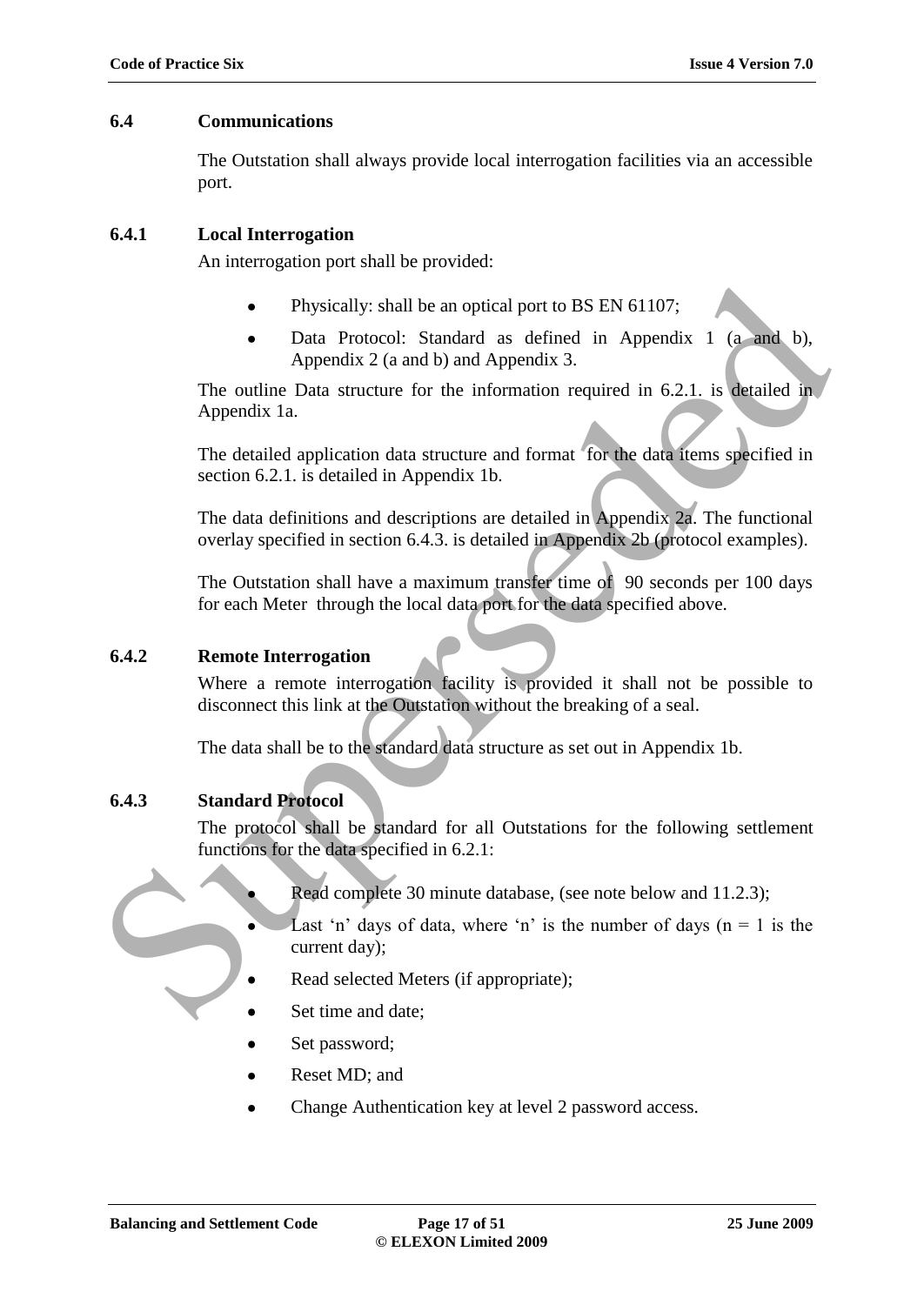Note: The complete 30 minute database can be read by setting "n" (number of days) to a value equal to or greater than the storage capacity of the meter.

#### **6.5 Security Requirements**

To prevent unauthorised access to the data in the Metering Equipment a security scheme, as defined below, shall be incorporated for both local and remote communications access. Separate security levels shall be provided for the following activities;

- (i) Level 1 No Password Required to access data on a read only basis as described in section 6.4.
- (ii) Level 2 Password access for:
	- programming the Displays and Facilities as defined in Displays and Facilities;
	- programming the time by communication port access;
	- reprogramming the password for level 2;
	- reading additional information within the Metering Equipment;
	- resetting of the MD if appropriate; and
	- Changing the meter authentication key.
- (iii) Level 3 Removal of Metering Equipment cover(s) necessitating the breaking of a seal for: communications access. Separate security levels shall be provided for the<br>
following activities;<br>
(i) Level 1 - No Password Required to access data on a read only based as<br>
described in section 6.4.<br>
(ii) Level 2 - Passwor
	- calibration of the Metering Equipment; and
	- programming the level 2 password.

In addition to the functions specified for each level it shall be feasible to undertake the functions at the preceding level(s). This need not apply at level 3.

#### **6.6 Sealing**

All SVA Metering Equipment shall be sealed in accordance with Appendix 8 and 9 of the Meter Operator Code of Practice Agreement<sup>2</sup>.

 $\overline{a}$ 

<sup>&</sup>lt;sup>2</sup> The Meter Operator Code of Practice Agreement is a voluntary agreement between Public Distribution System Operators and Meter Operator Agents.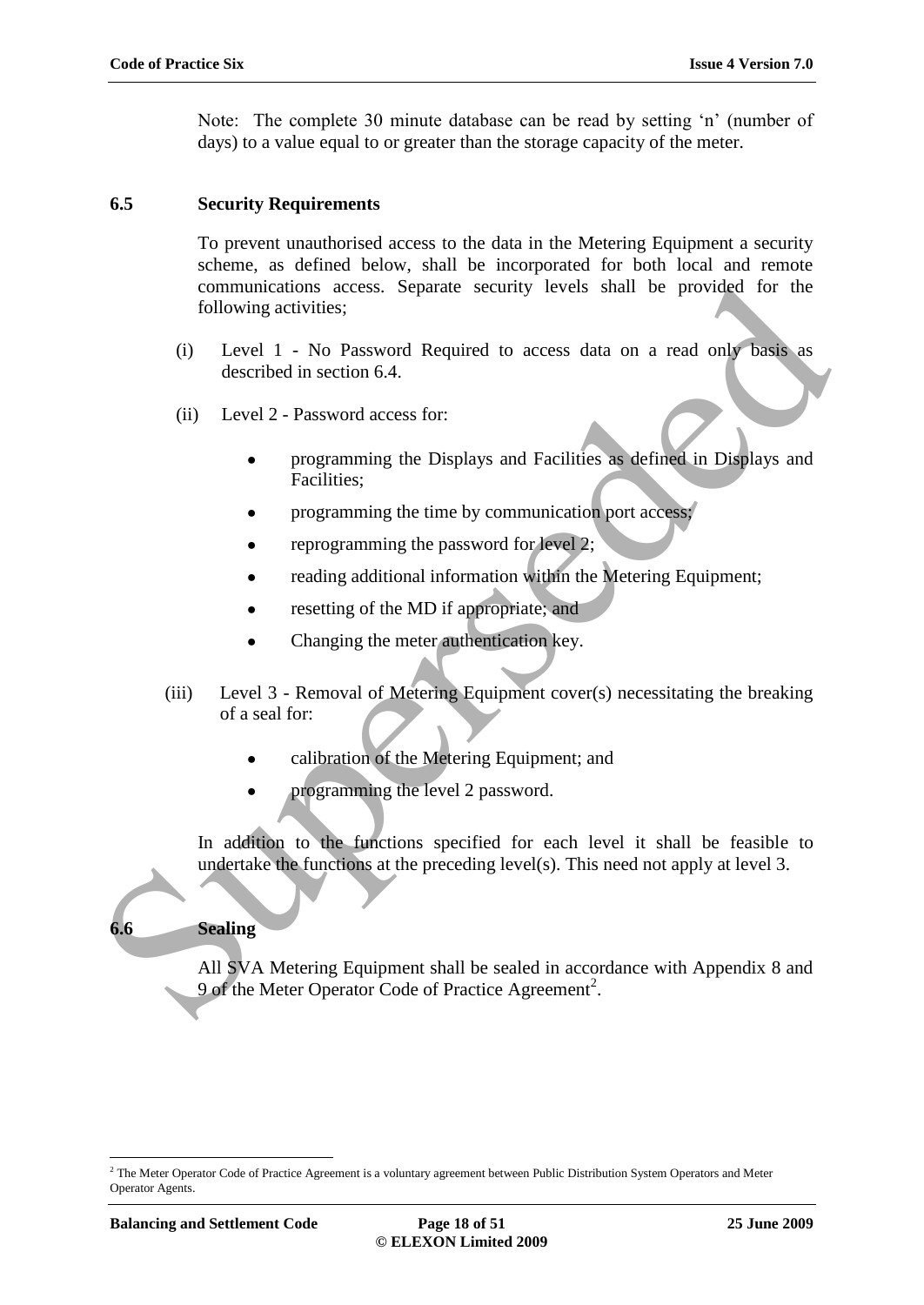# **7. ASSOCIATED FACILITIES**

#### **7.1 Interrogation Unit**

The Operator may interrogate the Metering Equipment using an Interrogation Unit (IU). The Interrogation Unit may be used for programming*,* commissioning, maintenance and fault finding and when necessary the retrieval of stored metering data. The data retrieved by the Interrogation Unit shall be compatible with the Settlement Instation.

The IU shall have a built-in security system, such as a password, so that the IU becomes inoperative and non-interrogatable if it is lost, stolen, etc. The password can be applied at power-on of the device and/or on entry to the IU software application. Settlement Instation.<br>
The IU shall have a built-in security system, such as a password, so that the IU<br>
becomes inoperative and non-interrogatable if it is lost, stolen, etc. The password<br>
can be applied at power-on of th

#### **7.2 Additional Features**

Additional features may be incorporated within or associated with the Metering Equipment provided but these must not interfere with or endanger the operation of the Settlement process.

#### **8. ACCESS TO DATA**

Access to metering data shall be in accordance with the provisions of the Code and the BSC Procedures referred to therein. Such access must not interfere with or endanger the security of the data or the collection process for Settlement purposes.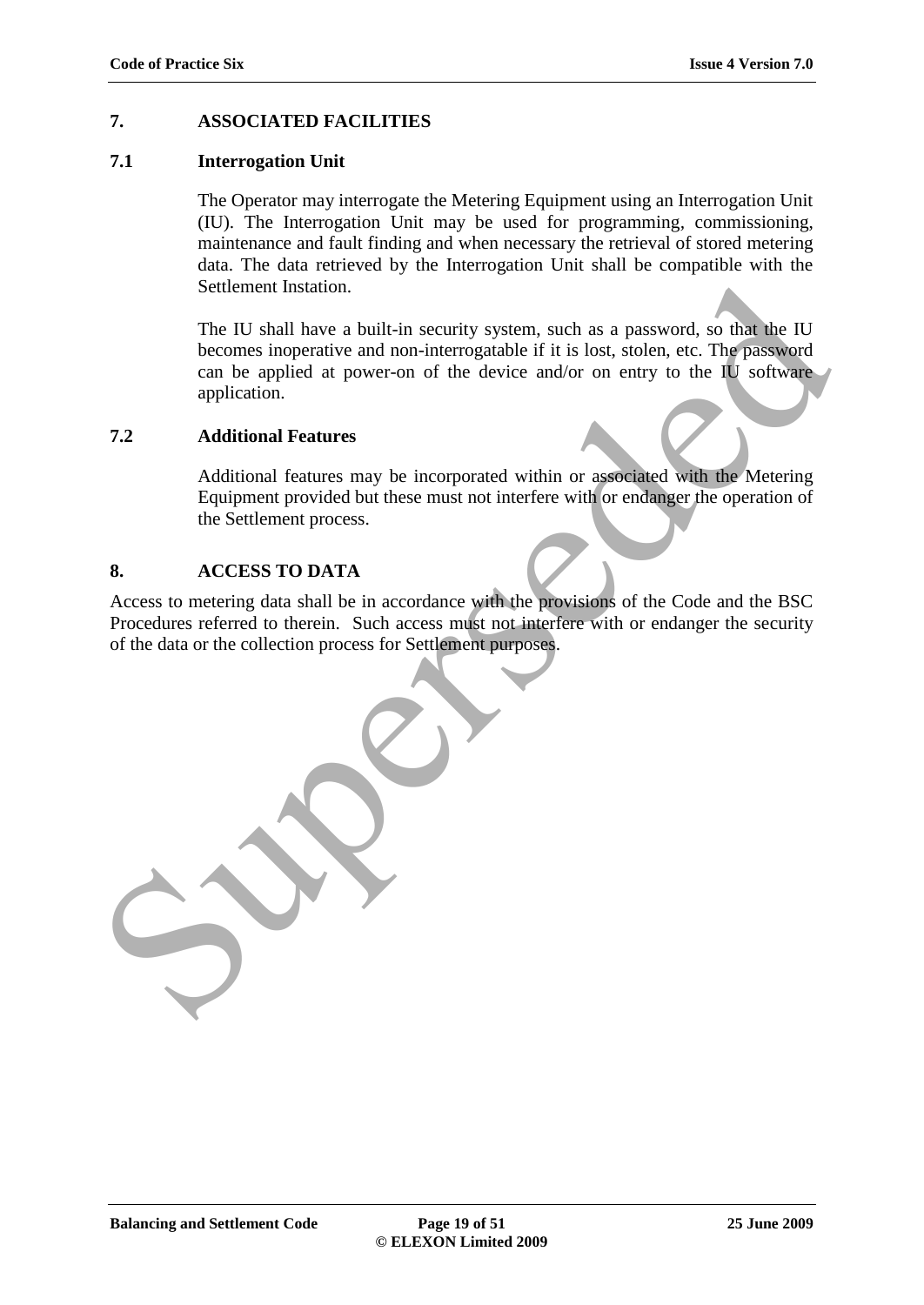# **9. Appendix 1: Outline Data Structure and Formats**

# **9.1 Appendix 1a: Outline Data Structure**

The physical definition of the local optical data port is detailed in BS EN 61107. The general protocol specification is as detailed in BS EN 61107, augmented by the specifications contained herein.

The outline data structure described in Appendix 1a is expanded in Appendix 1b to provide more detail of the precise data structures and formats. Appendix 2a contains the data definitions and descriptions. Appendix 2b details the protocol examples to meet the functional requirements of the standard protocol. The data authentication process is outlined in Appendix 3.

The following guidelines have been established for local communications:

- (i) The outstation transmits complete day information only, i.e. the current day's information is transmitted and "filled" where appropriate, if a period has not yet been completed. "Partial days" and "Missing days" must be "filled" in the data transmission from the outstation - see point (ii) below.
- (ii) Chronological inconsistencies in the data block are not allowed. i.e. all data must be contiguous. "Partial days" or "Missing days" information, (due for example to power outages), must be "filled" in the data block that is transmitted by the outstation via its local communication port. Data shall be presented as if no Level 2 password access occurred during these periods and no consumption was recorded (i.e. the repetition of the last four digits of the kWh cumulative reading for the appropriate demand periods). The outlier data sincture rescribed in Appendix Ia is expanded in Appendix 2.<br>
to provide more detail of the precise data structures and formats. Appendix 2.a<br>
contains the data definitions and descriptions. Appendix 22<br>
	- (iii) Data is transmitted in chronological order with current day's partial information transmitted first, oldest day's information transmitted last.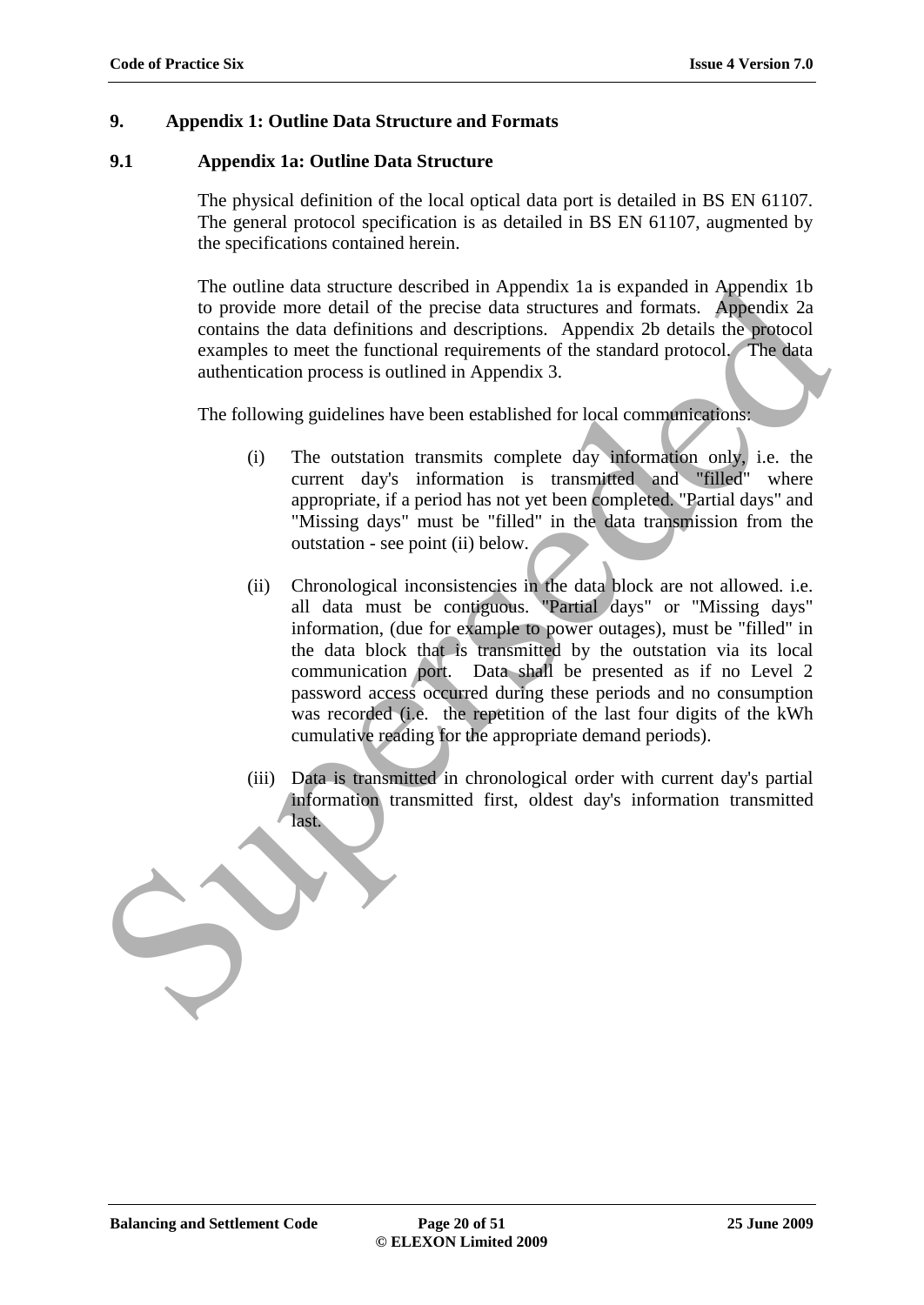#### **9.2 Appendix 1b: Data Structure and Formats**



**OUTLINE DATA**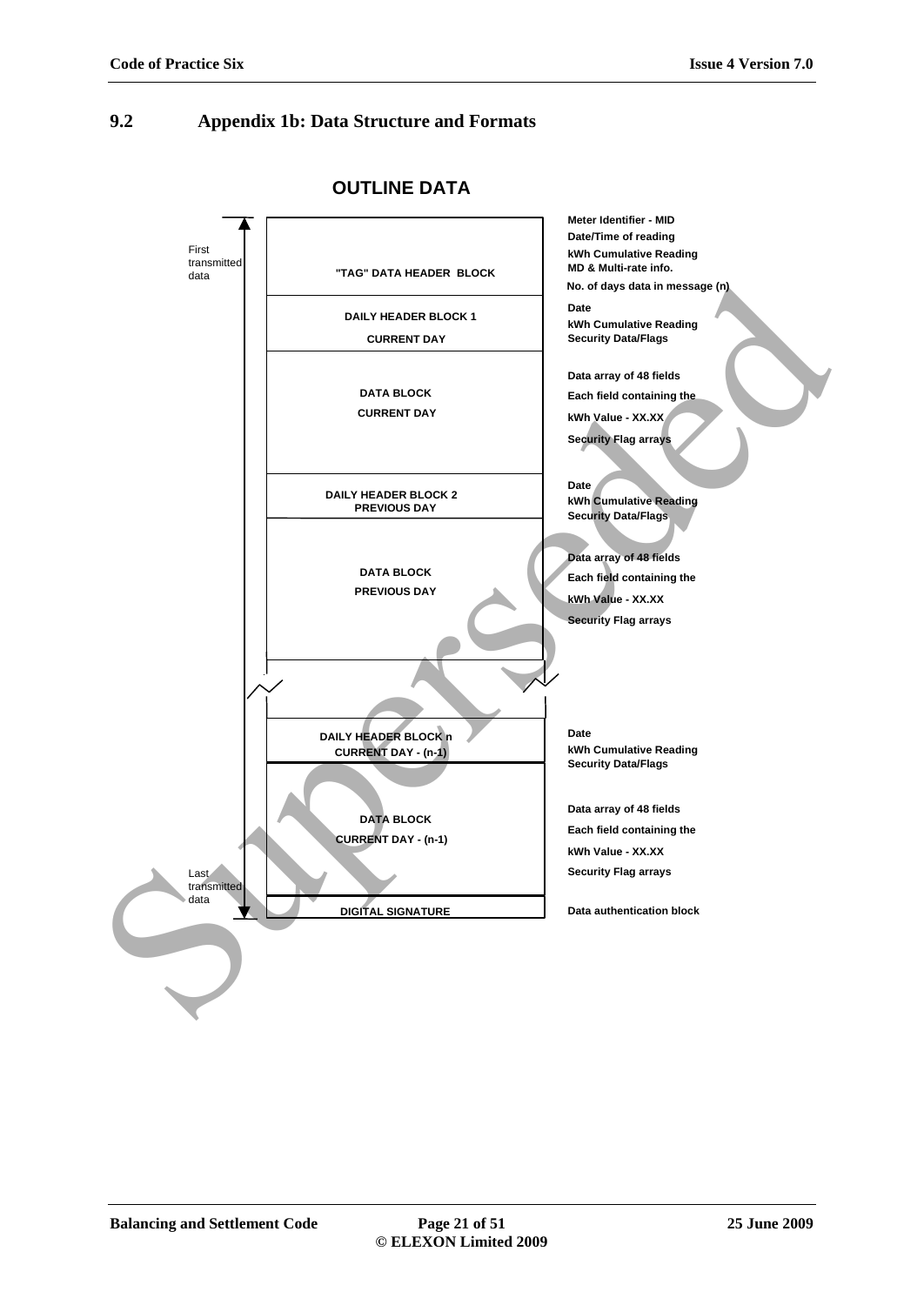# **9.2.1 "TAG" Data Header Block**

# *9.2.1.1 Meter Identifier-MID*



# *9.2.1.2 Date and Time of Reading of Meter (UTC)*



# *9.2.1.3 kWh Cumulative Reading*

The absolute value of the cumulative meter register at the time of the interrogation.

Expressed as :- 6 digit integer kWh value, padded with leading zeroes where appropriate.

| Hundred  | Ten      | Thousands | Hundreds | Tens | Jnits |
|----------|----------|-----------|----------|------|-------|
| Thousand | Thousand |           |          |      |       |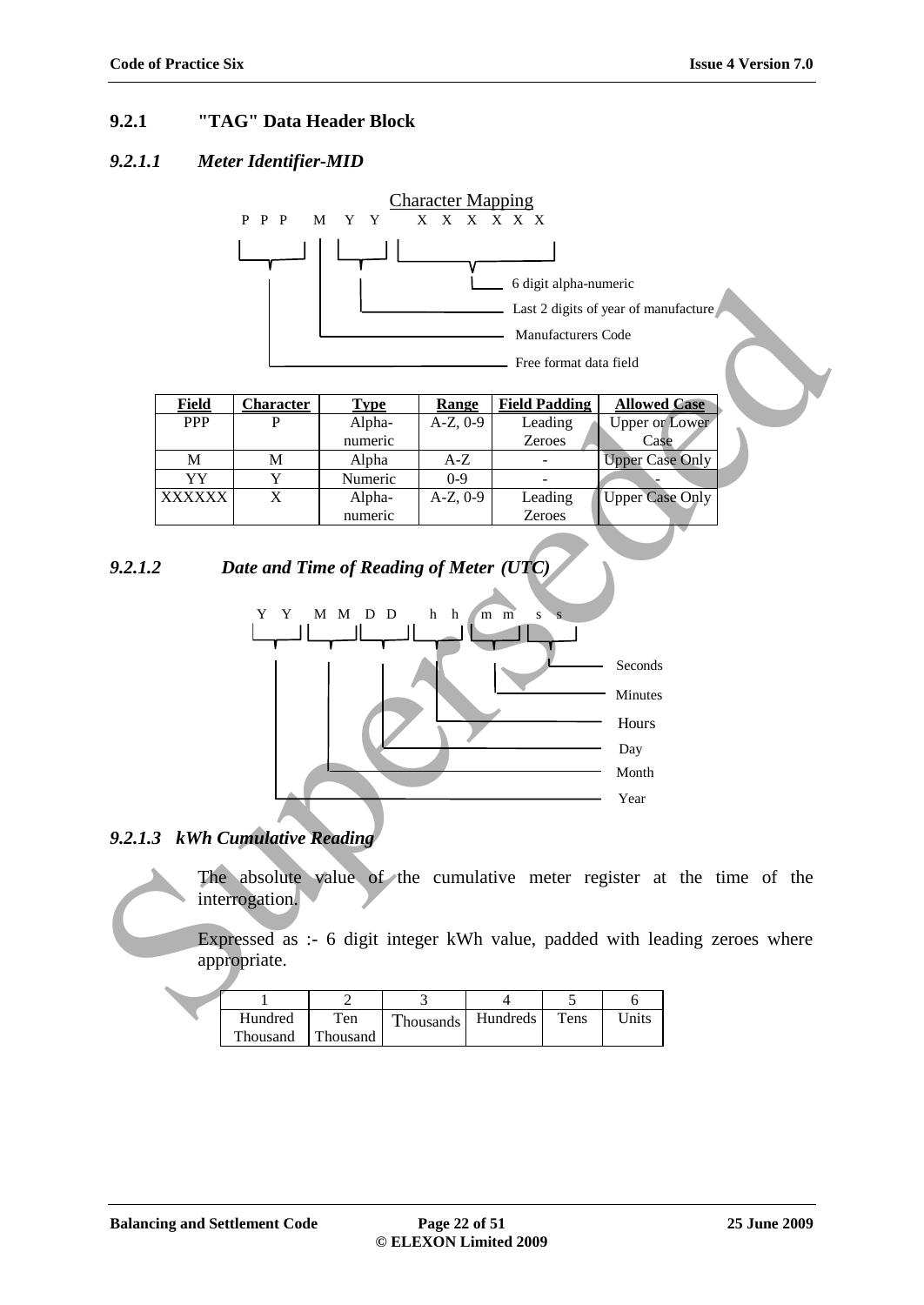# *9.2.1.4 Maximum Demands - MDs*

MD register data block consisting of 6 digit (4 integer and two decimal places) kW values with an implied decimal place, padded with leading zeroes where appropriate.

- (i) MD in kW in current charging period
- (ii) MD in kW in previous charging period
- (iii) Cumulative Maximum Demand

| <b>Register ID</b> |  |  | $1000's$   100's   Tens   Units   1/10ths   1/100ths |
|--------------------|--|--|------------------------------------------------------|
| Current kW MD      |  |  |                                                      |
| Previous kW MD     |  |  |                                                      |
| Cumulative MD      |  |  |                                                      |

# *9.2.1.5 Date of Last MD Reset*

Date of the last MD reset consisting of:-



# *9.2.1.6 Number of Maximum Demand Resets*

The numerical value representing the last two digits of the number of Maximum Demand Resets, rollover to zero after value NN = 99.

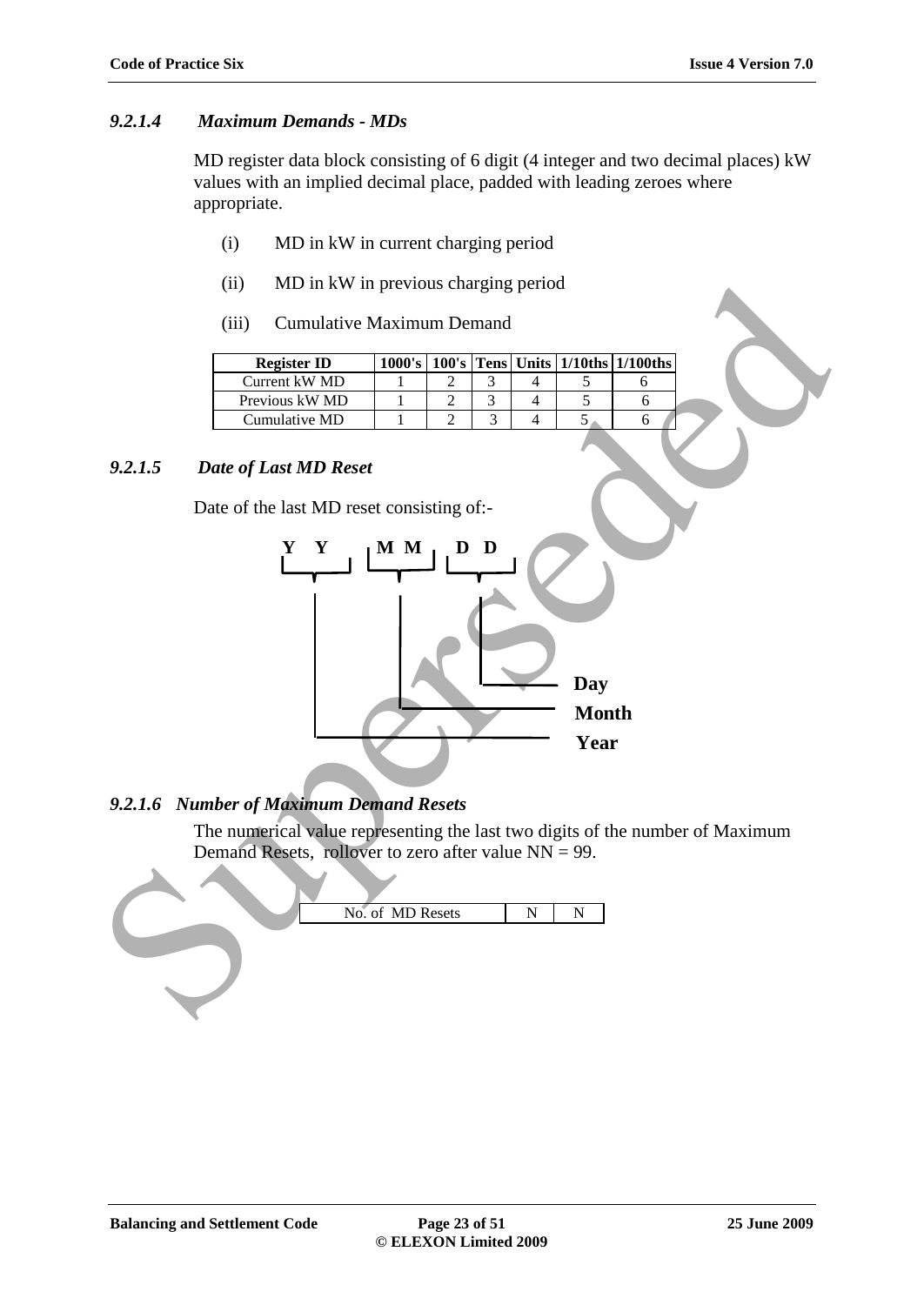#### *9.2.1.7 Multi-rate Energy Registers*

Multi-rate energy registers at time of data read out consisting of 6 digit integer kWh values, padded with leading zeroes where appropriate.

| <b>Register ID</b> | 100k's | $10k's$ 1000's 100's | <b>Tens</b> | <b>Units</b> |
|--------------------|--------|----------------------|-------------|--------------|
| Rate 1             |        |                      |             |              |
| Rate 2             |        | 3                    |             |              |
| Rate 3             |        | 3                    |             |              |
| Rate 4             |        |                      |             |              |
| Rate 5             |        |                      |             |              |
| Rate 6             |        |                      |             |              |
| Rate 7             |        |                      |             |              |
| Rate 8             |        | 3                    |             |              |

This data block should always be of the same size. All data items should be transmitted, even if never initialised or used e.g. MD register on single phase meter, 8 rate register block even if 4 rate single phase meter, or if rate currently inactive e.g. due to tariff change.

# *9.2.1.8 Number of Days Data in Message*

The numerical value representing the number of days of data to be transmitted by the outstation in response to a request for a data output.

No. of days of data in message  $N \ N$ 

# **9.2.2 Daily Header Block**

#### *9.2.2.1 Day Identifier*

Day identifier for the 24 hour period to which the 30 minute data relates.

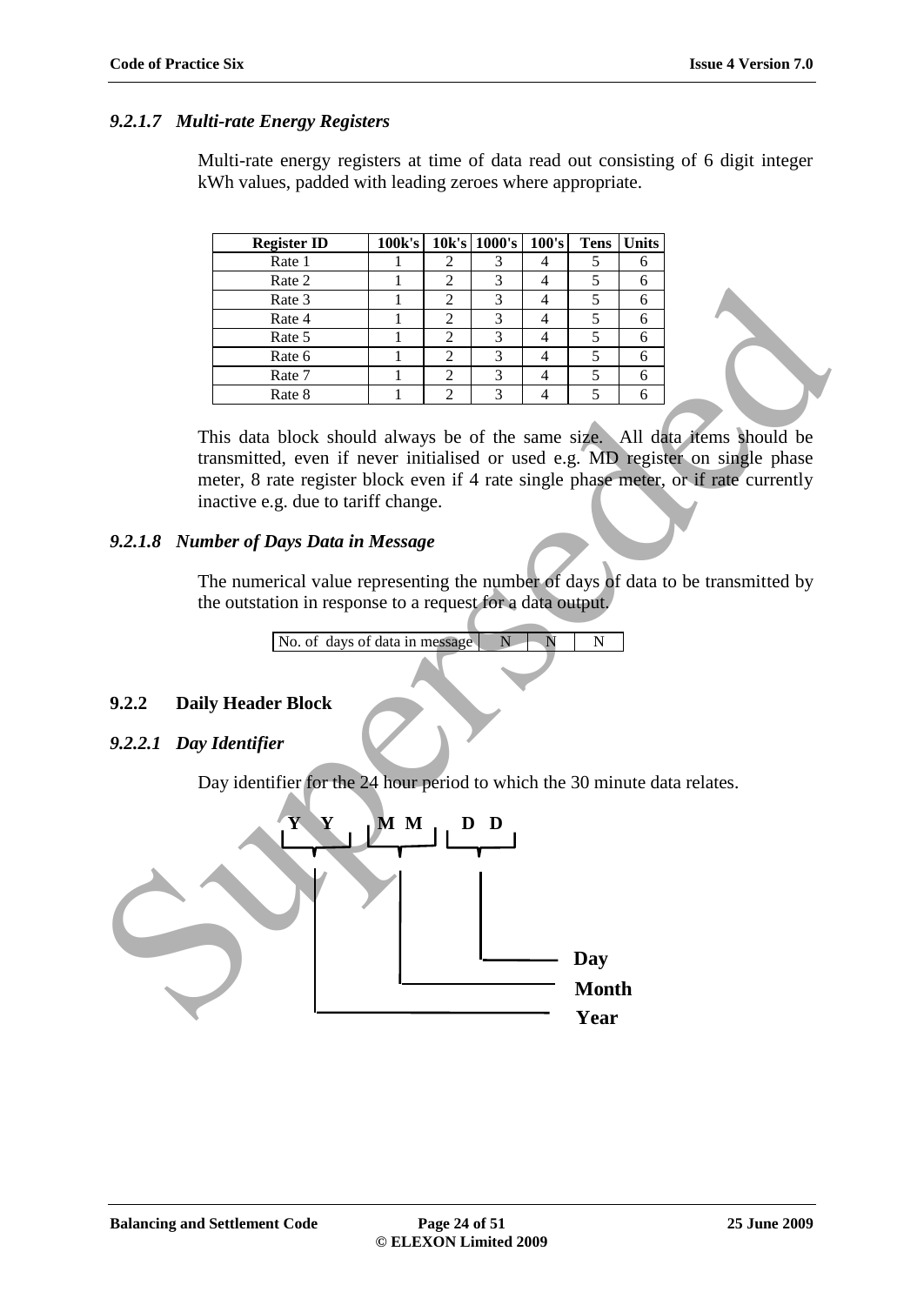#### *9.2.2.2 Start of Day kWh Cumulative Reading*

The absolute value of the cumulative meter (channel) register at 00:00 hours, at the start of the 24 hour period, to which the 48 periods of information relate.

Expressed as:- 8 digit kWh value, comprising 6 integers and 2 decimal digits with an implied decimal place, padded with leading zeroes where appropriate.

|                                                                                                                                                    | $\mathbf{1}$                                                              | $\overline{c}$      | 3                                     | $\overline{4}$                                                   | 5                | 6        | $\boldsymbol{7}$ | $\,$ 8 $\,$                                                        |  |  |
|----------------------------------------------------------------------------------------------------------------------------------------------------|---------------------------------------------------------------------------|---------------------|---------------------------------------|------------------------------------------------------------------|------------------|----------|------------------|--------------------------------------------------------------------|--|--|
|                                                                                                                                                    | Hundred                                                                   | Ten                 | Thousands                             | Hundreds                                                         | Tens             | Units    | Tenths           | Hundredths                                                         |  |  |
|                                                                                                                                                    | Thousand                                                                  | Thousand            |                                       |                                                                  |                  |          |                  |                                                                    |  |  |
| (in kWh units)<br><b>Security Data and Flags</b><br>9.2.2.3                                                                                        |                                                                           |                     |                                       |                                                                  |                  |          |                  |                                                                    |  |  |
|                                                                                                                                                    |                                                                           |                     |                                       |                                                                  |                  |          |                  |                                                                    |  |  |
| The normal status of each flag is logic zero and the presence or occurrence of an<br>identified event is signalled by setting the flag to logic 1. |                                                                           |                     |                                       |                                                                  |                  |          |                  |                                                                    |  |  |
|                                                                                                                                                    | (i.)                                                                      |                     |                                       | NNN - No. of successful level 2 accesses (maximum count $= 7$ ); |                  |          |                  |                                                                    |  |  |
|                                                                                                                                                    | (ii.)                                                                     |                     | <b>BM</b> - Battery Maintenance Flag; |                                                                  |                  |          |                  |                                                                    |  |  |
|                                                                                                                                                    | (iii.)                                                                    | CF - Clock Failure; |                                       |                                                                  |                  |          |                  |                                                                    |  |  |
|                                                                                                                                                    | (iv.)                                                                     |                     |                                       |                                                                  |                  |          |                  | MD - MD reset flag, set for the day on which the MD was reset; and |  |  |
|                                                                                                                                                    | (v.)                                                                      |                     |                                       | PO - 24 hour continuous power outage of the outstation.          |                  |          |                  |                                                                    |  |  |
|                                                                                                                                                    | The security data and flags shall be coded into a single byte as follows: |                     |                                       |                                                                  |                  |          |                  |                                                                    |  |  |
|                                                                                                                                                    | Bit<br>7                                                                  | 6                   | 5<br>$\overline{4}$                   | 3                                                                | 2<br>1           | $\theta$ |                  |                                                                    |  |  |
|                                                                                                                                                    | ÷,                                                                        | PO                  | CF                                    | <b>BM</b>                                                        | $\mathbf N$<br>N | N        |                  |                                                                    |  |  |
| Type<br><b>MD</b><br>(Bit 7 is reserved for future use).                                                                                           |                                                                           |                     |                                       |                                                                  |                  |          |                  |                                                                    |  |  |

#### (in kWh units)

#### *9.2.2.3 Security Data and Flags*

- (i.) NNN No. of successful level 2 accesses (maximum count  $= 7$ );
- (ii.) BM Battery Maintenance Flag;
- (iii.) CF Clock Failure;
- (iv.) MD MD reset flag, set for the day on which the MD was reset; and
- (v.) PO 24 hour continuous power outage of the outstation.

|  |   | $\prime$ F |     |  |  |
|--|---|------------|-----|--|--|
|  | ー |            | N.Z |  |  |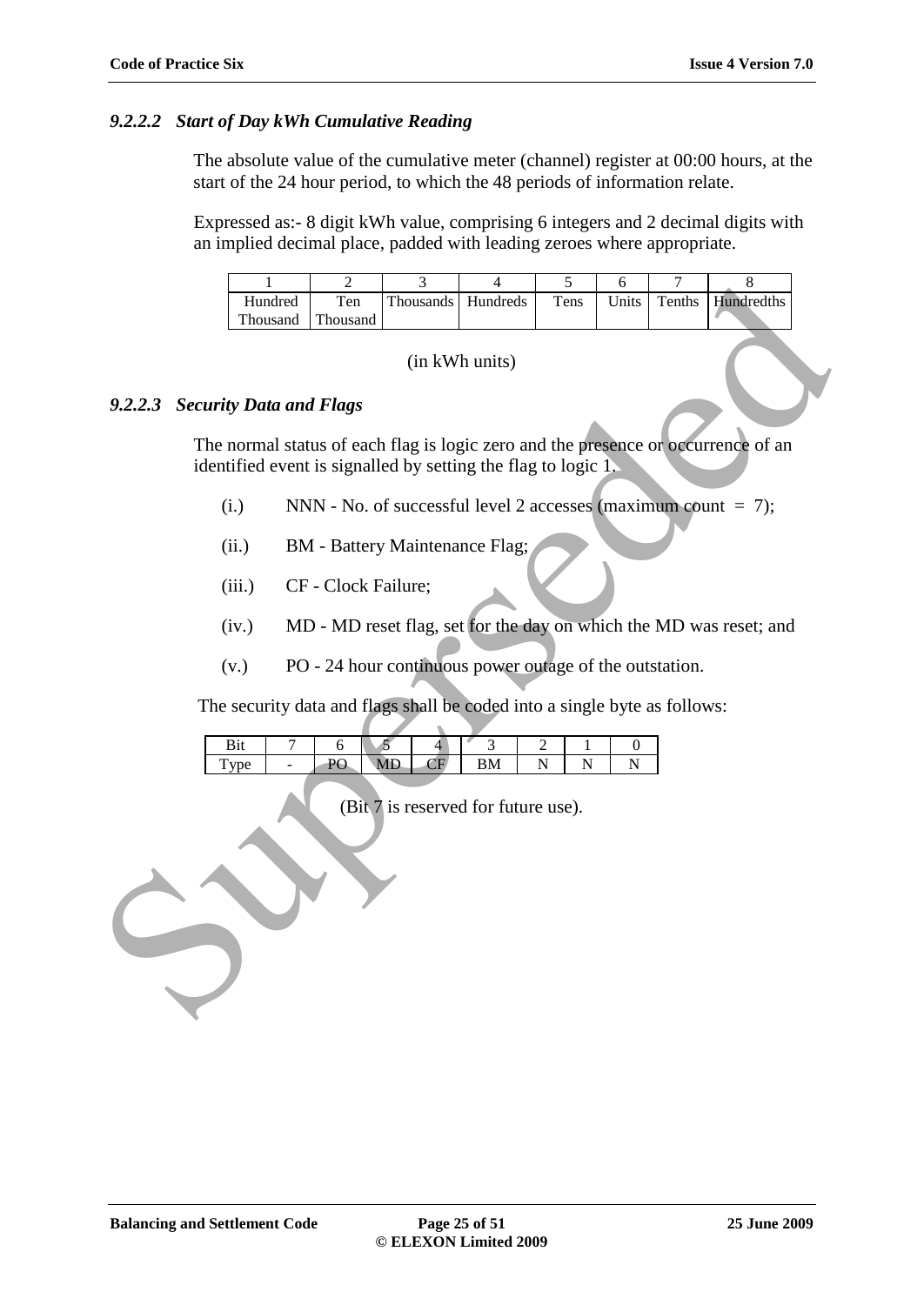# **9.2.3 Data Block**

The truncated absolute value of the cumulative meter (channel) register at the end of the 30 minute period, to which the value relates. Expressed as :- 4 digit kWh value, comprising two integers and two decimal digits, with an implied decimal place.

| $\mathbf{a}$ | nite | $T$ enths | <b>Hundredths</b> |
|--------------|------|-----------|-------------------|

Appended for each 30 minute record are three security flags:

- i) Reverse running indication;
- ii) Successful level 2 password access; and
- iii) Power Failure.

The normal status of these flags is logic zero and the presence or occurrence of an identified event is signalled by setting the flag to logic 1.

The data block will consist of a contiguous data array of 48, 4 digit values representing the value (truncated kWh cumulative register) for each respective demand period of the day e.g.

2220 2221 2222 2223 2224 2225 2226 2227 2228 2229 2230 2231 2232 2233 2234 2235 2236 2237 2238 2239 2240 2241 2242 2243 2244 2245 2246 2247 2248 2249 2250 2252 2252 2253 2254 2255 2256 2257 2258 2259 2260 2262 2262 2263 2264 2265 2266 2267

The data flags shall be presented as individual bit arrays with a flag for each demand period of the day in the array (48 bits per day). The sequence and location of individual bits within the data flag array corresponds directly to the demand period number of the respective 30 minute data value. i.e. bit 1 associated with demand period 1 (00:00 to 00:30) bit 48 associated with demand period 48 (23:30 to 24:00). Tens Units I Fembio I Hambeddta <br>
Appended for each 30 minute record are three security flags:<br>
i) Reverse running indication;<br>
ii) Successful level 2 password access; and<br>
iii) Power Failure.<br>
The normal status of these

Data that has not yet been generated for the individual 30 minute demand periods i.e. in current day block for times following the time of data readout, shall be represented by FFFF. All flags for these associated periods shall be set to logic 0.

# **9.2.4 Data Authenticator**

The data authenticator is automatically appended to the data at the end of reading out all the daily data records, resulting from a read "n" days request. The data authenticator is detailed in Appendix 3.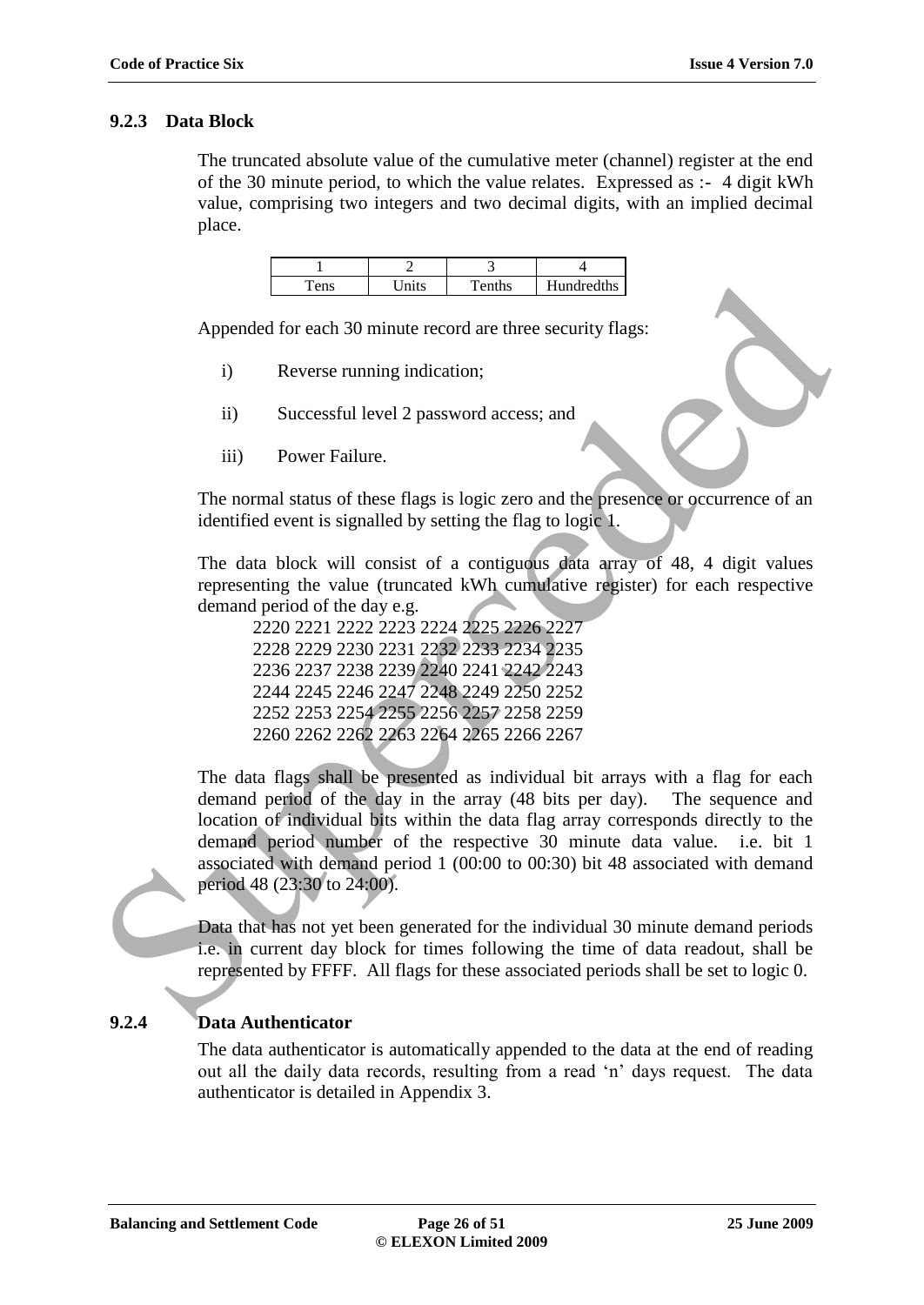#### **10. Appendix 2a: Data Definitions and Descriptions**

# **10.1 Data Block**

#### **10.1.1 General Definition**

Complete set of data for one communications session

# **10.1.2 Data Definition**

```
Identifier ::= NamedVariableList
\left\{ \right.variable list name 0
  scope of access VDE-specific
  scope may change FALSE
  life time VDE
  list of named variables 8, 16, 24, 32, 40, 48, 56, 64, 72, 80, 88
}
```
#### **10.2 Meter Identifier - MID**

# **10.2.1 General Definition**

12 characters representing the Meter Identifier - MID

### **10.2.2 Data Definition**

```
Identifier ::= NamedVariableObject
                {
                    variable name
                    scope of access VDE-specific
                    scope may change FALSE
                    life time VDE
                    type description visible-string(SLE(12))
                    read-write flag READ-ONLY
                          available TRUE
                }
10.12 Data Definition<br>
leadinfier: \frac{1}{2} Supersed VDE-specific<br>
(some of access CDE-specific<br>
scope of access CDE-specific<br>
scope of access CDE-specific<br>
life time<br>
life time<br>
life time<br>
life time<br>
life time<br>
life tim
```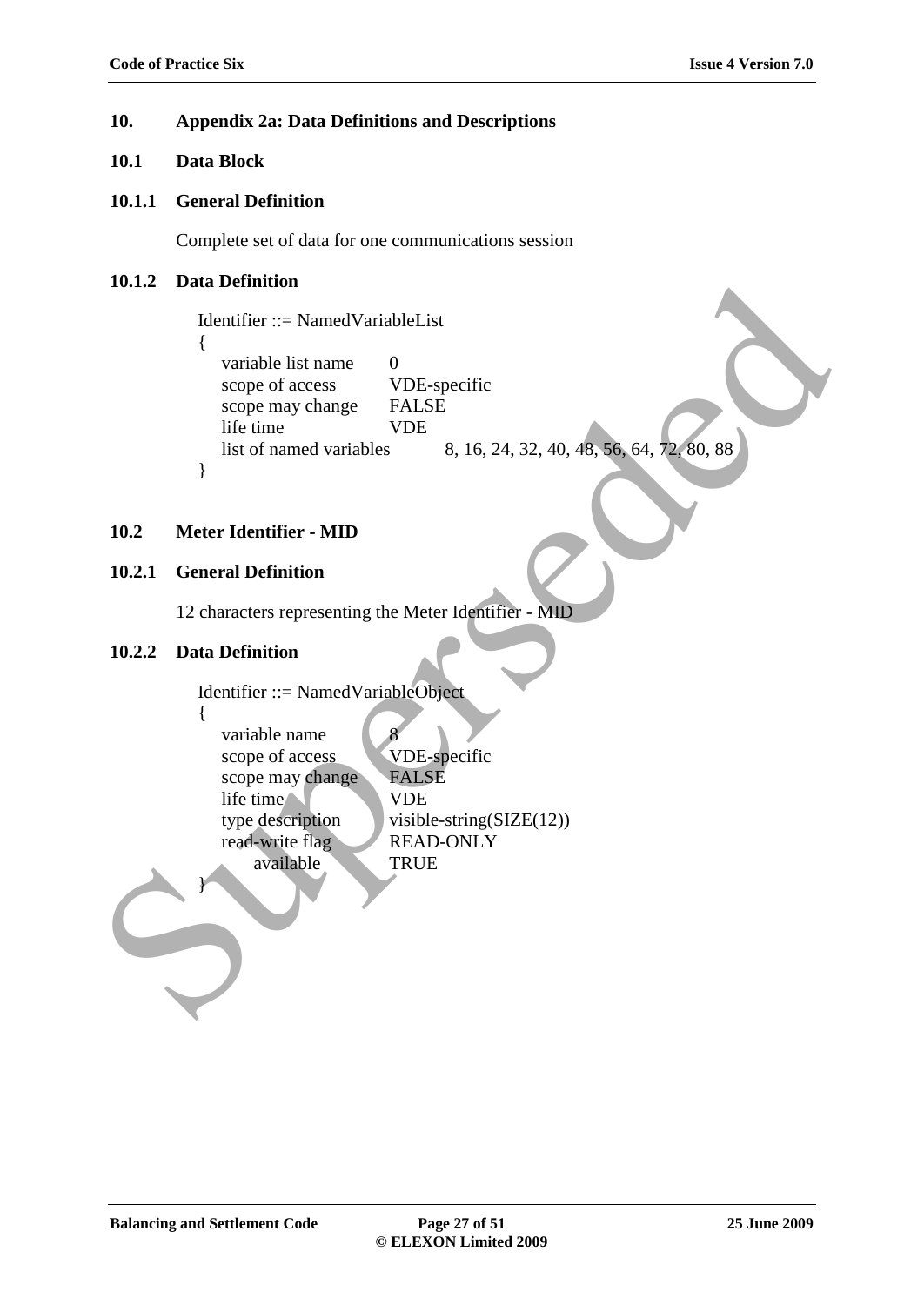# **10.2.3 Data Definition**

{

Identifier ::= NamedVariableObject

| variable name    | 152                          |
|------------------|------------------------------|
| scope of access  | VDE-specific                 |
| scope may change | <b>FALSE</b>                 |
| life time        | <b>VDE</b>                   |
| type description | visible-string( $SIZE(12)$ ) |
| read-write flag  | <b>READ-ONLY</b>             |
| available        | TRUE                         |
|                  |                              |

# **10.3 Date and Time of Reading Meter**

# **10.3.1 General Definition**

# **10.3.2 Data Definition**

|        | type description                             | visible-string( $SIZE(12)$ )    |  |
|--------|----------------------------------------------|---------------------------------|--|
|        | read-write flag<br>available                 | <b>READ-ONLY</b><br><b>TRUE</b> |  |
|        | ∤                                            |                                 |  |
|        |                                              |                                 |  |
|        |                                              |                                 |  |
| 10.3   | Date and Time of Reading Meter               |                                 |  |
| 10.3.1 | <b>General Definition</b>                    |                                 |  |
|        | 12 characters representing the date and time |                                 |  |
|        |                                              |                                 |  |
| 10.3.2 | <b>Data Definition</b>                       |                                 |  |
|        | DateAndTime ::= NamedVariableObject          |                                 |  |
|        | {                                            |                                 |  |
|        | variable name<br>scope of access             | 16<br>VDE-specific              |  |
|        | scope may change                             | <b>FALSE</b>                    |  |
|        | life time                                    | <b>VDE</b>                      |  |
|        | type description                             | numeric-string(SIZE(12))        |  |
|        | read-write flag                              | <b>READ-ONLY</b>                |  |
|        | available<br>∤                               | <b>TRUE</b>                     |  |
|        |                                              |                                 |  |
|        |                                              |                                 |  |
|        |                                              |                                 |  |
|        |                                              |                                 |  |
|        |                                              |                                 |  |
|        |                                              |                                 |  |
|        |                                              |                                 |  |
|        |                                              |                                 |  |
|        |                                              |                                 |  |
|        |                                              |                                 |  |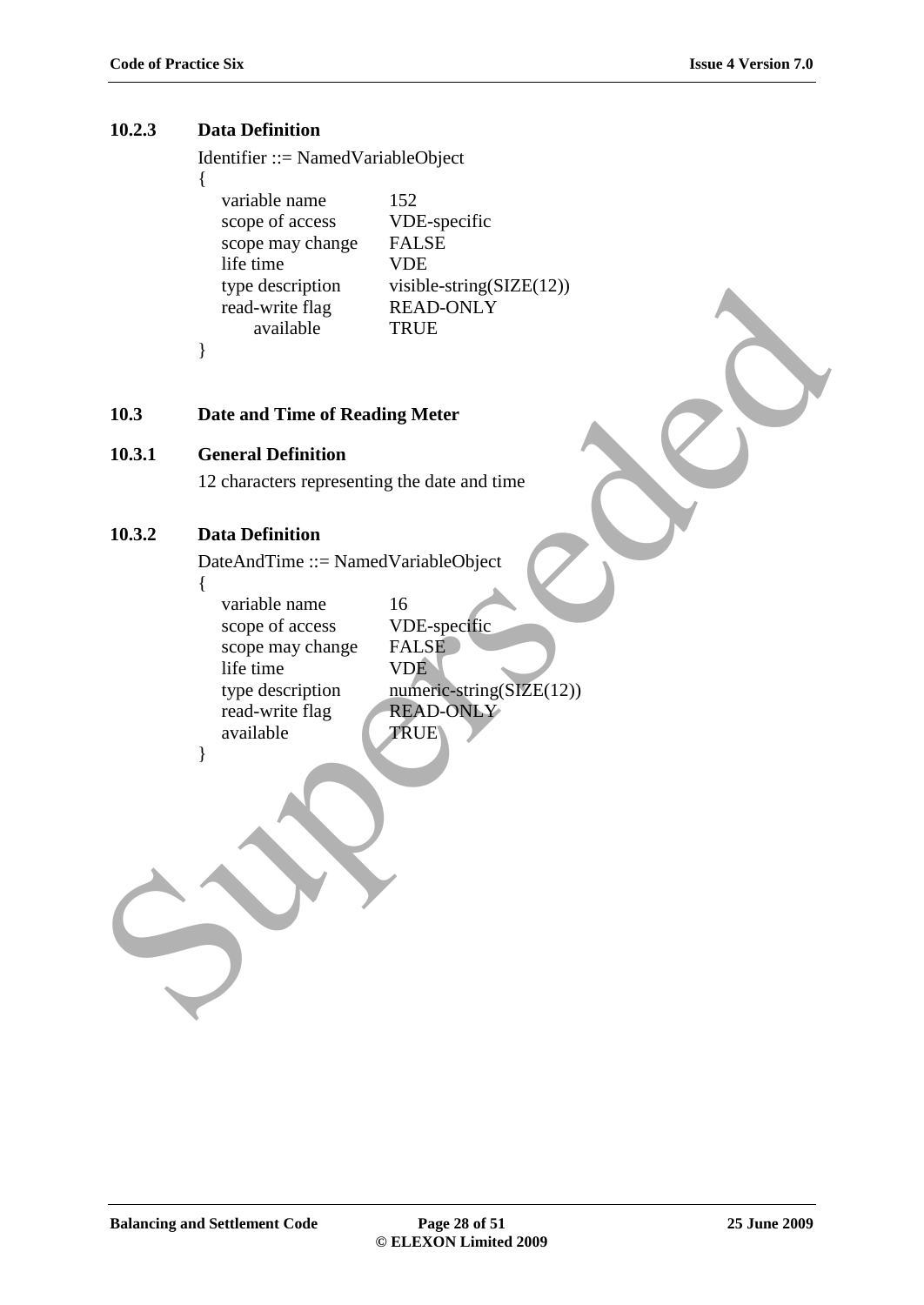# **10.4 kWh Cumulative Reading**

# **10.4.1 General Definition**

6 characters representing the total cumulative kWh in kWh

#### **10.4.2 Data Definition**

{

}

CumulativekWh ::= NamedVariableObject

variable name 24 scope of access VDE-specific scope may change FALSE life time VDE type description numeric-string $(SIZE(6))$ read-write flag READ-ONLY available TRUE

# **10.5 Current kW Maximum Demand**

# **10.5.1 General Definition**

6 characters representing the current kW MD in 1/100s of a kW.

## **10.5.2 Data Definition**

CurrentkWMD ::= NamedVariableObject

{ variable name 32 scope of access VDE-specific scope may change FALSE life time VDE type description numeric-string( $SLZE(6)$ ) read-write flag READ-ONLY available TRUE } CumulativekWh :::= Named VariableObject<br>
(variable name<br>
scope of access<br>
scope of access<br>
scope in a contract string (SIZE(6)<br>
if the time<br>
type description<br>
read write flag<br>
read with a READ-ONLY<br>
read with a READ-ONLY<br>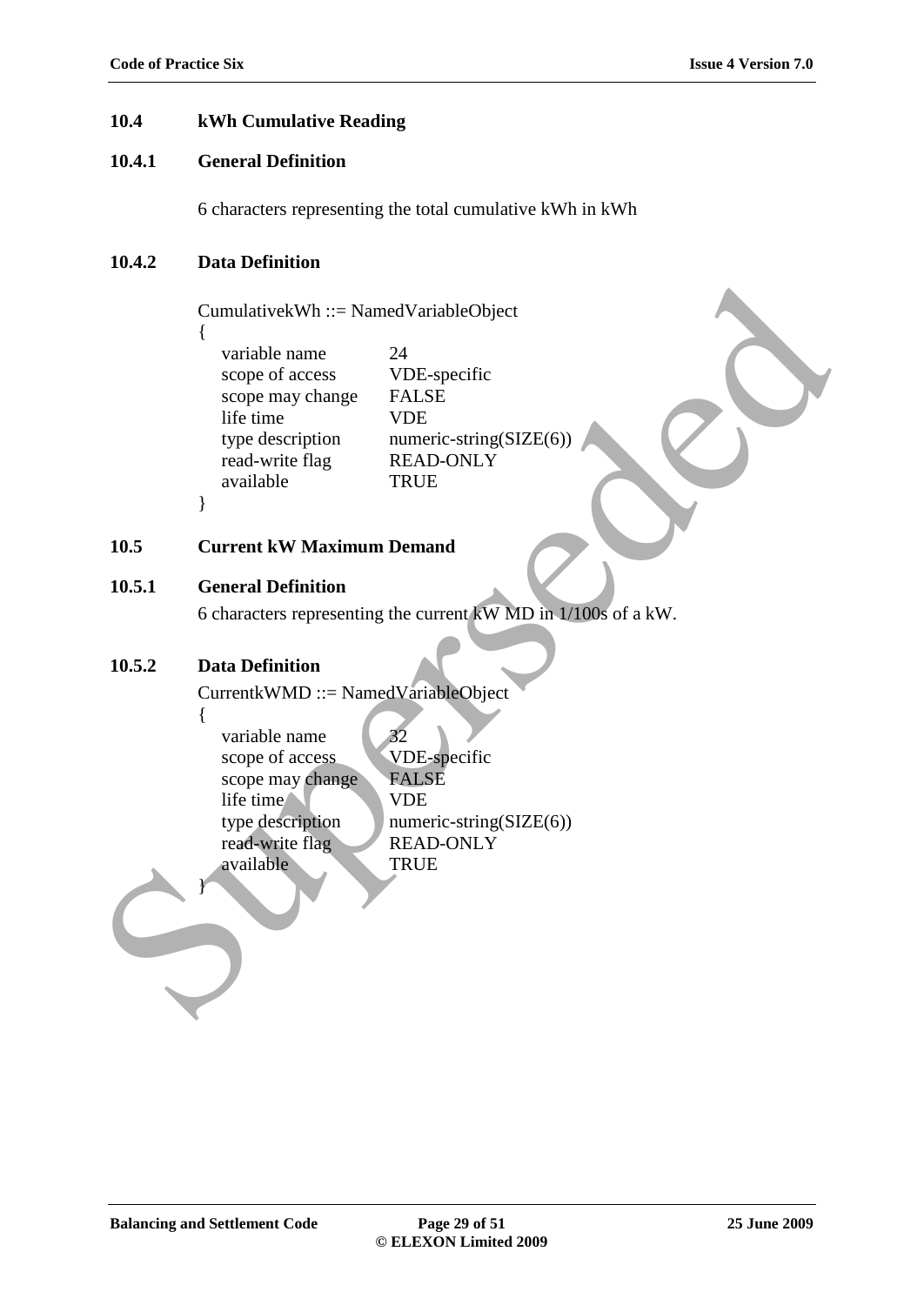#### **10.6 Previous kW Maximum Demand**

#### **10.6.1 General Definition**

6 characters representing the previous kW MD in 1/100s of a kW.

# **10.6.2 Data Definition**

PreviouskWMD ::= NamedVariableObject

|        | {<br>40<br>variable name<br>scope of access<br>VDE-specific<br>scope may change<br><b>FALSE</b><br>life time<br><b>VDE</b><br>type description<br>numeric-string( $SIZE(6)$ )<br><b>READ-ONLY</b><br>read-write flag<br>available<br><b>TRUE</b><br>ł |
|--------|-------------------------------------------------------------------------------------------------------------------------------------------------------------------------------------------------------------------------------------------------------|
| 10.7   | <b>Cumulative Maximum Demand</b>                                                                                                                                                                                                                      |
| 10.7.1 | <b>General Definition</b>                                                                                                                                                                                                                             |
|        | 6 characters representing the cumulative MD in $1/100s$ of a kW.                                                                                                                                                                                      |
| 10.7.2 | <b>Data Definition</b><br>$CumulativeMD ::= NamedVariableObject$<br>₹                                                                                                                                                                                 |
|        | variable name<br>48<br>VDE-specific<br>scope of access<br><b>FALSE</b><br>scope may change<br>life time<br><b>VDE</b><br>type description<br>numeric-string(SIZE(6))<br>read-write flag<br><b>READ-ONLY</b><br>available<br><b>TRUE</b>               |
|        |                                                                                                                                                                                                                                                       |
| 10.8   | <b>Date Of Last MD Reset</b>                                                                                                                                                                                                                          |
| 10.8.1 | <b>General Definition</b>                                                                                                                                                                                                                             |
|        | 6 characters representing the date of the last maximum demand reset.                                                                                                                                                                                  |
|        |                                                                                                                                                                                                                                                       |

#### **10.7 Cumulative Maximum Demand**

#### **10.7.1 General Definition**

# **10.7.2 Data Definition**

| variable name    | 48                      |
|------------------|-------------------------|
| scope of access  | VDE-specific            |
| scope may change | <b>FALSE</b>            |
| life time        | <b>VDE</b>              |
| type description | numeric-string(SIZE(6)) |
| read-write flag  | <b>READ-ONLY</b>        |
| available        | <b>TRUE</b>             |

# **10.8 Date Of Last MD Reset**

# **10.8.1 General Definition**

# **10.8.2 Data Definition**

MDResetDate :: = NamedVariableObject

{

variable name 56 scope of access VDE-specific scope may change FALSE life time VDE type description numeric-string(SIZE(6))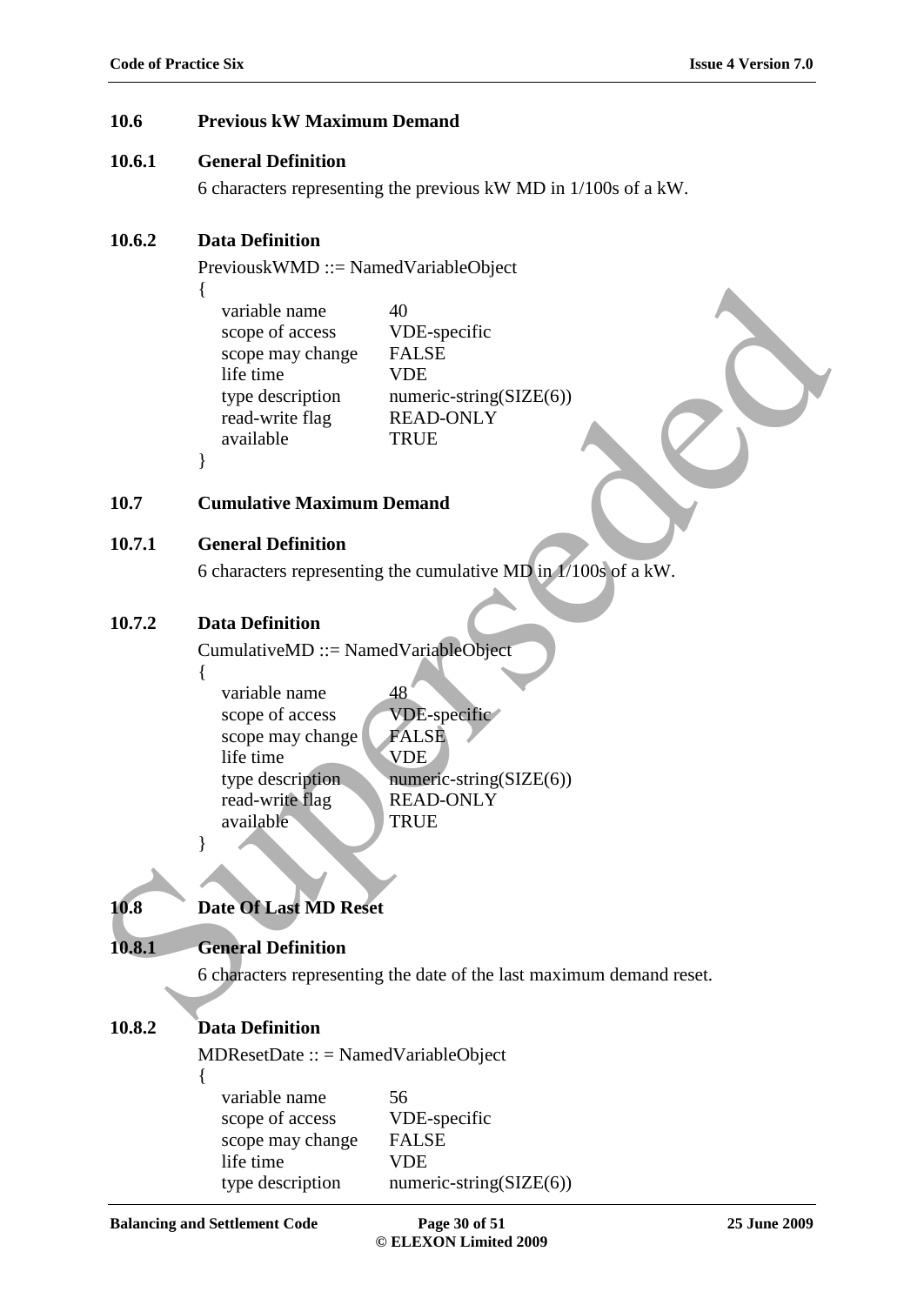|         | read-write flag<br>available               | <b>READ-ONLY</b><br><b>TRUE</b>                                         |
|---------|--------------------------------------------|-------------------------------------------------------------------------|
|         | ∤                                          |                                                                         |
| 10.9    | <b>Number Of Maximum Demand Resets</b>     |                                                                         |
| 10.9.1  | <b>General Definition</b>                  |                                                                         |
|         |                                            | 2 characters representing the number of maximum demand resets, 00 - 99. |
|         |                                            |                                                                         |
| 10.9.2  | <b>Data Definition</b>                     |                                                                         |
|         |                                            | $NumMaxDemandResets :: = NamedVariableObject$                           |
|         | ₹<br>variable name                         | 64                                                                      |
|         | scope of access                            | VDE-specific                                                            |
|         | scope may change                           | <b>FALSE</b>                                                            |
|         | life time<br>type description              | <b>VDE</b><br>$numeric\text{-}string(SIZE(2))$                          |
|         | read-write flag                            | <b>READ-ONLY</b>                                                        |
|         | available                                  | <b>TRUE</b>                                                             |
|         | }                                          |                                                                         |
|         |                                            |                                                                         |
| 10.10   | <b>Multi-rate Energy Registers</b>         |                                                                         |
| 10.10.1 | <b>General Definition</b>                  |                                                                         |
|         |                                            | Eight registers containing the multi-rate kWh energy in kWh.            |
|         |                                            |                                                                         |
| 10.10.2 | <b>Data Definition</b>                     |                                                                         |
|         | MultiRatekWh ::= NamedVariableObject       |                                                                         |
|         | ί                                          |                                                                         |
|         | variable name<br>scope of access           | 72<br>VDE-specific                                                      |
|         | scope may change                           | <b>FALSE</b>                                                            |
|         | life time                                  | <b>VDE</b>                                                              |
|         | type description                           | compact-array(SIZE(8)) OF                                               |
|         | numeric-string(SIZE(6))<br>read-write flag | <b>READ-ONLY</b>                                                        |
|         | available                                  | <b>TRUE</b>                                                             |
|         |                                            |                                                                         |
|         |                                            |                                                                         |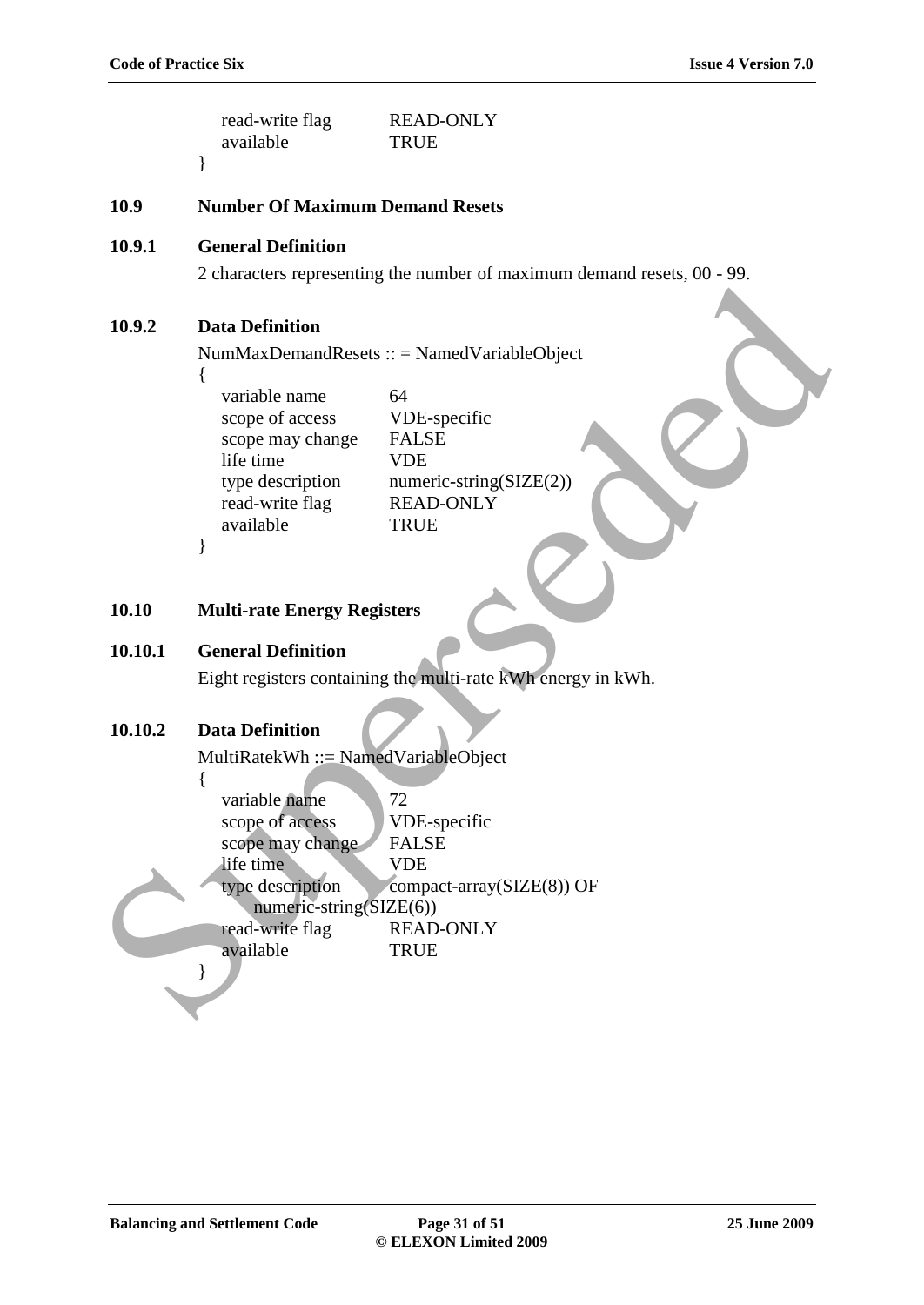# **10.11 Number of Days Data in Message**

#### **10.11.1 General Definition**

Three characters representing the number of days of data to be transmitted.

# **10.11.2 Data Definition**

NumberOfDays ::= NamedVariableObject

{ variable name 80 scope of access VDE-specific scope may change FALSE life time VDE type description numeric-string(SIZE(3)) read-write flag READ-ONLY available TRUE } write<br>ope may change<br>sope may change<br>supersed by DE-Specific<br>type description<br>and being the HCD MIX<br>and the HCD HCD HCD and the set of the set of the HCD<br>standing the HCD HCD HCD and the set of the standard of the standard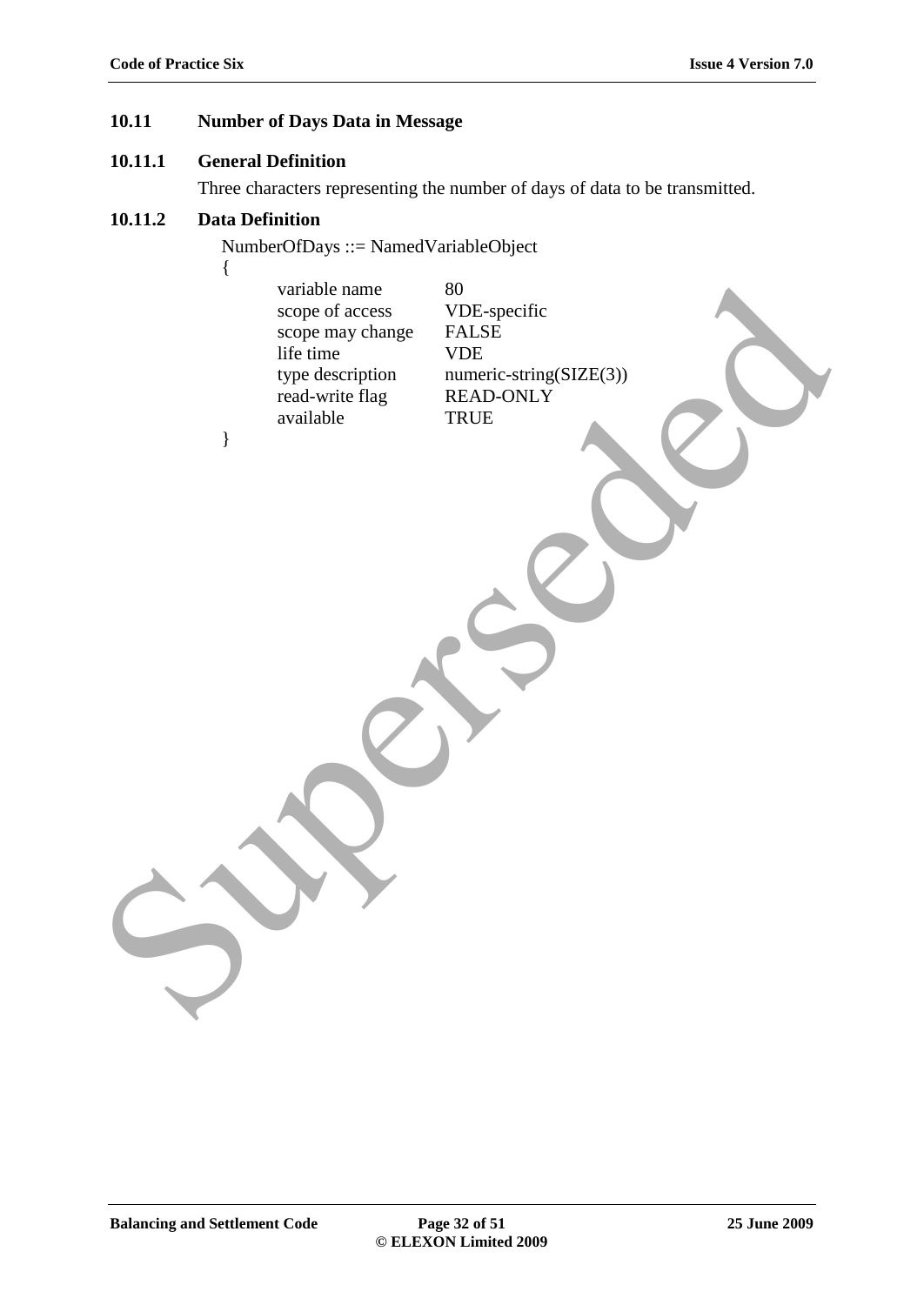# **10.12 Profile Data**

#### **10.12.1 General Definition**

Daily data block comprising header data and profile data.

#### **10.12.2 Data Definition**

DailyData ::= NamedVariableObject

{ variable name 88 scope of access VDE-specific scope may change FALSE life time VDE type description array OF DailyDataType SIZE(N) read-write flag READ-ONLY available TRUE } Where  $N = 20, 100, 250$  or 450  $DailyDataType :: = structure$ { DayIdentifier numeric-string(SIZE(6)) StartCumulativekWh numeric-string(SIZE(8)) DailyFlags bit-string(SIZE(8)) HalfHourData compact-array(SIZE(48)) OF numeric-string (SIZE(4)) ReverseRunning bit-string(SIZE(48)) Level2 bit-string(SIZE(48)) PowerFail bit-string(SIZE(48)) } variable name<br>
scope of access<br>
scope may change in FALSE<br>
if the time<br>
time description<br>
or a disc of the strength of the strength area with flag<br>
read-write flag<br>
read-write flag<br>
READ-ONLY<br>
available<br>
TRUE<br>
Where N = 2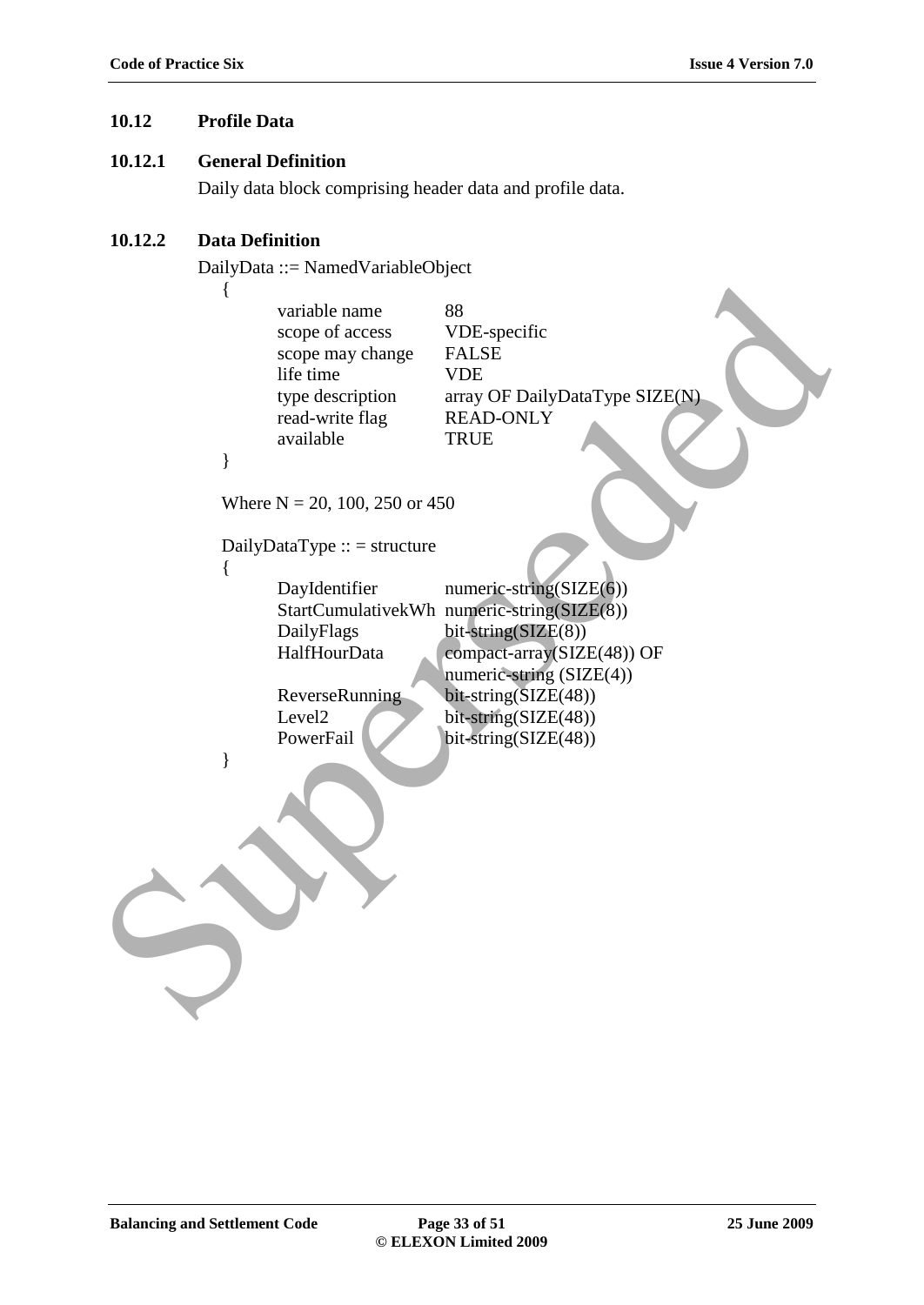# **10.13 Authenticator**

#### **10.13.1 General Definition**

Eight byte string calculated using an authentication algorithm, an internal 8 byte authentication key and the preceding data.

# **10.13.2 Data Definition**

```
variable name 96
scope of access VDE-specific
scope may change FALSE
life time VDE
read-write flag READ-ONLY
available TRUE
```
# **10.14 Authentication Key**

# **10.14.1 General Definition**

#### **10.14.2 Data Definition**

|         | Authenticator ::= NamedVariableObject<br>variable name<br>scope of access<br>scope may change<br>life time<br>type description<br>read-write flag<br>available | 96<br>VDE-specific<br><b>FALSE</b><br><b>VDE</b><br>$octet\text{-string}(SIZE(8))$<br><b>READ-ONLY</b><br><b>TRUE</b> |                                                                                            |
|---------|----------------------------------------------------------------------------------------------------------------------------------------------------------------|-----------------------------------------------------------------------------------------------------------------------|--------------------------------------------------------------------------------------------|
| 10.14   | <b>Authentication Key</b>                                                                                                                                      |                                                                                                                       |                                                                                            |
| 10.14.1 | <b>General Definition</b>                                                                                                                                      |                                                                                                                       |                                                                                            |
|         |                                                                                                                                                                |                                                                                                                       | Eight byte string used by the authentication algorithm when calculating the authenticator. |
|         |                                                                                                                                                                |                                                                                                                       |                                                                                            |
| 10.14.2 | <b>Data Definition</b>                                                                                                                                         |                                                                                                                       |                                                                                            |
|         | AuthenticationKey ::= NamedVariableObject                                                                                                                      |                                                                                                                       |                                                                                            |
|         | {                                                                                                                                                              |                                                                                                                       |                                                                                            |
|         | variable name                                                                                                                                                  | 104                                                                                                                   |                                                                                            |
|         | scope of access                                                                                                                                                | VAA-specific                                                                                                          |                                                                                            |
|         | VAA name                                                                                                                                                       | 39<br><b>FALSE</b>                                                                                                    | -- VAAManagement                                                                           |
|         | scope may change<br>life time                                                                                                                                  | <b>VDE</b>                                                                                                            |                                                                                            |
|         | type description                                                                                                                                               | $octet\text{-string}(SIZE(8))$                                                                                        |                                                                                            |
|         | read-write flag                                                                                                                                                | <b>WRITE-ONLY</b>                                                                                                     |                                                                                            |
|         | available                                                                                                                                                      | <b>TRUE</b>                                                                                                           |                                                                                            |
|         |                                                                                                                                                                |                                                                                                                       |                                                                                            |
|         |                                                                                                                                                                |                                                                                                                       |                                                                                            |
|         |                                                                                                                                                                |                                                                                                                       |                                                                                            |
|         |                                                                                                                                                                |                                                                                                                       |                                                                                            |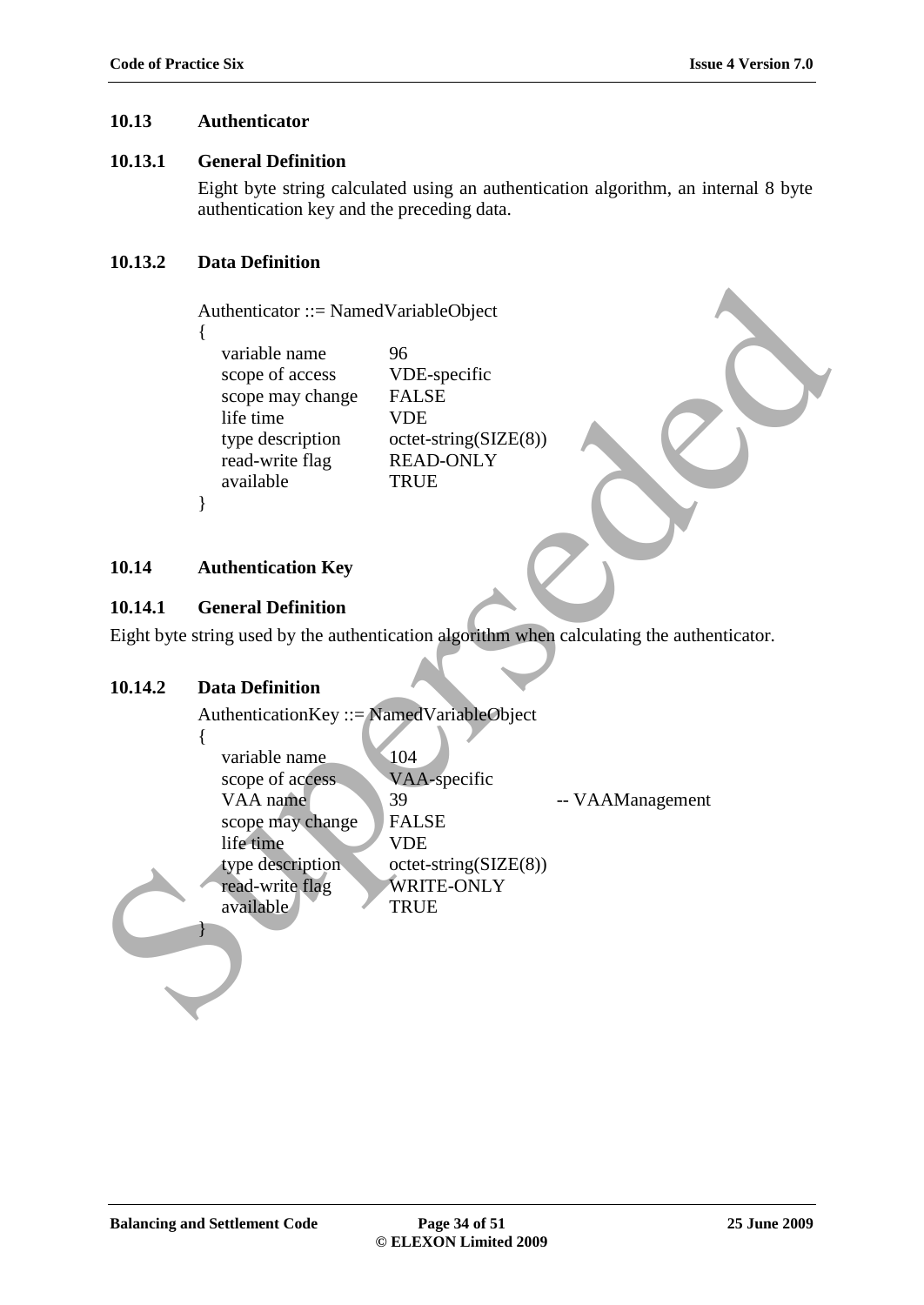# **10.15 Password**

# **10.15.1 General Definition**

Six character string consisting of case sensitive alpha characters (A to Z), digits (0 to 9) or the underscore character (\_).

# **10.15.2 Data Definition**

{

Level2Password ::= NamedVariableObject

variable name 112 scope of access VAA-specific scope may change FALSE life time VDE read-write flag WRITE-ONLY available TRUE

VAA name 39 -- VAAManagement type description visible-string(SIZE(6)

# **10.16 Date and Time Set**

}

# **10.16.1 General Definition**

12 characters representing the date and time

# **10.16.2 Data Definition**

{

}

DateAndTimeSet ::= NamedVariableObject variable name 120 scope of access VAA-specific VAA name 39 -- VAAManagement scope may change FALSE life time VDE type description numeric-string(SIZE(12)) read-write flag READ-WRITE available TRUE Level2Password ::= Named VariableObject<br>
(variable name<br>
scope of access<br>
VAA name<br>
scope may olange - FAI.SH:<br>
Super description<br>
type description<br>
type description<br>
(variable string SIZECO)<br>
Properties<br>
10.16.1 General D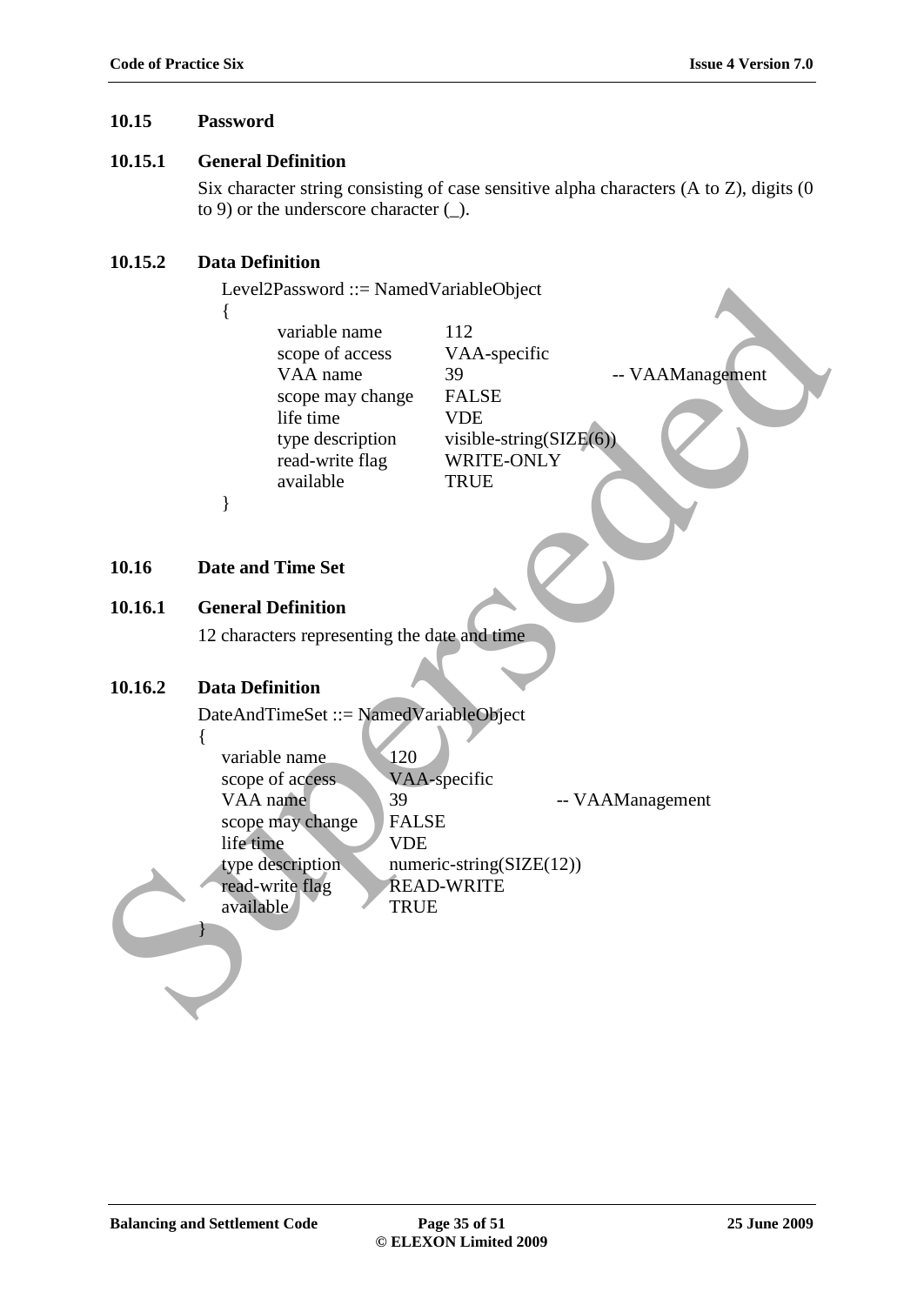# **10.17 Time Adjust**

#### **10.17.1 General Definition**

Signed integer representing the number of seconds by which to adjust the time. The maximum permissible value is  $\pm$  900 seconds.

# **10.17.2 Data Definition**

| 10.17.2 | <b>Data Definition</b>                                                                                                                      |                                                                                                   |                                                                     |
|---------|---------------------------------------------------------------------------------------------------------------------------------------------|---------------------------------------------------------------------------------------------------|---------------------------------------------------------------------|
|         | DateAndTimeSet ::= NamedVariableObject                                                                                                      |                                                                                                   |                                                                     |
|         | {<br>variable name<br>scope of access<br>VAA name<br>scope may change<br>life time<br>type description<br>read-write flag<br>available<br>∤ | 128<br>VAA-specific<br>39<br><b>FALSE</b><br><b>VDE</b><br>integer16<br>WRITE-ONLY<br><b>TRUE</b> | -- VAAManagement                                                    |
| 10.18   | <b>Maximum Demand Reset</b>                                                                                                                 |                                                                                                   |                                                                     |
| 10.18.1 | <b>General Definition</b>                                                                                                                   |                                                                                                   |                                                                     |
|         |                                                                                                                                             |                                                                                                   | Boolean which when written to will initiate a maximum demand reset. |
| 10.18.2 | <b>Data Definition</b><br>MDReset ::= NamedVariableObject                                                                                   |                                                                                                   |                                                                     |
|         | ∤<br>variable name<br>scope of access<br>VAA name<br>scope may change<br>life time<br>type description<br>read-write flag<br>available      | 136<br>VAA-specific<br>39<br><b>FALSE</b><br><b>VDE</b><br>integer8<br>WRITE-ONLY<br><b>TRUE</b>  | -- VAAManagement                                                    |
|         |                                                                                                                                             |                                                                                                   |                                                                     |

#### **10.18 Maximum Demand Reset**

#### **10.18.1 General Definition**

#### **10.18.2 Data Definition**

#### MDReset ::= NamedVariableObject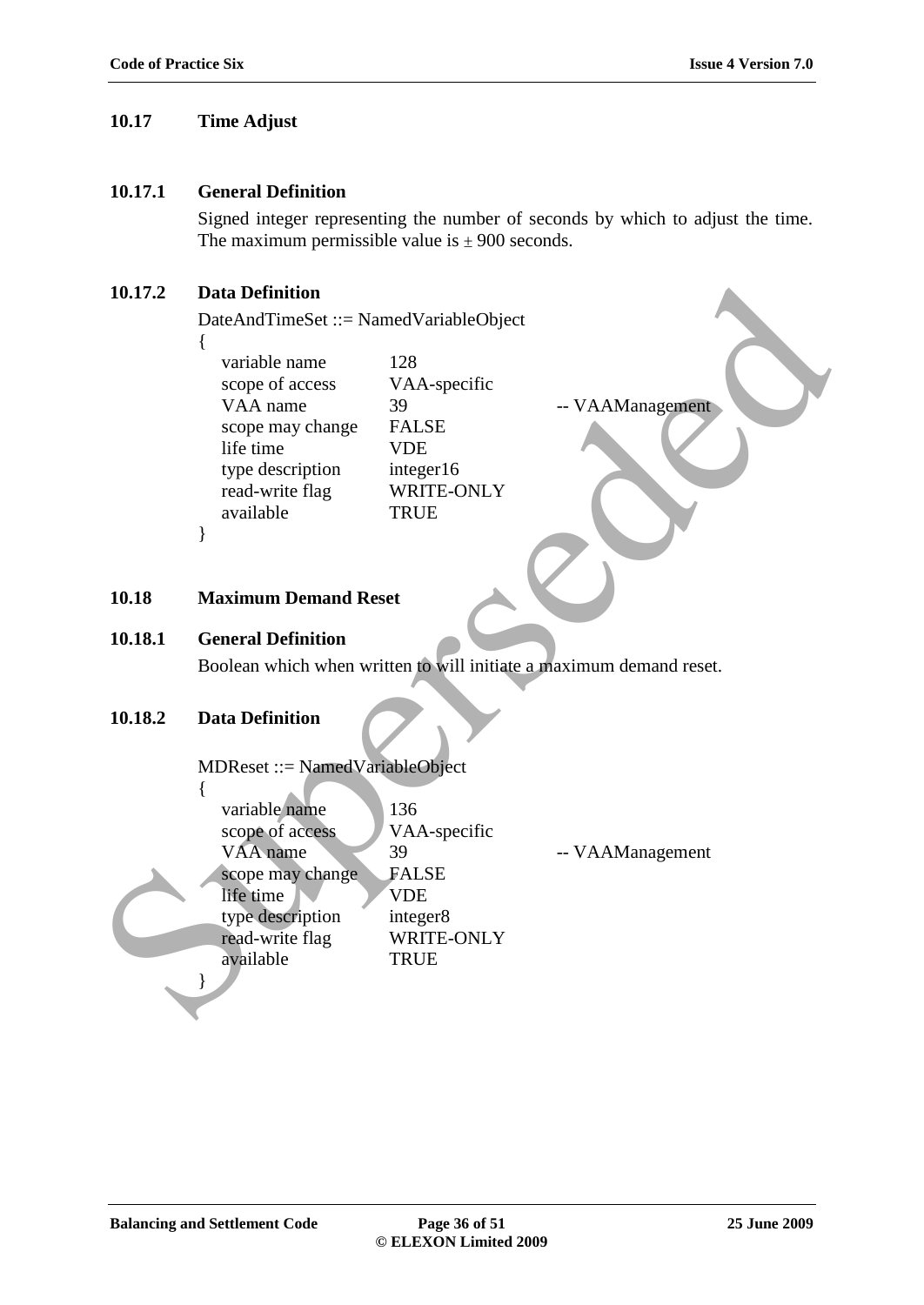# **10.19 Free Format Field of Meter ID**

# **10.19.1 General Definition**

3 characters representing the free format field section of the Meter Identifier.

#### **10.19.2 Data Definition**

Identifier ::= NamedVariableObject {

variable name 144 scope of access VAA-specific VAA name 39 -- VAAManagement scope may change FALSE life time VDE type description visible-string(SIZE(3)) read-write flag READ-WRITE available TRUE

**10.20 Code of Practice Six Identifier**

#### **10.20.1 General Definition**

}

An eleven character string identifying the issue number of Code of Practice Six.

Writing to this variable will invoke manufacturer specific features.

### **10.20.2 Data Definition**

Identifier ::= NamedVariableObject

{ variable name 65528 scope of access VAA-specific VAA name 39 -- VAAManagement scope may change FALSE life time VDE type description visible-string  $(SIZE(11))$ read-write flag READ-WRITE available TRUE } Mentifier := NamedVariableObject<br>
Variation anne (144<br>
scope of access VAA-specific<br>
VAA anne (1996)<br>
Super and a variable string (SIZE(3))<br>
red write flag (BEAD-WRITE<br>
pre description visible-string (SIZE(3))<br>
red write f

#### **11. Appendix 2b: Transport Protocol and Examples**

#### **11.1 Introduction**

This appendix defines how the BS EN 61107 protocol is used to transfer the DLMS named variables and named variable list specified in Appendix 2a.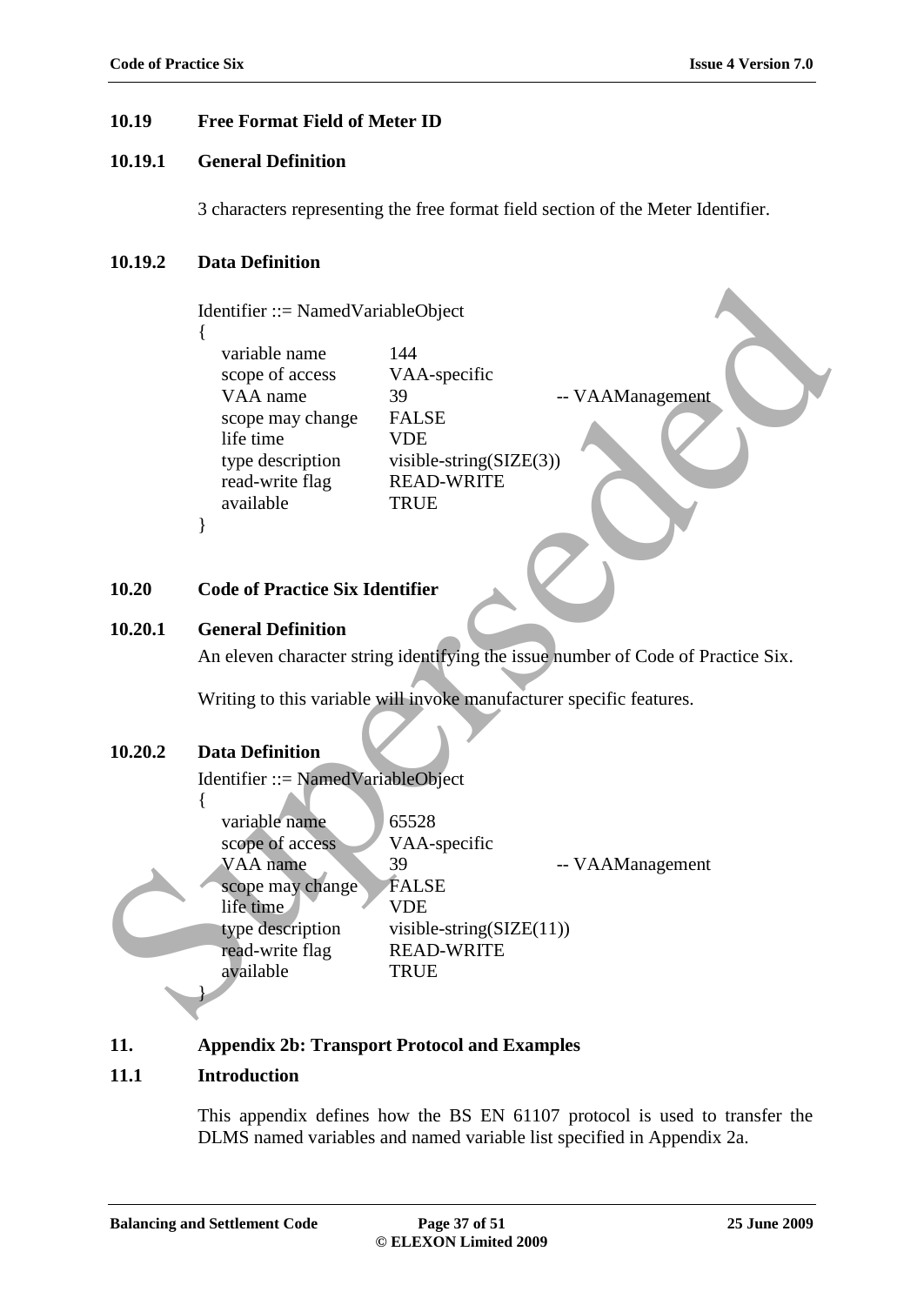This appendix also defines how the data within each named variable is encoded into a sequence of bytes according to the DLMS definitions, ASN.1 type definitions and the A-XDR encoding rule.

Some of the named variables in appendix 2a are not individually readable, but are readable via the data block named variable list. This appendix identifies which named variables are readable.

# **11.2 BS EN 61107**

This section defines how the read, write and password commands of BS EN 61107 mode C are used to access named variables.

# **11.2.1 Read Selected Meters**

This is implemented via the multi-drop option of BS EN 61107. Where more than one meter is connected to the same serial port it is necessary to include a device identifier in the initial sign-on string. 11.2<br>
11.2.1 Read Selected Meters<br>
11.2.1 Read Selected Meters<br>
11.2.1 Read Selected Meters<br>
11.2.1 Read Selected Meters<br>
11.2.1 Read Selected Meters<br>
11.2.2 Password con meter is comerced to the same serial port it is no

# **/?<Optional device identifier>!<CR><LF>**

The device identifier can be up to 16 characters.

# **11.2.2 Password Security**

To achieve level 2 security an BS EN 61107 P1 command must be sent to the meter. The P1 command should contain the 6 character password.

e.g.

```
<SOH> P 1 <STX> ( 123456 ) <ETX> <BCC>
```
for a password of "123456".

Spaces in the above example are purely to aid readability and are not transmitted.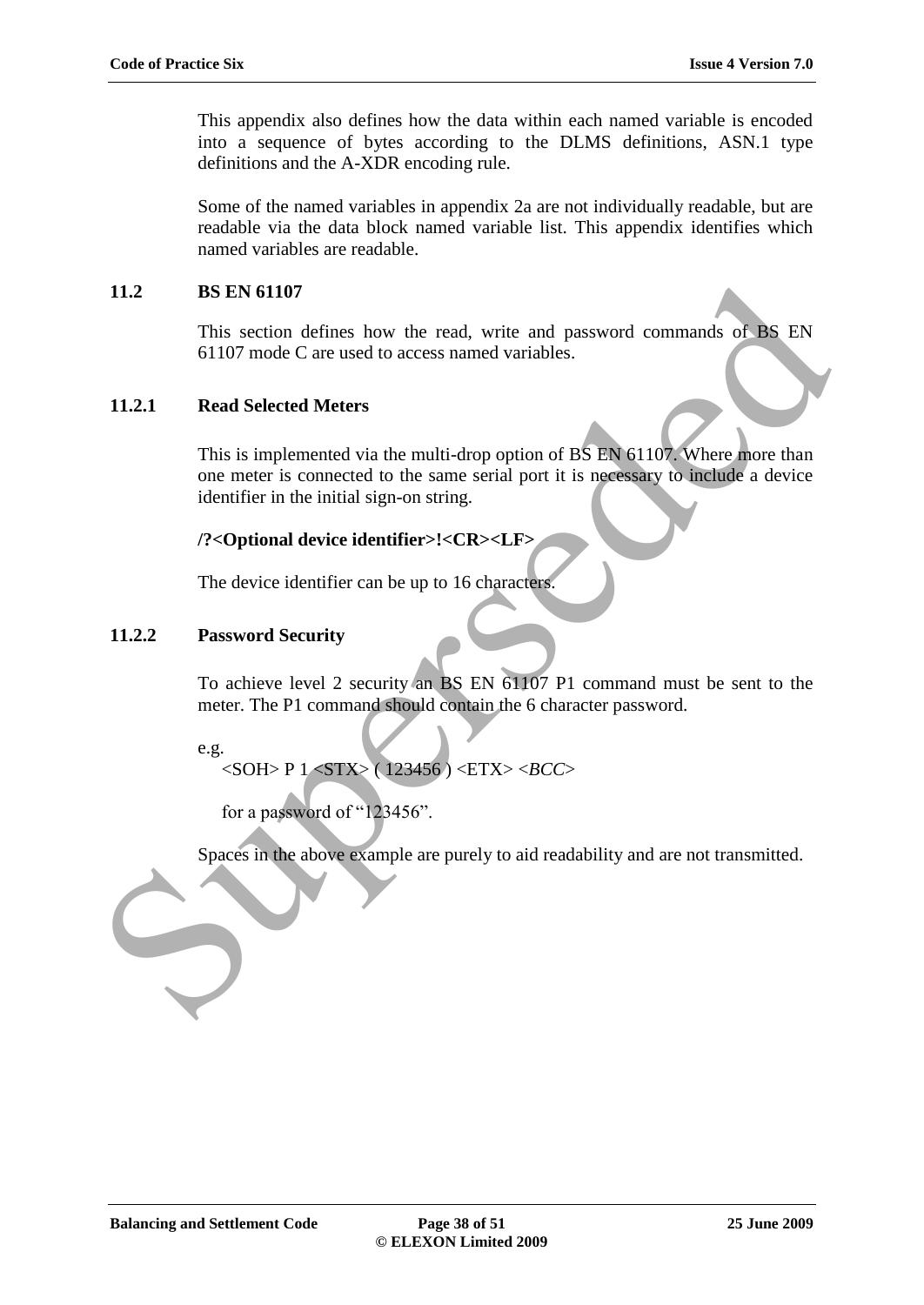### **11.2.3 Reads**

For reads of the named variables a BS EN 61107 read command will be used. . The partial block command type R3 will be used to read named variable zero (Data Block). Command type R1 will be used for all other reads.

To avoid conflicts with manufacturer specific addresses (used for communications outside the scope of this Code of Practice), each manufacturer will implement a method of switching to manufacturer specific operation, whereby the same address may be used for other purposes.

| outside the scope of this Code of Practice), each manufacturer will implement a<br>method of switching to manufacturer specific operation, whereby the same<br>address may be used for other purposes.                                                                                                                                                                                                                                                                                                                                                                                                                                                                                                                                             |                  |                        |                   |  |  |
|----------------------------------------------------------------------------------------------------------------------------------------------------------------------------------------------------------------------------------------------------------------------------------------------------------------------------------------------------------------------------------------------------------------------------------------------------------------------------------------------------------------------------------------------------------------------------------------------------------------------------------------------------------------------------------------------------------------------------------------------------|------------------|------------------------|-------------------|--|--|
| The method for switching to manufacturer specific operation is to write to the<br>'Code of Practice Six Identifier' named variable 65528. The meter must return to<br>supporting the functionality and addresses specified in this document following a<br>BS EN 61107 sign on.                                                                                                                                                                                                                                                                                                                                                                                                                                                                    |                  |                        |                   |  |  |
| The address field within the read commands will be used to hold the variable<br>name. This variable name is passed as a 4 digit hex number, e.g. password $= 112$ ,<br>has the hex address of 0070.                                                                                                                                                                                                                                                                                                                                                                                                                                                                                                                                                |                  |                        |                   |  |  |
| The length field within the read commands will be unused and set to zero, except<br>when reading the data block named variable.                                                                                                                                                                                                                                                                                                                                                                                                                                                                                                                                                                                                                    |                  |                        |                   |  |  |
| When reading the data block named variable the length field of the read request<br>identifies the number of days worth of data to return. If the number of days<br>requested exceeds the quantity of days stored in the meter then the meter returns<br>all of the days data it has stored. This provides a mechanism for reading all the<br>available days data in the meter. Reading zero days worth of data shall result in<br>the meter returning the authenticated tag data header block only, including a zero<br>in the tag data header field "Number of days data in message".<br>Below is a summary of the named variables available for reading directly, their<br>variable name, and whether level 2 security is needed to access them. |                  |                        |                   |  |  |
| <b>Variable</b>                                                                                                                                                                                                                                                                                                                                                                                                                                                                                                                                                                                                                                                                                                                                    | <b>Name</b>      | <b>Access commands</b> | level 2 security? |  |  |
| Data Block                                                                                                                                                                                                                                                                                                                                                                                                                                                                                                                                                                                                                                                                                                                                         | $\boldsymbol{0}$ | R <sub>3</sub>         | no                |  |  |
| <b>Authentication Key</b>                                                                                                                                                                                                                                                                                                                                                                                                                                                                                                                                                                                                                                                                                                                          | 104              | W1                     | yes               |  |  |
| Password                                                                                                                                                                                                                                                                                                                                                                                                                                                                                                                                                                                                                                                                                                                                           | 112              | W1                     | yes               |  |  |
| Date and Time Set                                                                                                                                                                                                                                                                                                                                                                                                                                                                                                                                                                                                                                                                                                                                  | 120              | R1, W1                 | yes for W1        |  |  |
| Time Adjust                                                                                                                                                                                                                                                                                                                                                                                                                                                                                                                                                                                                                                                                                                                                        | 128              | W1                     | yes               |  |  |
| <b>Maximum Demand Reset</b>                                                                                                                                                                                                                                                                                                                                                                                                                                                                                                                                                                                                                                                                                                                        | 136              | W1                     | yes               |  |  |
| Free format field of Meter ID (PPP)                                                                                                                                                                                                                                                                                                                                                                                                                                                                                                                                                                                                                                                                                                                | 144              | R1, W1                 | yes               |  |  |
| Meter Identifier                                                                                                                                                                                                                                                                                                                                                                                                                                                                                                                                                                                                                                                                                                                                   | 152              | R1                     | no                |  |  |
| COP6 Identifier                                                                                                                                                                                                                                                                                                                                                                                                                                                                                                                                                                                                                                                                                                                                    | 65528            | R1, W1                 | no/no             |  |  |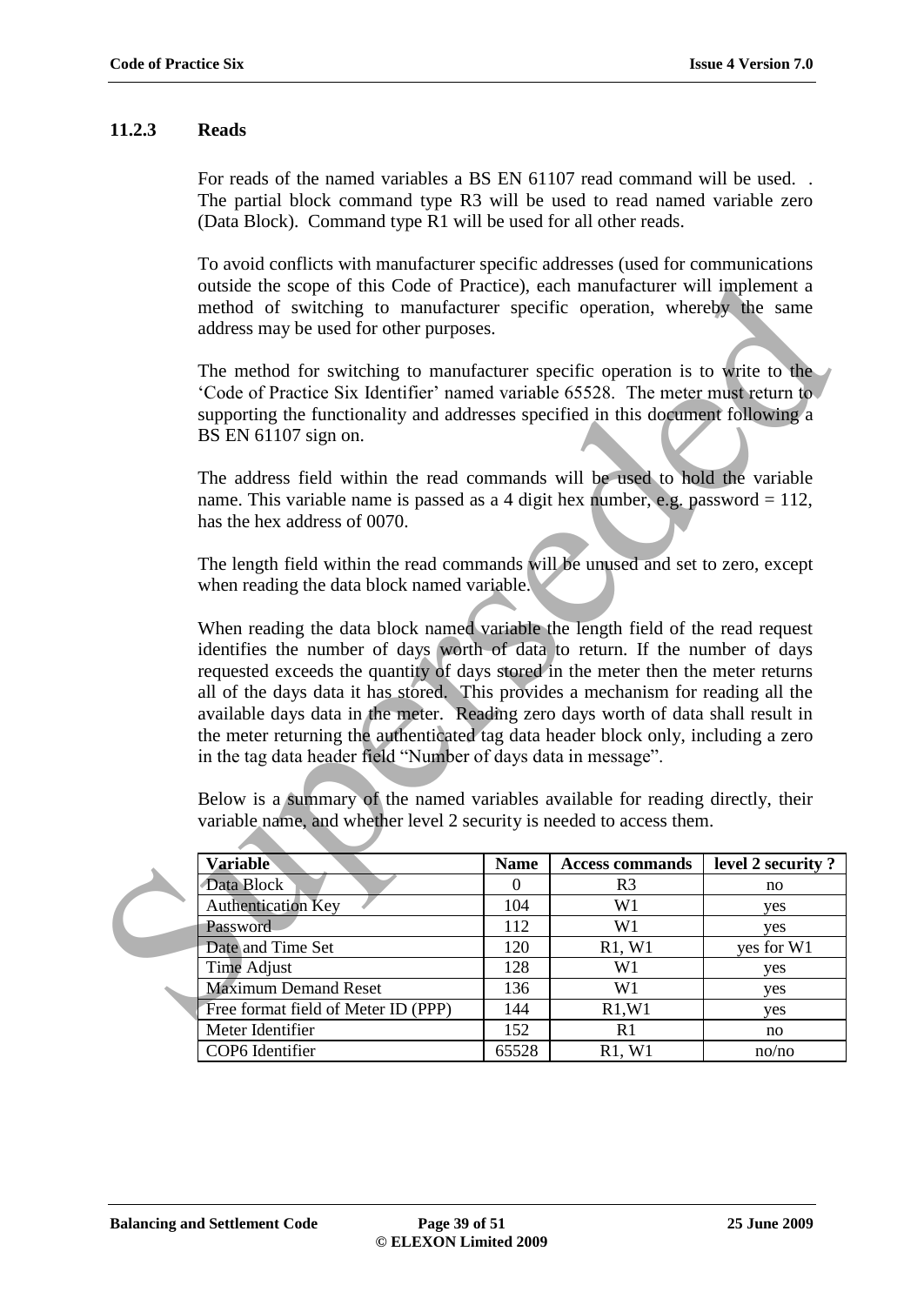# **11.2.4 Writes**

Write to named variables shall be performed using the BS EN 61107 W1 command. As for the read command the address field of the command is used to pass the variable name.

All writes to the meter, except writes to the Code of Practice Six Identifier, require level 2 security as defined in the table above.

Writes to the Code of Practice Six Identifier do not modify data at this level but invoke manufacturer specific addressing modes.

# **11.3 Read Data Block**

The read command to fetch the data block variable is as follows

<SOH> R3 <STX> 0000 ( *nnnn* ) <ETX> <BCC>

where *nnnn* has values zero to FFFF hex identifying the number of days worth of data required including the current day. *nnnn* is expressed as a 4 digit hex number.

The data will be passed back to the meter in many BS EN 61107 data messages, using partial block transfer. Each block does NOT necessarily relate to a specific day.

The address field in the data messages used to transfer the data shall be zero for the first message and increment for each following message.

The data is transmitted with the most recent data first.

All data specified in Appendix 1 except the half hour data flags, shall be transmitted unchanged since it contains only printable ASCII characters which can be transmitted using BS EN61107 The half hour data flags specified in Appendix 1, shall be converted to ASCII hex character pairs before transmission, with the most significant nibble first.

The half hour data flags which consist of arrays of 48 bit flags are transmitted as a sequence of 12 ASCII hexadecimal characters, where the first hex character transmitted holds the bit flags for the first four integration periods in the day, and within each hex character the most significant bit represents the earliest bit flag and the least significant bit represents the latest bit flag. Hence the bit flag for 00:00 to 00:30 is transmitted in the most significant bit of the first hexadecimal character transmitted, and the bit flag for 23:30 to 24:00 is transmitted in the least significant bit of the twelfth character. require level 2 security as defined in the table above.<br>
The hall find the context of Practice Six lelentifer do not modify data at **this** level but<br>
invoke manufacturer specific addressing modes.<br>
The read command to fet

> The response to the BS EN61107 read command is a sequence of data messages as follows:-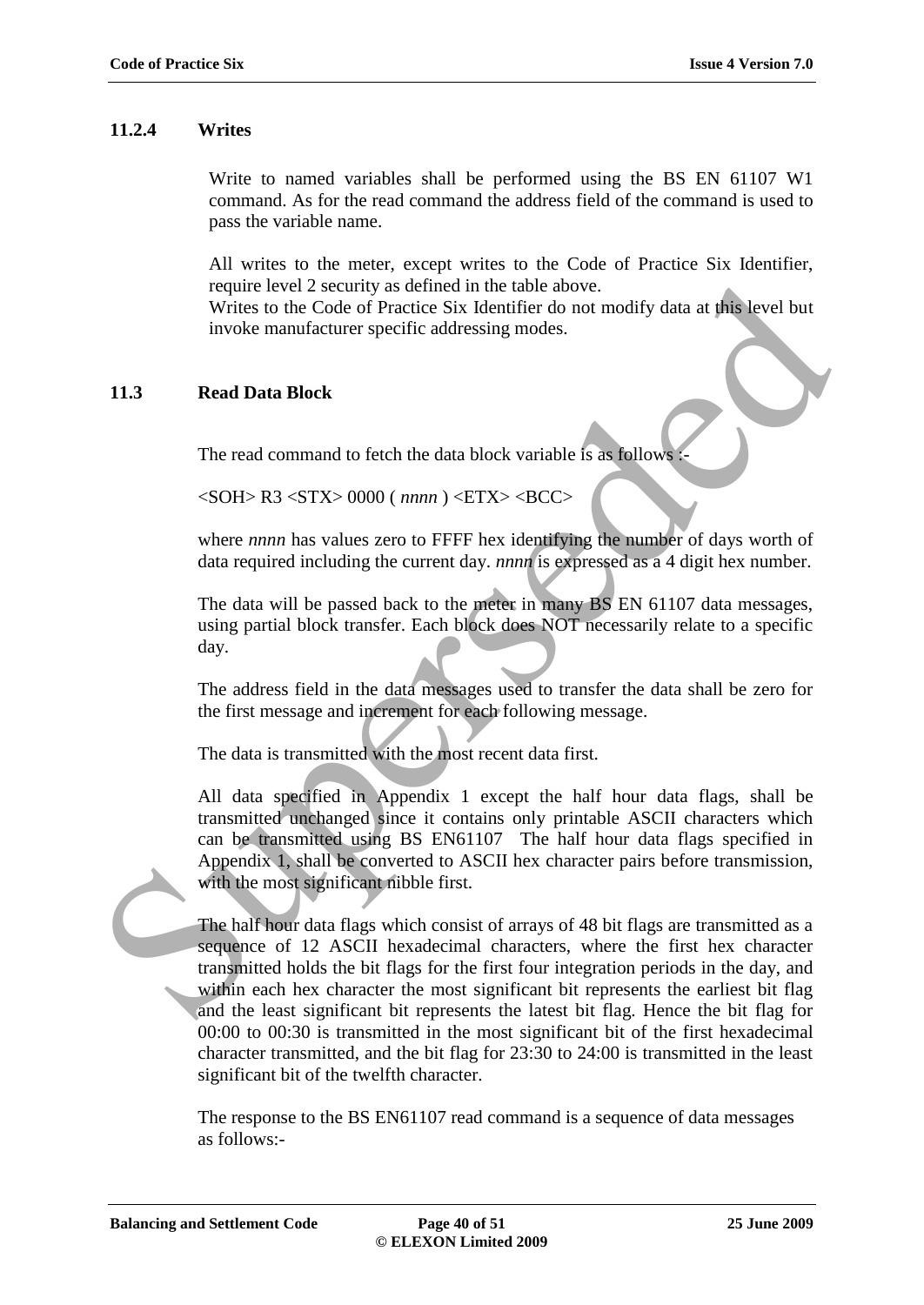| <stx>0000(meter identifier)<eot><bcc></bcc></eot></stx> |  |
|---------------------------------------------------------|--|
| <stx>0001()<eot><bcc></bcc></eot></stx>                 |  |
| <stx>xxxx()<etx><bcc></bcc></etx></stx>                 |  |

The format of the data transferred is described below. Before each set of data characters is an explanation of the data source.

|  | Text in italics represent fields to be replaced by data values. Only these fields are<br>transmitted, the (DLMS packaging) characters in normal text are not transmitted.<br>The format of the fields is as defined in Appendix 1 unless stated otherwise. |                                                      |  |  |  |
|--|------------------------------------------------------------------------------------------------------------------------------------------------------------------------------------------------------------------------------------------------------------|------------------------------------------------------|--|--|--|
|  | Read named variable list zero is returning<br>twelve variables                                                                                                                                                                                             | 000C                                                 |  |  |  |
|  | Variable read request successful<br>Data type = visible-string<br>Identifier                                                                                                                                                                               | 00<br>0A<br>meter identifier (12 characters)         |  |  |  |
|  | Variable read request successful<br>Data type = visible-string<br>DateAndTime of reading                                                                                                                                                                   | 00<br>0A<br>date and time of reading (12 characters) |  |  |  |
|  | Variable read request successful<br>Data type = visible-string<br>CumulativekWh                                                                                                                                                                            | 00<br>0A<br>cumulative kWh (6 characters)            |  |  |  |
|  | Variable read request successful<br>Data type = visible-string<br>CurrentkWMD<br>characters)                                                                                                                                                               | 00<br>0A<br>current kW maximum demand (6             |  |  |  |
|  | Variable read request successful<br>Data type = visible-string<br>PreviouskWMD<br>characters)                                                                                                                                                              | 00<br>0A<br>previous kW maximum demand (6            |  |  |  |
|  | Variable read request successful<br>Data type $=$ visible-string<br>CumulativeMD<br>characters)                                                                                                                                                            | $00\,$<br>0A<br>cumulative maximum demand (6         |  |  |  |
|  | Variable read request successful<br>Data type = visible-string<br><b>MDResetDate</b><br>characters)                                                                                                                                                        | $00\,$<br>0A<br>date of last MD reset (6             |  |  |  |
|  | Variable read request successful<br>Data type = visible-string<br><b>NumMaxDemandResets</b>                                                                                                                                                                | 00<br>0A<br>number of MD resets (2 characters)       |  |  |  |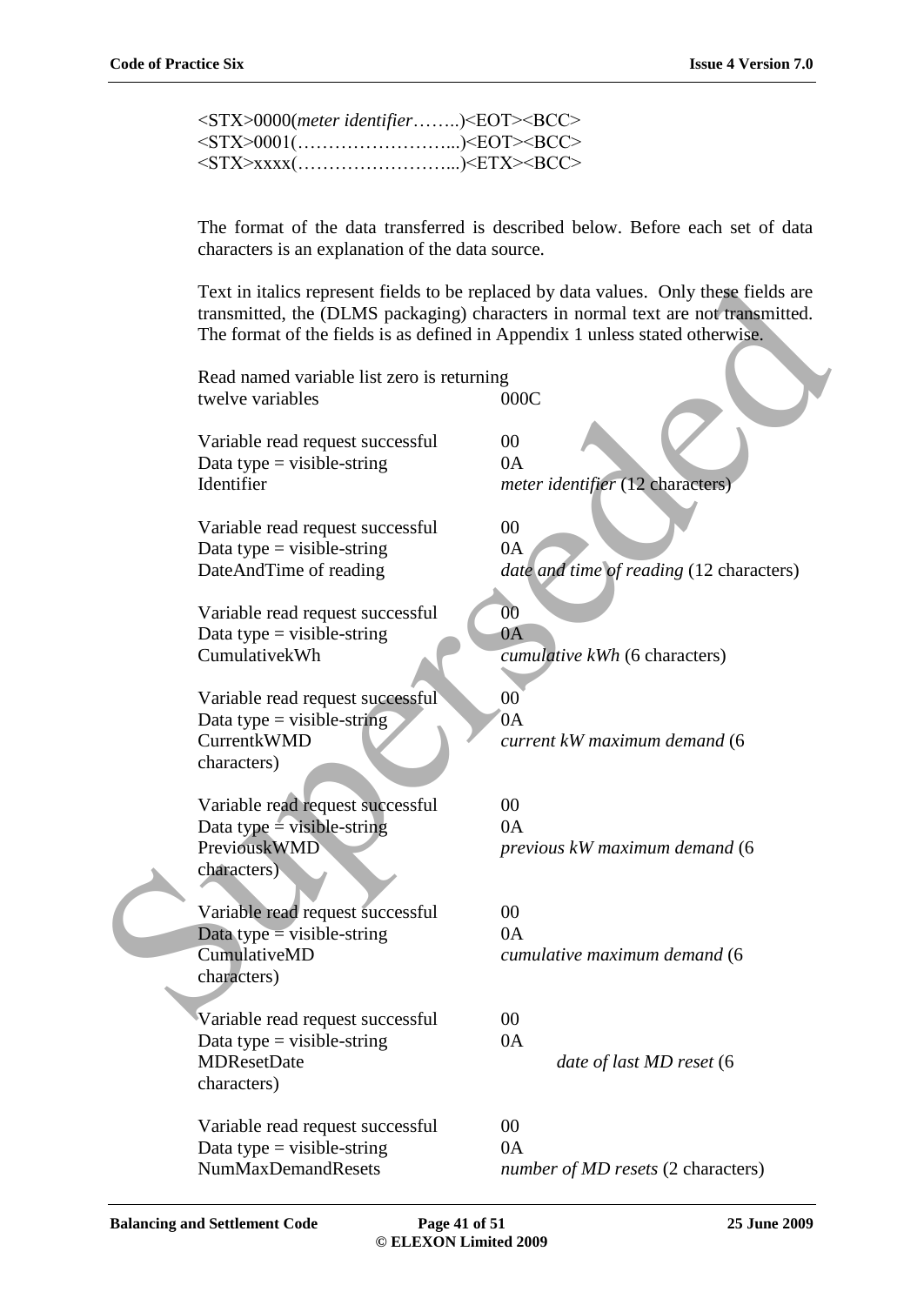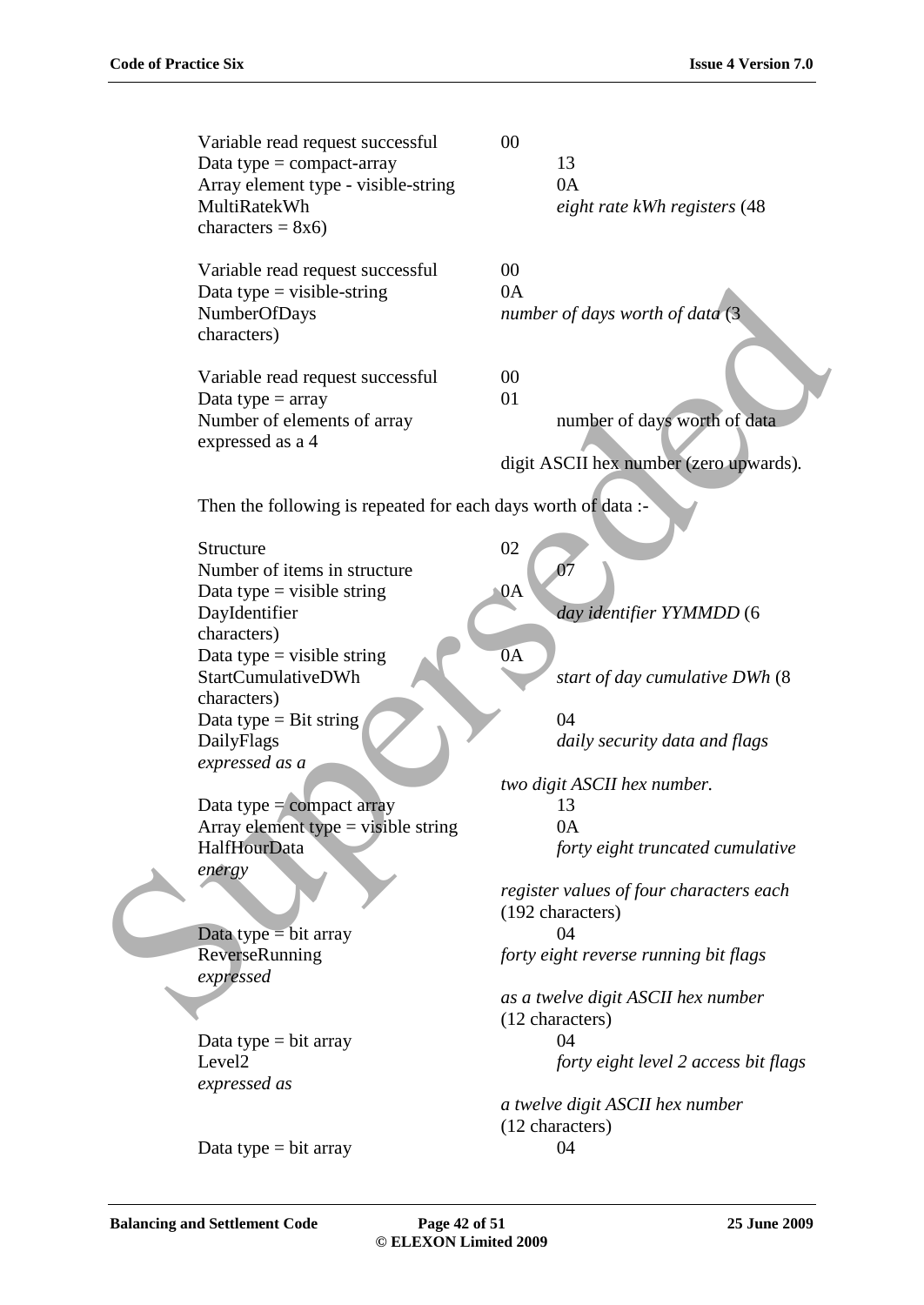*expressed as*

PowerFail *forty eight power failure bit flags* 

*a twelve digit ASCII hex number* (12 characters)

Finally:- Variable read request successful 00 Data type  $=$  visible string  $0A$ 

Authenticator *authenticator expressed as a sixteen digit ASCII hex number*

#### **11.4 Authenticator**

The purpose of the authenticator is to verify the origin and authenticity of data retrieved from the meter.

An Authenticator is automatically provided at the end of the sequence of reading 'n' days meter reading records. On receipt of the request to read 'n' days records, the data authenticator seed is automatically reset (set to 0) by the meter. Once the last day"s data has been transmitted, the resultant authenticator is then transmitted. Data type = visible string<br>  $\alpha$ <br>
Authenticator<br>
Authenticator<br>
The purpose of the authenticator is to verify the origin and authenticity of data<br>
retrieved from the meter.<br>
An Authenticator is atomatically provided at th

No direct access is provided for writing the seed or reading the authenticator.

A description of how the authenticator is calculated is defined in Appendix 3.

# **11.5 Authentication Key**

Assuming level 2 access has been granted, the level authentication key is set by writing to variable 104 as defined in Appendix 2a.

The authentication key is defined as an eight byte binary number which is transferred as a sixteen character ASCII HEX value

e.g. To set the authentication key to 0123456789ABCDEF hexadecimal

To meter <SOH> W 1 <STX> 0068 ( 0123456789ABCDEF )<ETX><BCC>

From meter <ACK>

# **11.6 Set Password**

Assuming level 2 access has been granted, the level 2 password is set by writing to variable 112 as defined in Appendix 2a.

e.g. To set the password to "ABC123"

To meter <SOH> W 1 <STX> 0070 ( ABC123 ) <ETX> <BCC> From meter <ACK>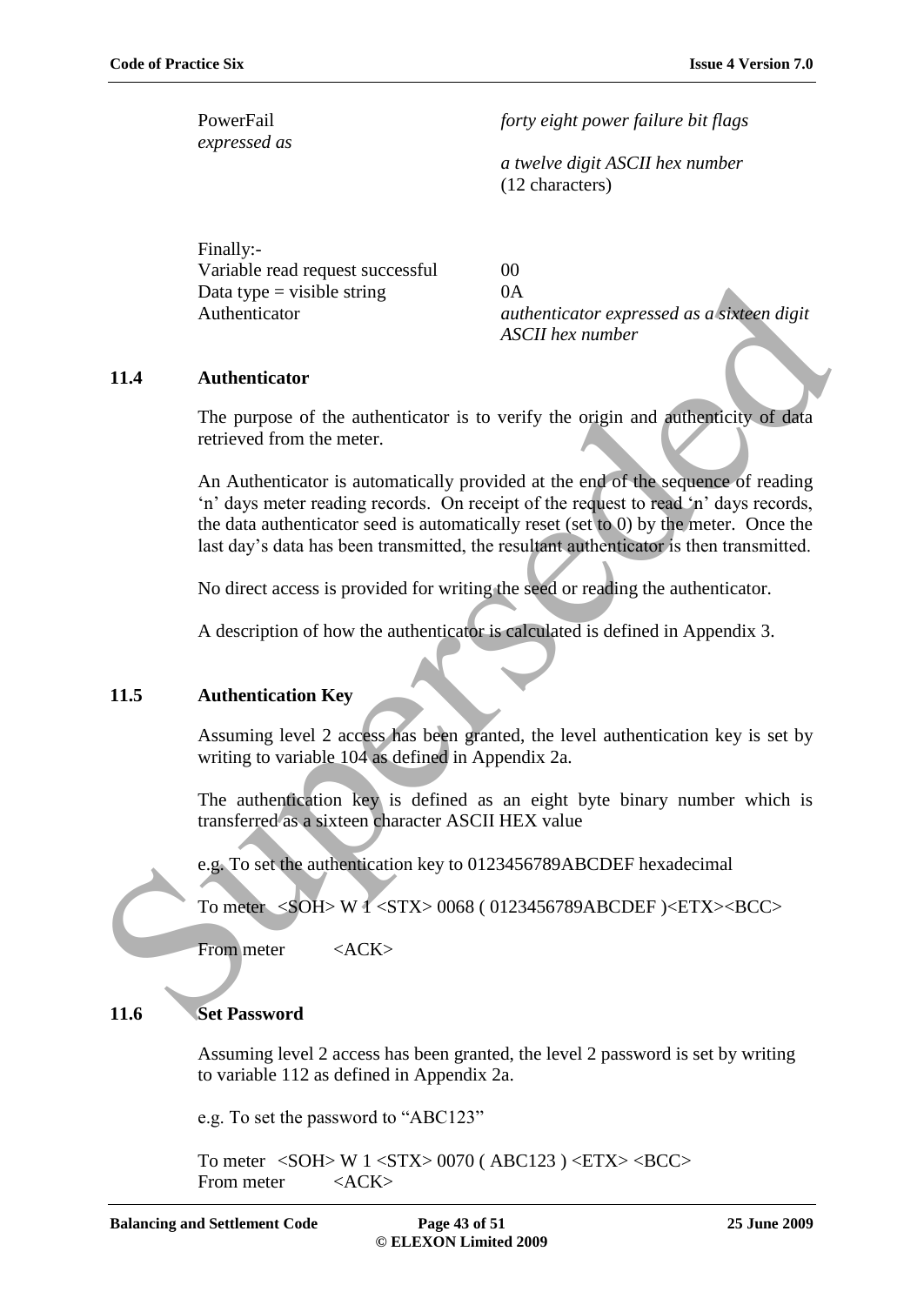# **11.7 Time and Date**

Assuming level 2 access has been granted, the date and time is set by writing to variable 120 as defined in Appendix 2a.

e.g. To set the date and time to 18 December 1995 09:25:00

To meter <SOH>W1<STX>0078(951218092500)<ETX><BCC>

From meter  $\langle \angle ACK \rangle$ 

To read the date and time, Level 2 access is not required and it can be retrieved by reading named variable 120.

e.g.

To meter <SOH>R1<STX>0078(0)<ETX><BCC> From meter <STX>0078(951218092500)<ETX><BCC> Where the date and time is  $18^{th}$  December 1995 at 09:25:00.

# **11.8 Time Adjust**

The time in the meter can be adjusted by a specified number of seconds by writing to variable 128 as defined in Appendix 2a. This method of clock synchronisation must never introduce or skip integration periods, i.e. it must guarantee that there are always 48 integration periods in a day. To meter <SOH>W1<STX>0078(951218092500)-ETX>-BCC<br>
From meter <br>
SACK><br>
To read the date and time, Level 2 access is not required and it can be redrieved by<br>
reading named variable 120.<br>
e.g.<br>
To meter <br>
SOH:SR1×STX>0078(0)

The data passed in the write command represents the number of seconds to advance or retard the meters clock by and is a signed integer of length two bytes which is encoded as a four character ASCII HEX number.

e.g. To advance the clock by 12 seconds

To meter <SOH> W1 <STX> 0080 ( 000C ) <ETX> <BCC>

From meter <ACK>

e.g. To retard the clock by 12 seconds

To meter <SOH> W1 <STX> 0080 ( FFF4 ) <ETX> <BCC>

From meter <ACK>

Where 0xFFF4 is the two's complement of 0x000C.

# **11.9 Reset MD**

Assuming level 2 access has been granted, a maximum demand reset can be initiated by writing one character (any value) to variable 136 as defined in Appendix 2a.

**Balancing and Settlement Code Page 44 of 51 25 June 2009**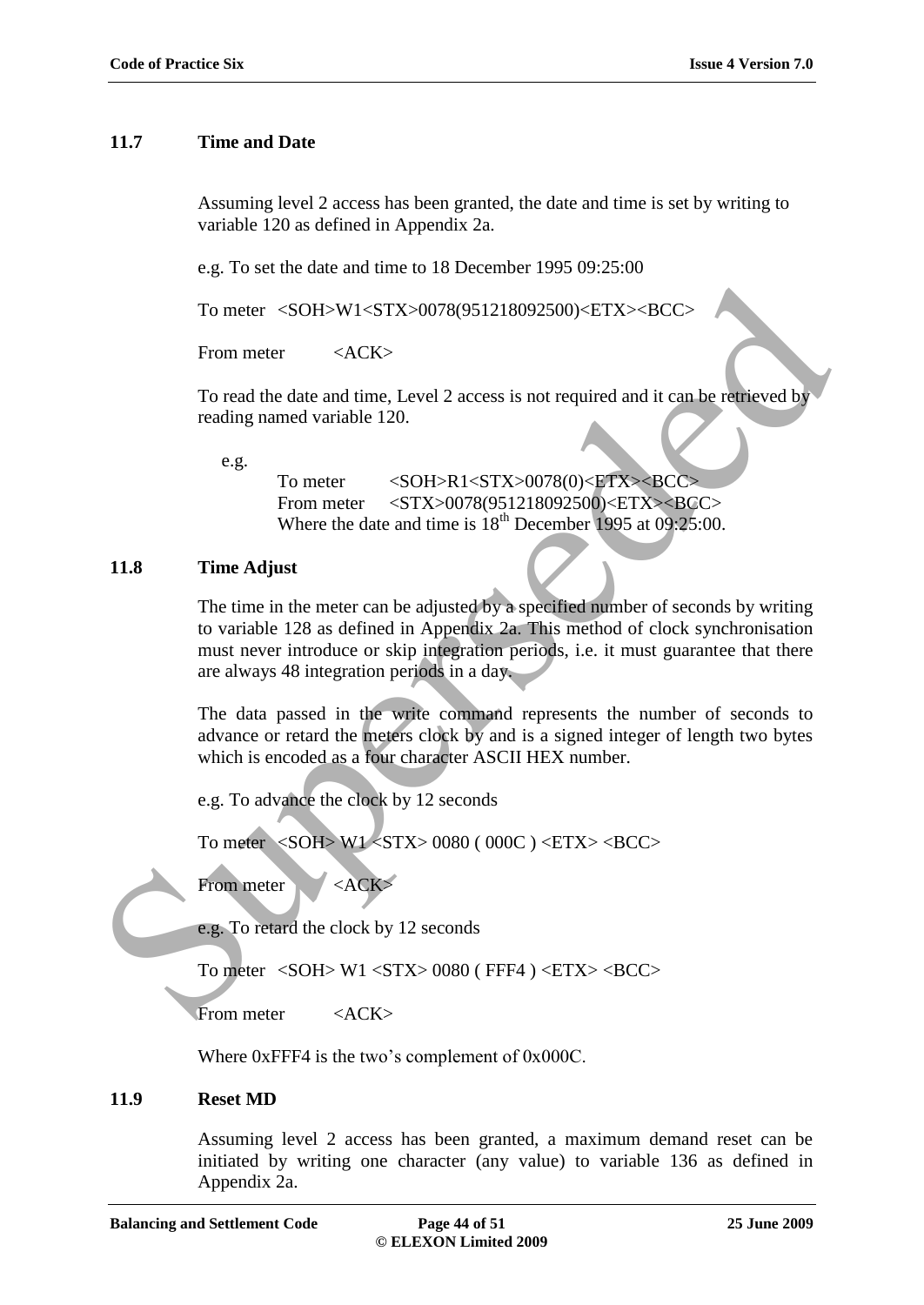e.g.

To meter  $\langle \text{SOH} \rangle$  W1  $\langle \text{STX} \rangle$  0088 (0)  $\langle \text{ETX} \rangle$  <BCC>

From meter <ACK>

#### **11.10 Free Format Field of Meter ID (ppp)**

Assuming Level 2 access has been granted, the free format part of the meter ID can be written to by writing to a named variable 144 as defined in Appendix 2a.

e.g. To set the value "ABC" To meter <SOH>W1<STX>008C(ABC)<ETX><BCC: From meter <ACK>

#### **11.11 Code of Practice Six Identifier**

Named variable 65528 can be read to determine the Issue of Code of Practice Six supported by the meter. The format of the response is fixed as "COP6I300 $\land\land\land\lor\ldots$ ", where "<sup> $\land$ </sup>" represents a space character and "I300" represents Issue 3.00 of Code of Practice Six. 11.10 Free Format Field of Meter ID (ppp)<br>
Assuming Level 2 access has been granted, the free format part of the malar ID<br>
can be written to by writing to a named variable 144 as defined in Apportilix 2n<br>
e.g. To set the

e.g.

To meter <SOH>R1<STX>FFF8(0)<ETX><BCC> From meter <STX>FFF8(COP6I300^^^)<ETX><BCC>

Writing to this address invokes manufacturer specific addressing modes.

#### **12. Appendix 3: Authentication**

#### **12.1 Authentication Overview**

The purpose of authentication is to ensure that the receiver of the information can be confident that the contents of the message have not been altered since it left the sender and that the identity of the sender is not misrepresented.

The data authentication process uses a system whereby an Authentication Key will be loaded into Outstations by authorised parties. This Authentication Key will then be used to form an Authenticator on all the data to be communicated. The same Authentication Key will be provided to the authenticating parties. This will ensure that all authorised holders of the Authentication Key will be able to validate the authenticity of the information being transferred, provided of course that they also have knowledge of the Authentication Algorithm and its method of use.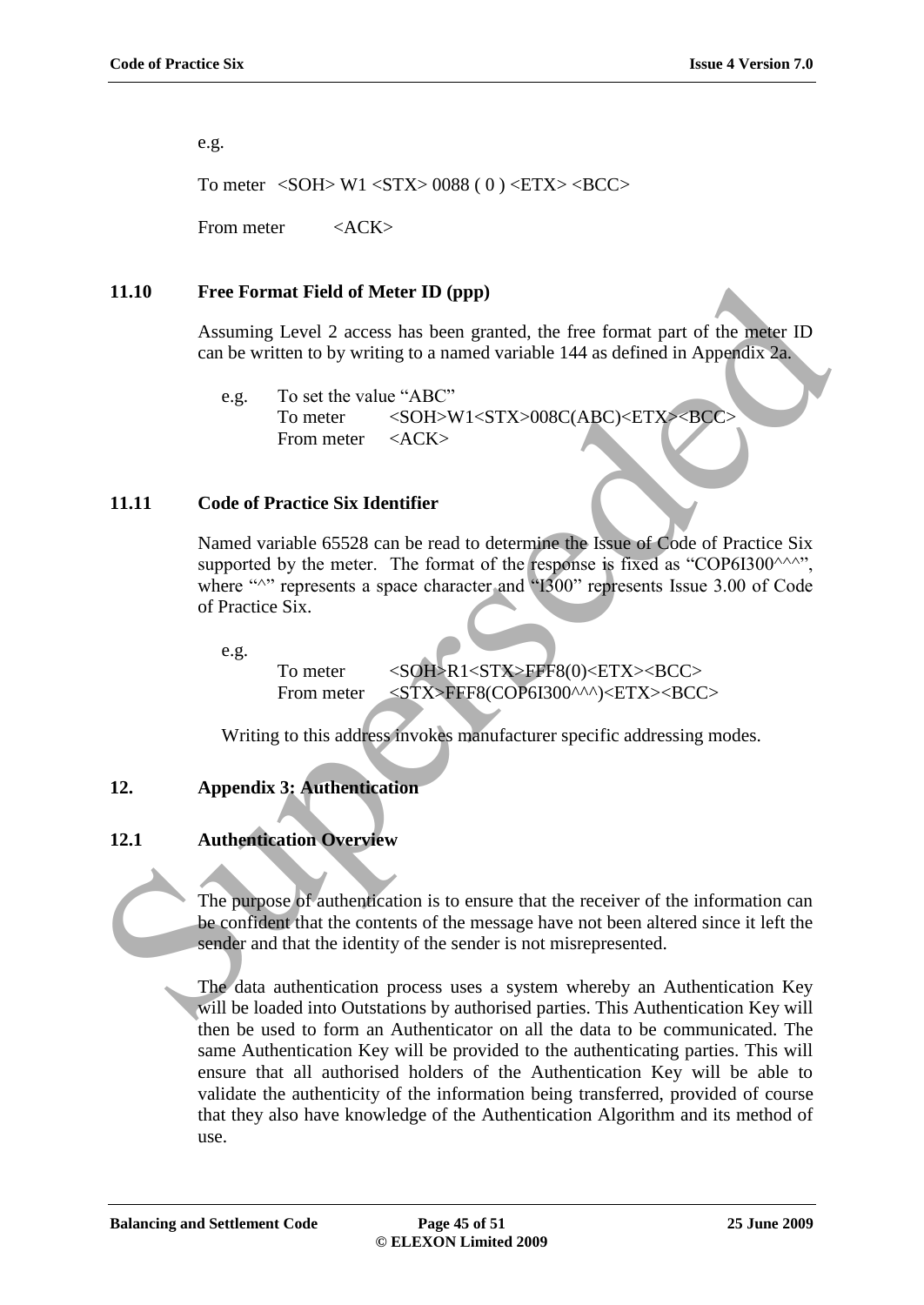The Authentication Key programmed into outstations and other validation equipment can be changed should the authentication system be compromised by disclosure or discovery of the key.

A Key Management System is required to ensure secure creation, storage and distribution of the Authentication Key to all parties concerned. This system is outside the scope of this document.

Different Authentication Keys may be used for various Outstations or groups of Outstations if required. However, this will require a more complex Key Management System to be used, and knowledge of a number of Authentication Keys from which the appropriate one must be selected, by the authenticating party. Different Authorization Keys may be used for various Outstations of groups of<br>Musigrame if required. However, this will require a amore of complex Key<br>Musigrement System to be used, and knowledge of a number of Authenticat

#### **12.2 Authentication Process**

The complete Data Block described in Appendix 1(a) will be signed by an Authenticator to provide authentication of the source and validation of the data. This allows the content of the message to be sent in plain text and still to be validated and authenticated by authorised parties only.

There are four elements used in the calculation of the Authenticator. These are:

- a) The Authentication Key
- b) The Authentication Algorithm,
- c) The Data Block,
- d) The method by which (a) and (b) above operate on the contents of the Data Block to create the Authenticator.

The Authentication Key is an 8 byte binary number (56 bits of key data and 8 bits of parity) that is kept secret. It is placed only in those devices that need either to generate an Authenticator, or to check that the Authenticator received is valid.

The Algorithm used in the calculation of the Authenticator is the Data Encryption Standard (DES). This is a publicly available secret key block encryption algorithm, detailed in the following Standard: ANSI X3.92-1981.

The Data Block for authentication is detailed in Appendix 1(a). All the data in the total Data Block, consisting of the data in the Tag Header Block and the data for each of the days of daily data transmitted, are included in the Authenticator calculation. A change to any item of data in the Data Block affects the Authenticator.

The method by which the Authenticator is calculated, (using the Authentication Key, DES, and the data in the Data Block) is detailed in a controlled document, available on request to authorised parties from the BSCCo. However, the security of Authentication depends essentially on the security of the key, not on the security of the controlled document.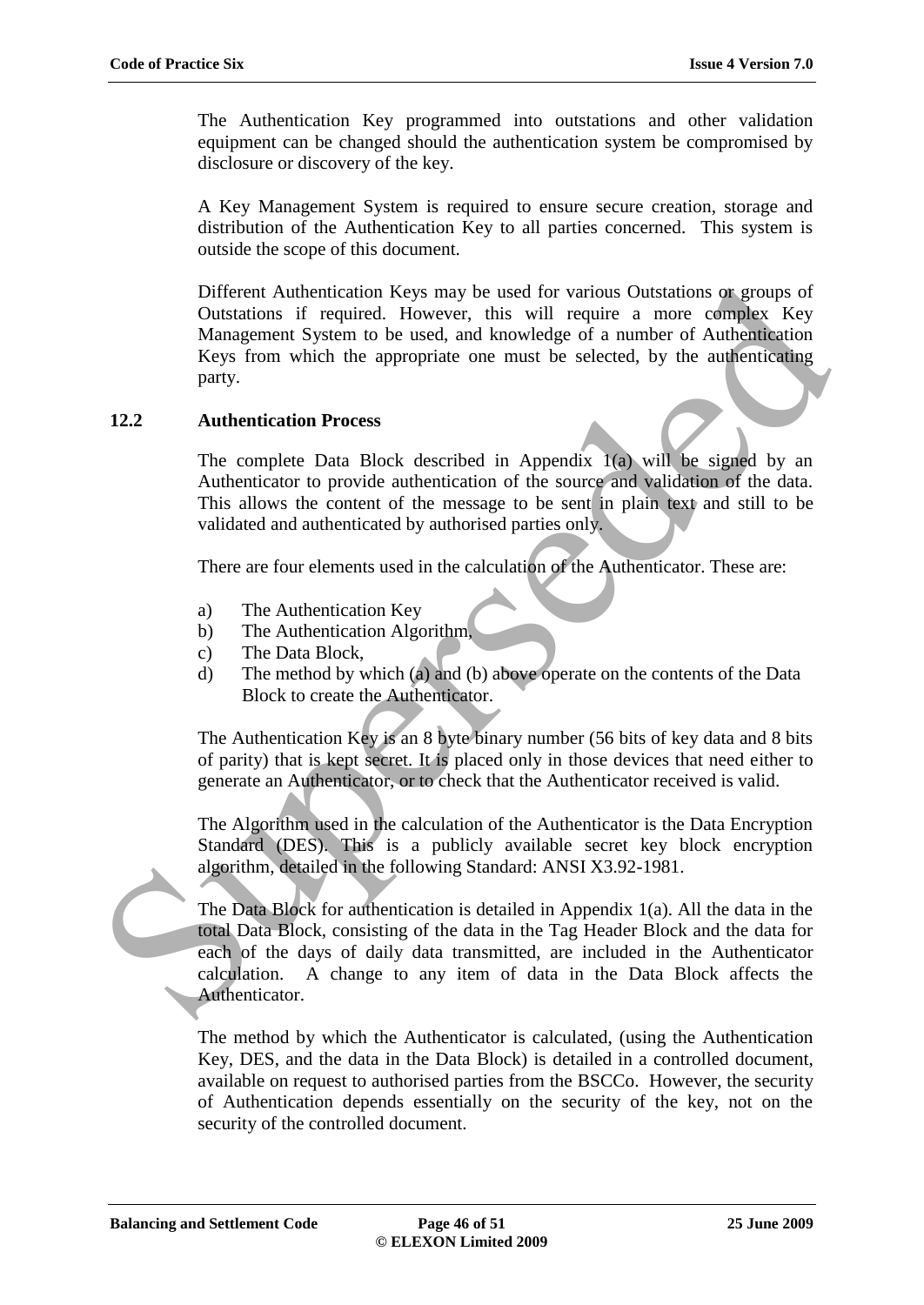# **13. Appendix 4: Authenticator Calculation**

This Appendix 4: Authenticator Calculation is a controlled document, available on request to authorised parties from the BSCCo (Elexon Limited).

# **14. Appendix 5: Multi-rate Register Switching Regime**

Multi-rate registers shall be programmable to provide the following minimum seasonal time of use tariff switching regime as described below and in the following diagrams;

- A minimum of 24 stored register switching times for a single phase and 48 for polyphase Meter systems at any one time.
- A minimum of 8 day types, each of which has an individual set of register switching times.
- A sequential day of the week number to allow register switching to take place on any day of the week or combinations of days of the week. Monday shall be day 1.
- A minimum of 8 seasons. Different weekday or combinations of weekdays register switching time registers can apply to each season.
- In addition to switching times a minimum of 13 MD Reset dates, commencing at the start of the settlement day, for the start of the seasons.
- A minimum of 2 daylight clock time changes, indicated by date and month during which a time offset of 0, 1 or 2 hours shall be implemented for the purposes of the tariff switching regime only, i.e. this shall not affect the UTC clock. The offset is specified with respect to UTC and shall be actioned at 02.00 hours UTC on the date(s) specified. Multi-rate registers shall be programmable to provide the following minimum sessional time<br>of use tirilf wiviting regime as described below and in the following diagrams;<br>A minimum of 24 stored register switching times fo
	- A minimum of 12 exclusion dates during which any day"s register switching times, indicated by day type, can be implemented for each exclusion date.
	- Where Maximum Demand (MD) metering is being operated the MD shall be programmable to reset automatically as defined by 13 MD reset dates.

Where load switching is provided it shall comply with the appropriate standards.

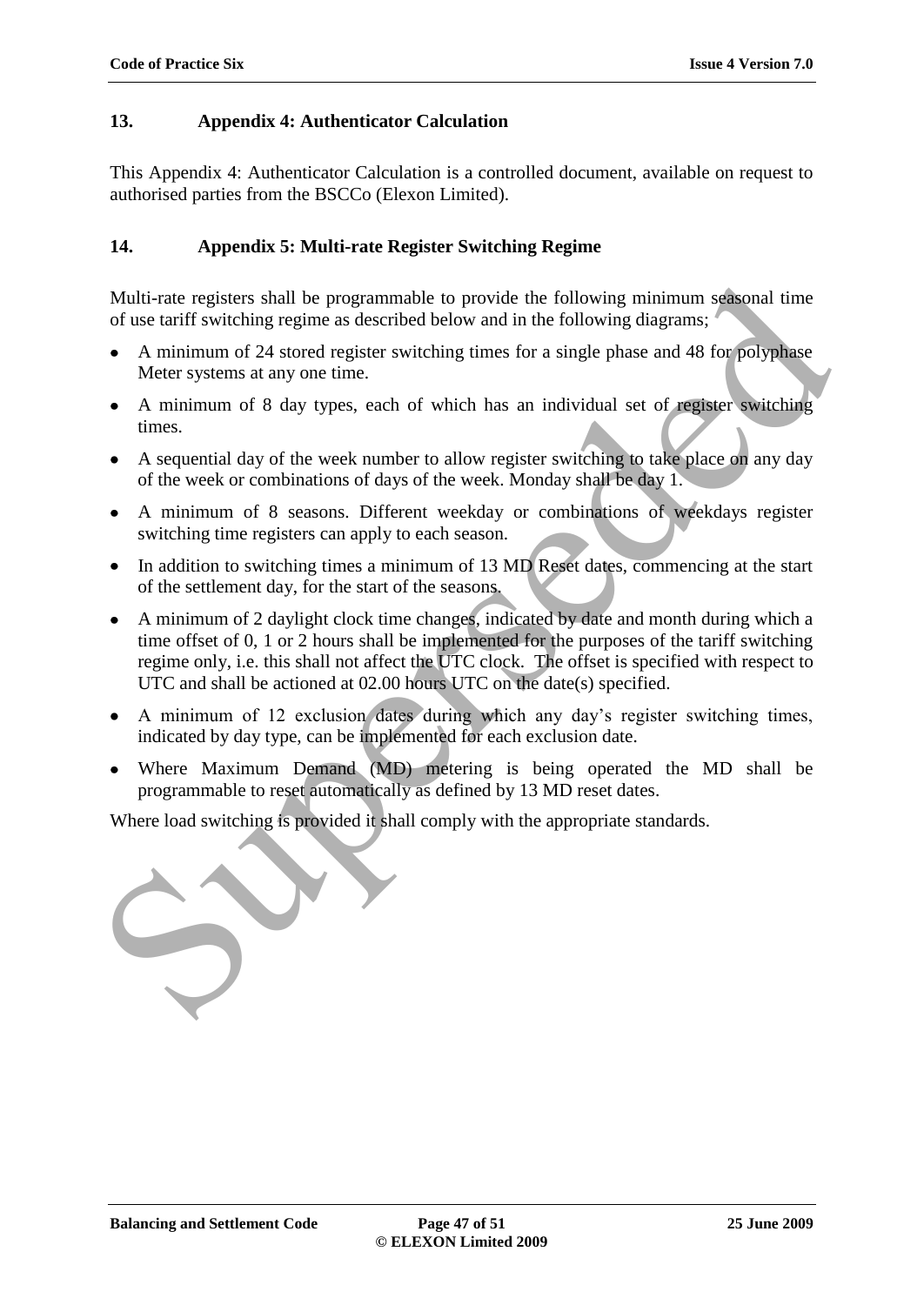**Trigger Dates For**



# **Season Definitions**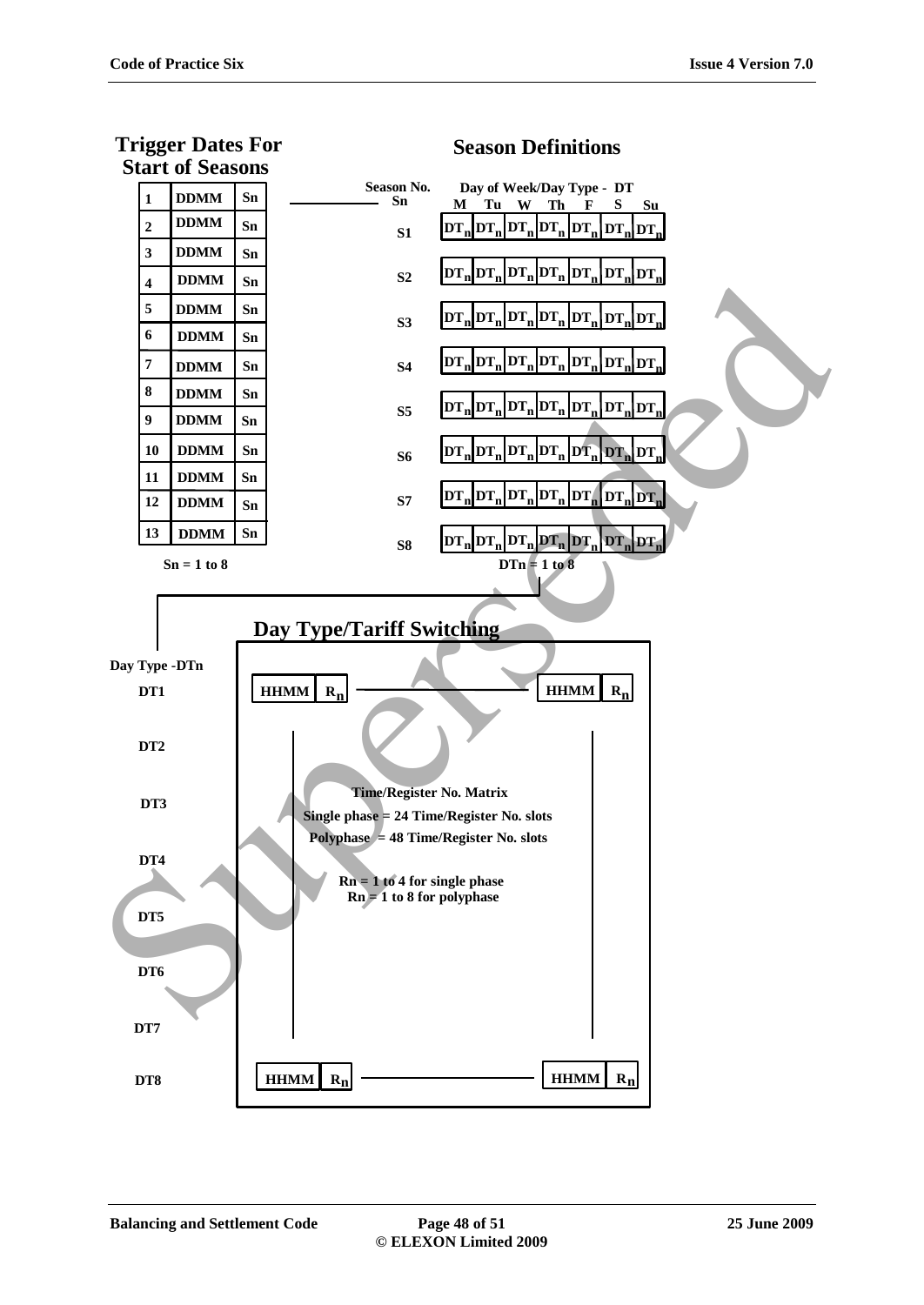|                                                                                                                                                    |                | <b>Exclusion Dates</b> |      |                                                  |                | Date of MD Reset |  |
|----------------------------------------------------------------------------------------------------------------------------------------------------|----------------|------------------------|------|--------------------------------------------------|----------------|------------------|--|
|                                                                                                                                                    | $\mathbf{1}$   | <b>DDMM</b>            | DT   |                                                  | $\mathbf{1}$   | <b>DDMM</b>      |  |
|                                                                                                                                                    | $\overline{2}$ | <b>DDMM</b>            | DT   |                                                  | $\overline{2}$ | <b>DDMM</b>      |  |
|                                                                                                                                                    | 3              | <b>DDMM</b>            | DT   |                                                  | 3              | <b>DDMM</b>      |  |
|                                                                                                                                                    | $\overline{4}$ | <b>DDMM</b>            | DT   |                                                  | $\overline{4}$ | <b>DDMM</b>      |  |
|                                                                                                                                                    | 5              | <b>DDMM</b>            | DT   |                                                  | 5              | <b>DDMM</b>      |  |
|                                                                                                                                                    | 6              | <b>DDMM</b>            | DT   |                                                  | 6              | <b>DDMM</b>      |  |
|                                                                                                                                                    | $\tau$         | <b>DDMM</b>            | DT   |                                                  | $\tau$         | <b>DDMM</b>      |  |
|                                                                                                                                                    | 8              | <b>DDMM</b>            | DT   |                                                  | $8\,$          | <b>DDMM</b>      |  |
|                                                                                                                                                    | 9              | <b>DDMM</b>            | DT   |                                                  | $\overline{9}$ | <b>DDMM</b>      |  |
|                                                                                                                                                    | 10             | <b>DDMM</b>            | DT   |                                                  | 10             | <b>DDMM</b>      |  |
|                                                                                                                                                    | 11             | <b>DDMM</b>            | DT   |                                                  | $11\,$         | <b>DDMM</b>      |  |
|                                                                                                                                                    | 12             | <b>DDMM</b>            | $DT$ |                                                  | 12             | <b>DDMM</b>      |  |
|                                                                                                                                                    |                |                        |      |                                                  | 13             | <b>DDMM</b>      |  |
| Daylight Saving Clock Changes<br><b>DDMM</b><br>Set Tariff clock at 02.00 hours UTC to UTC plus offset 'H' hours on da<br>$\mathbf H$<br>specified |                |                        |      |                                                  |                |                  |  |
|                                                                                                                                                    |                |                        |      | Notes: - Valid range of 'H' is either 0, 1 or 2. |                |                  |  |

# Daylight Saving Clock Changes



- Two daylight saving changes are required.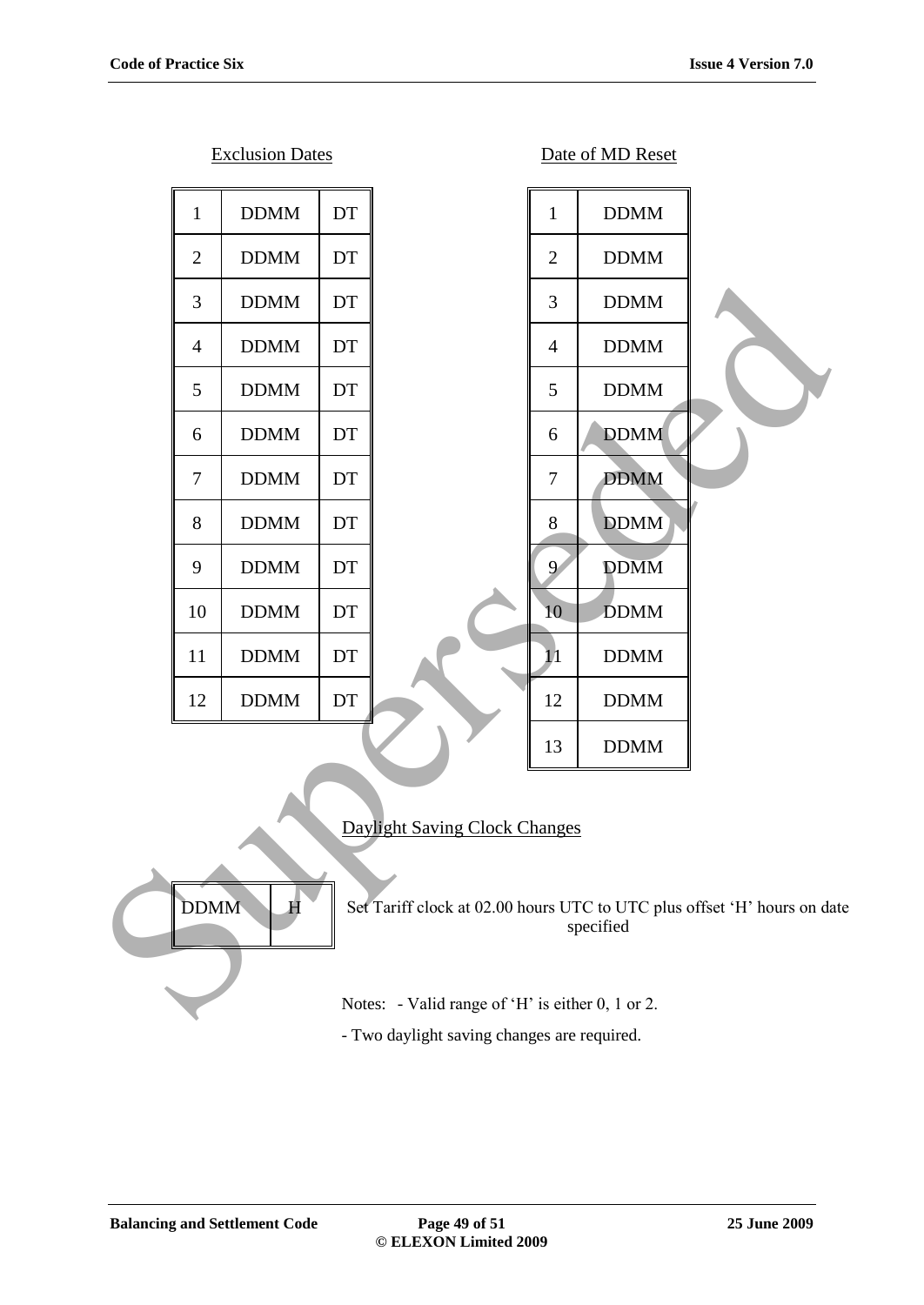# **15. Annex: Use of Code of Practice Six in CVA Settlements**

Meter Operators may choose in the CVA Settlements (i.e. > 100kW) to use CoP 6 for multi feeder sites where one or more of the feeders is whole current. If MOPs choose this option for whole current feeders the following instructions must be observed. These instructions will continue to apply to sites continuing to trade in CVA Settlements beyond 1998 but not sites trading in SVA Settlements.

Section numbering refers to this issue of Code of Practice Six. For the avoidance of doubt, these instructions should replace the requirements of the wording for equivalent numbered paragraphs in their entirety. Section numbering refers to this issue of Code of Practice Six. For the avoidance of doubt,<br>these instructions should replace the requirements of the wording for equivalent numbered<br>paragraphs in their entirety.<br>
6.2.2 Ti

# **6.2.2 Time Keeping**

The Outstation shall be set to the Universal Time Clock (UTC). No switching between UTC and British Summer Time shall occur for settlement data storage requirements.

Time synchronisation of the Outstation shall be maintained within +/- 20 seconds of UTC. This may be performed remotely by the Settlement Instation as part of the normal on going interrogation process or locally by an Interrogation unit.

Facilities for routine time synchronisation using 30 minute synchronising pulses or broadcast clock should not be used.

The clock of the Outstation shall be capable of being set or adjusted using the local or remote communications port but only once during the demand period.

The overall limits of error for time keeping allowing for a failure to communicate with the Outstation for an extended period of 20 days shall be:

- a) the completion of each Demand Period shall be at a time which is within  $+/- 20$ seconds of UTC; and
- b) the duration of each Demand Period shall be within  $+/-$  0.6% except where time synchronisation has occurred in a Demand Period.

# **6.4.2 Remote Interrogation**

An interrogation facility shall be provided for remote interrogation and it shall not be possible to disconnect this link at the Outstation without the breaking of a Settlement seal.

Any port for connection to external data communication equipment shall be compatible with CCITT V24 and CCITT V28.

Error checking facilities shall be provided between the Outstation and the Settlement Instation.

The data shall be to the standard data structure as set out in Appendix 1b. The protocol shall be approved by the Panel.